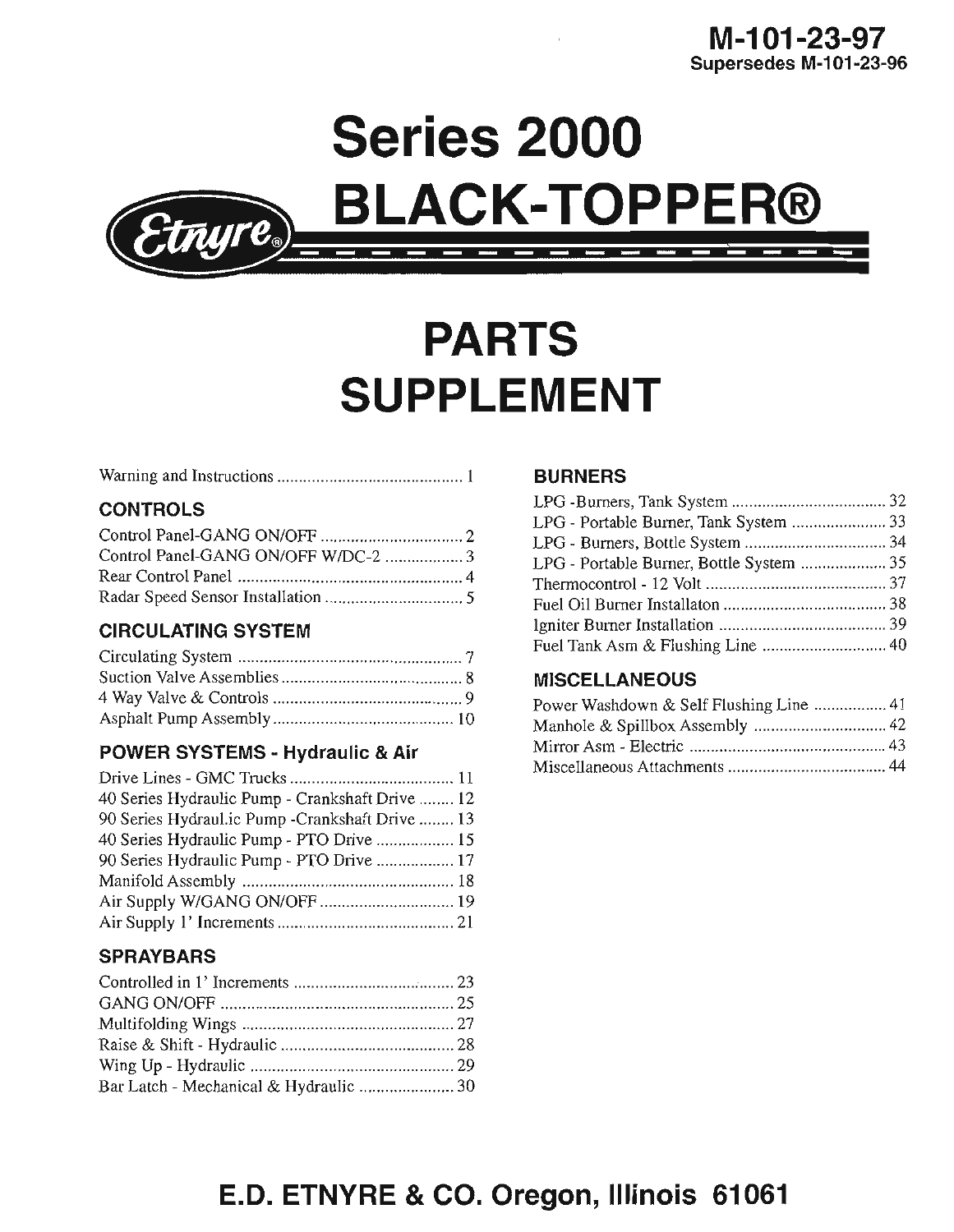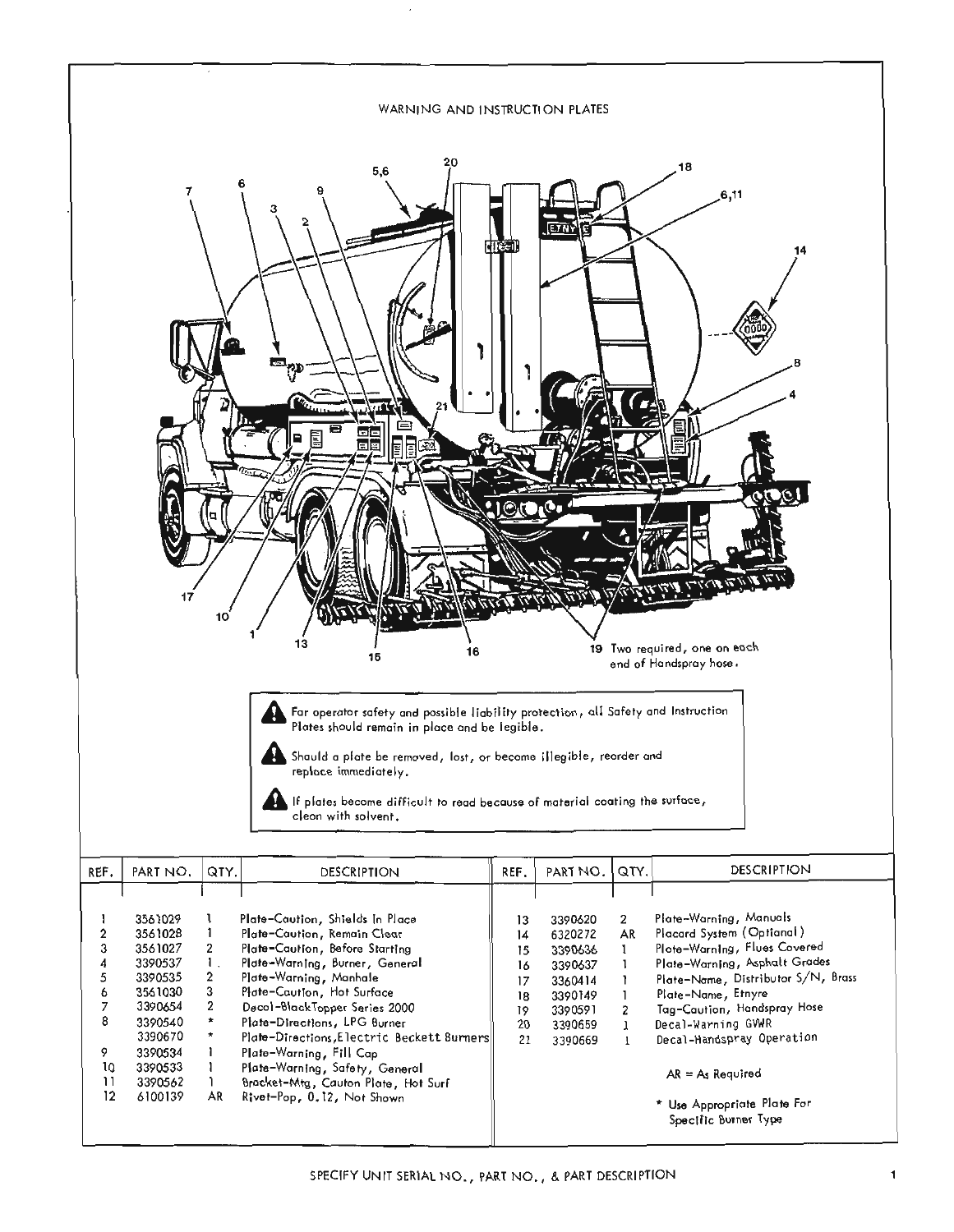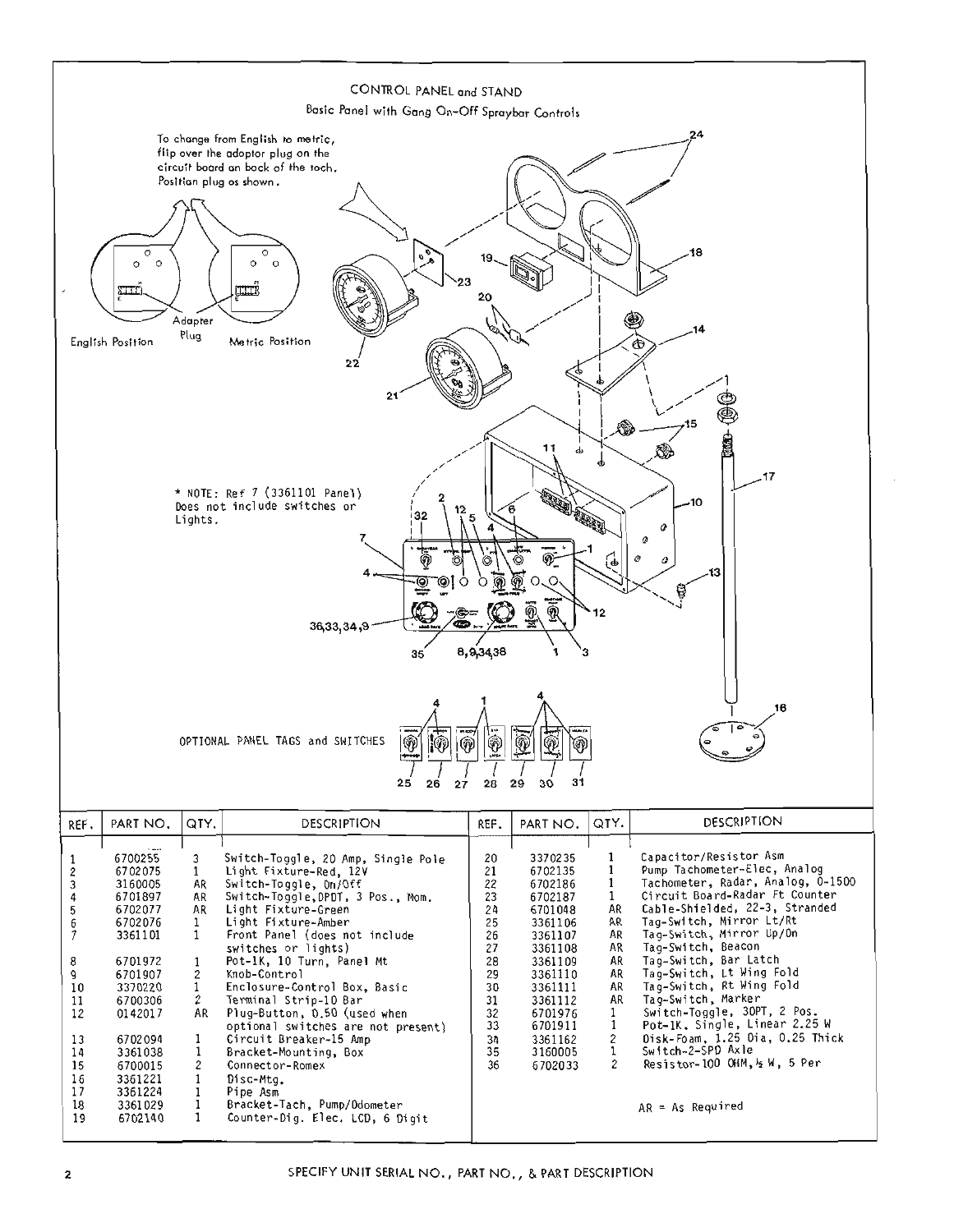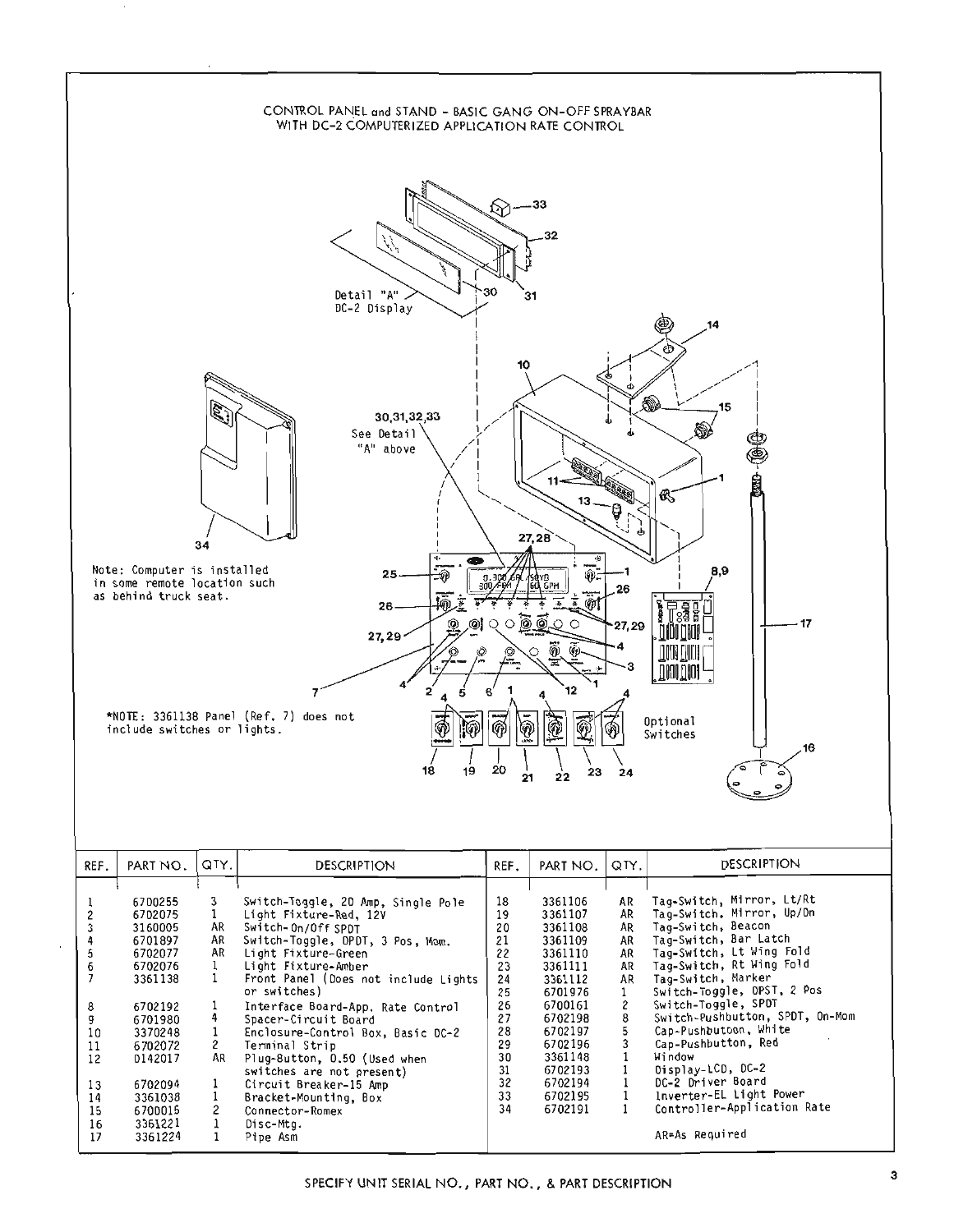

AR - AS REQUIRED

Strip-Terminal, 10 Bar<br>Relay-3PDT, 10A, 6VDC, Coil<br>Grommet-Rubber, 1.5ID x .375 x 2.0D<br>Plate Asm Mount

Oisk-Foam, 1.25 Dia., 0.25 Thick

13 14

15

16

 $17$ 

6700306

6702000

6700878

3361026

3361162

 $\overline{\mathbf{c}}$ 

 $\mathbf{1}$ 

 $\overline{\mathbf{c}}$ 

 $\,1$ 

 $\,1$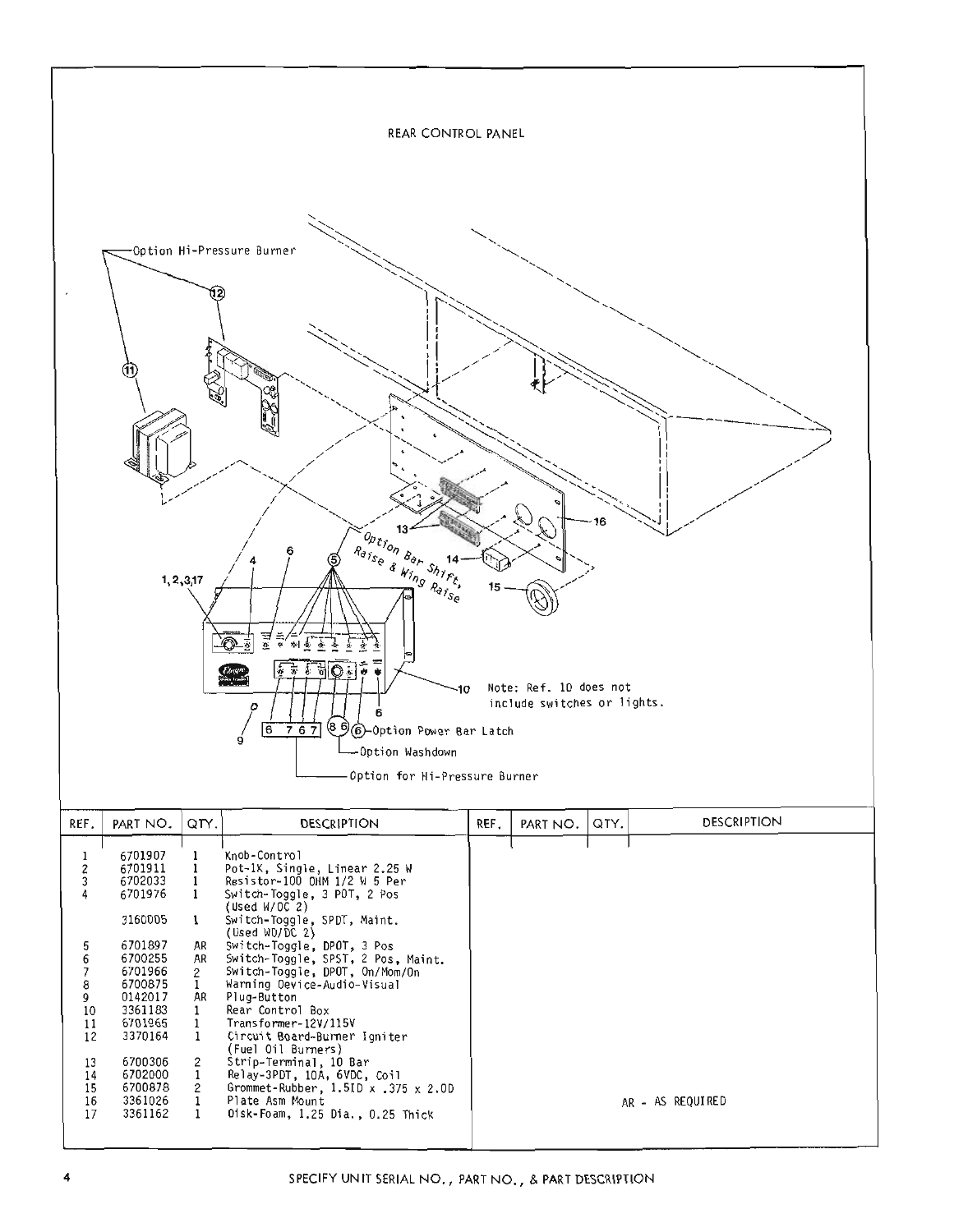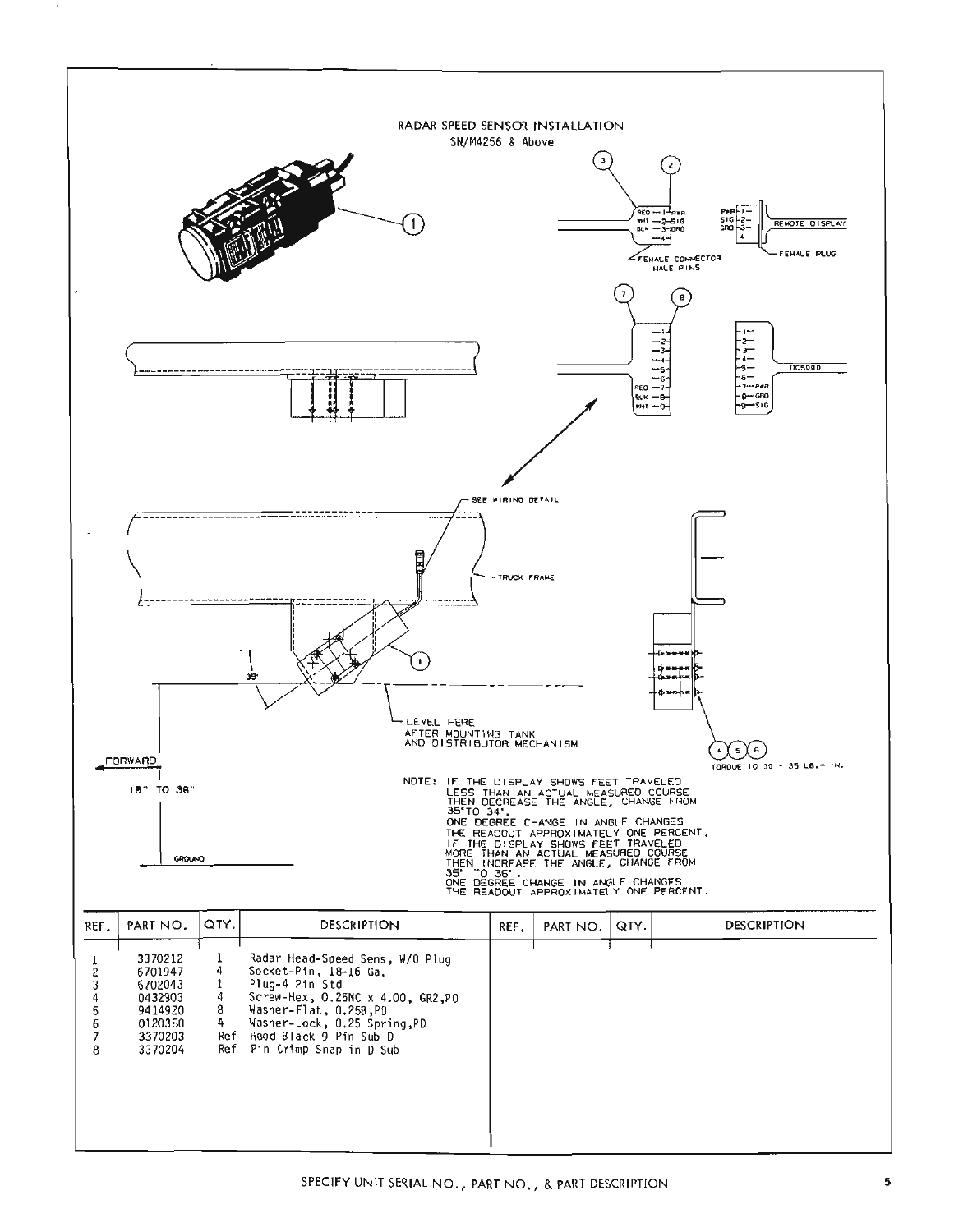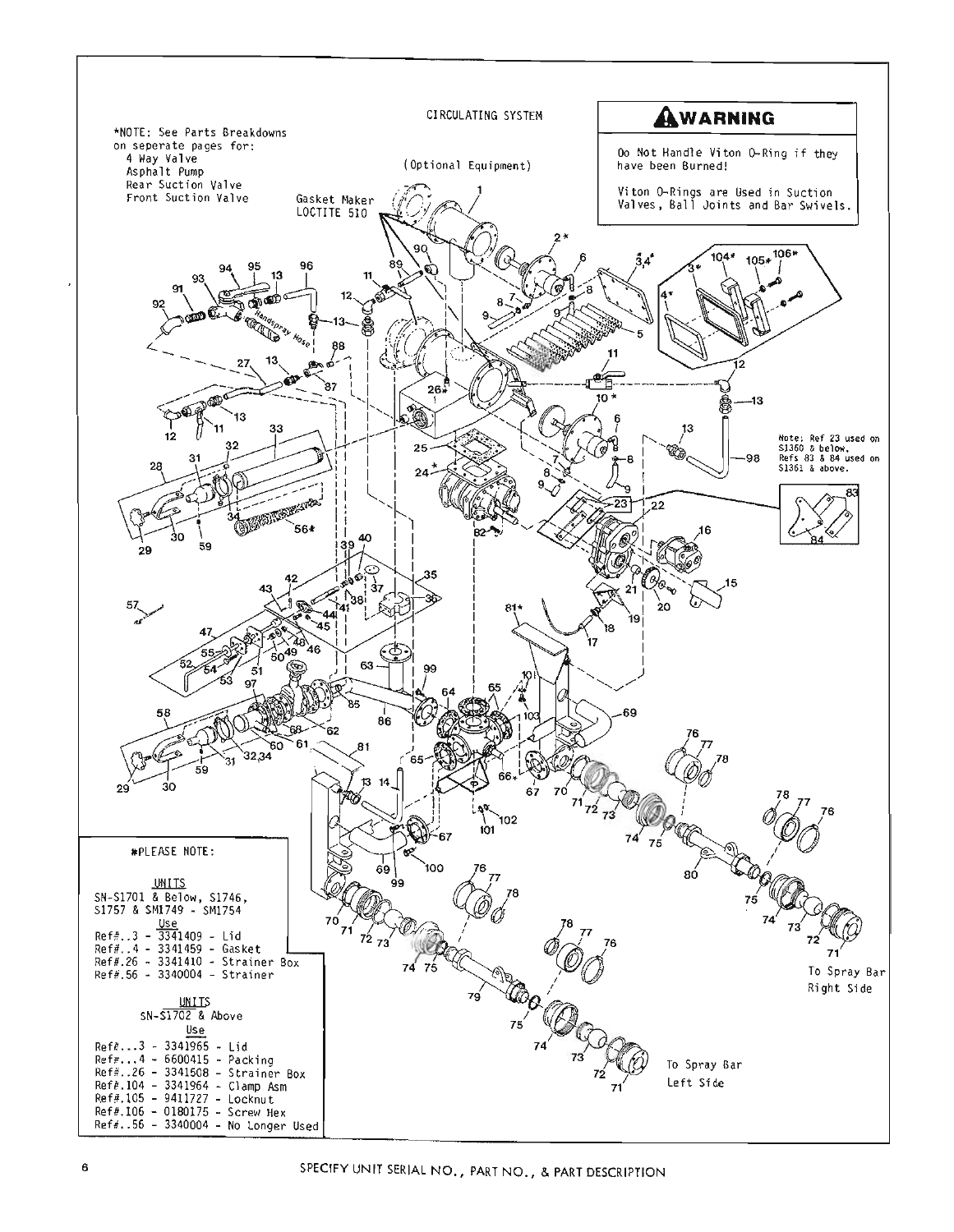#### CIRCULATING SYSTEM

| REF.                                  | PART NO.           | QTY.         | <b>DESCRIPTION</b>                                                | REF.         | PART NO.                       | QTY.   | DESCRIPTION                                                         |
|---------------------------------------|--------------------|--------------|-------------------------------------------------------------------|--------------|--------------------------------|--------|---------------------------------------------------------------------|
| $\mathbf{1}$                          | 3301209            | 1            | Can Asm-4" Front Suction Valve                                    | 63           | 7000262                        | 1      | Piping Asm-Butterfly Valve                                          |
| 2*                                    | 3341421            | 1            | 4" Front Suction Valve Mechanism                                  | 64           | 3340519                        | 1      | Gasket-4 Way Vlv/Rtn Line                                           |
| 3∗                                    | 3341409<br>3341965 | 1<br>1       | Lid (See Note)<br>Lid (See Note)                                  | 65           | 3340515                        | 3      | Gasket-Flange, 4 Way Valve                                          |
| 4∗                                    | 3341459            | $\mathbf{1}$ | Gasket (See Note)                                                 | 66*          | 3341441                        | 1      | 4 Way Valve Asm                                                     |
|                                       | 6600415            | AR           | Packing, 0.25 Sq. (See Note)                                      | 67<br>68     | 3352601                        | 2      | Flange-Feed Tube                                                    |
| 5                                     | 3341442            | 1            | Strainer                                                          | 69           | 6000071<br>3301204             | 2<br>2 | Gasket-Flange<br>Elbow-Feed Tube                                    |
| 6                                     | 6602399            | AR           | Hose Barb-04 x 02MP 90 Deg, LP                                    | 70           | 3352614                        | 2      | Gasket-Ball Nut                                                     |
| $\begin{array}{c} 7 \\ 8 \end{array}$ | 6601795            | AR           | Hose End-04 x 02MP, ST, LP                                        | 71           | 3352610                        | 4      | Ball Case                                                           |
| 9                                     | 6001005<br>6601452 | AR<br>AR     | Clamp-Hose, Screw Type<br>Hose-Air Sol                            | 72           | 6602249                        | 4      | 0-Ring                                                              |
| $10*$                                 | 3341412            | $\mathbf{1}$ | Rear Suction Valve Mechanism                                      | 73           | 3361199                        | 4      | Ball                                                                |
| 11                                    | 6602237            | 3            | Valve-Ball, O.75, Bronze                                          | 74<br>75     | 3352611                        | 4      | Ball Nut                                                            |
| 12                                    | 0144113            | 3            | Elbow-Pipe, ST, 0.75 NPT                                          | 76           | 6602235<br>6000872             | 4<br>4 | Gasket-2.75 x 3.13 x 3/32, Brass<br>Clamp-Hose                      |
| 13                                    | 6600852            | 6            | Compression Fitting, 0.75                                         | 77           | 3352742                        | 4      | Boot-8ail Joint Cover                                               |
| 14<br>15                              | 3341503<br>3361165 | 1<br>1       | Tube-Suckback, LH<br>Stop-Air Valve Cylinder                      | 78           | 6000088                        | 4      | Clamp-Hose, 2.50-3.50                                               |
| 16                                    | 6602163            | 1            | Motor-2.1 Culn, Fixed Spline                                      | 79           | 3352662                        | 1      | Feed Tube Asm-Left                                                  |
| 17                                    | 6701838            | 1            | Sensor-Proximity, Pick-Up, 12 VDC                                 | 80<br>$81*$  | 3352663                        | 1      | Feed Tube Asm-Right                                                 |
| 18                                    | 6701510            | 1            | Connector-Romex, 0.75                                             |              | 3341501<br>3341466             | 1<br>1 | Drop Tube & Hanger PLT Asm 38"<br>Drop Tube & Hanger PLT Asm 40"    |
| 19                                    | 3360820            | 1            | Bracket-Sensor Mtg, Pump Tach                                     |              | 3341467                        | 1      | Drop Tube & Hanger PLT Asm 42"                                      |
| 20<br>21                              | 6440201<br>3360803 | 1<br>1       | Gear-Spur, 80T, 20DP, 4.10, .375W                                 |              | 3341468                        | 1      | Drop Tube & Hanger PLT Asm 44"                                      |
| 22                                    | 64 15 12 1         | 1            | Bushing-Gear, Pump Tach<br>Gear Reducer-3.1, 15T Spline           | 82           | 3341341                        | 1      | $Key-0.31 \times 0.31 \times 4.00$                                  |
|                                       | 6415224            | 1            | Gear Reducer-6.1, 15T Spline                                      | 83           | 3341405                        | 2      | Link-Gearbox Torque Arm                                             |
|                                       | 7230237            | $\mathbf{1}$ | Seal Kit                                                          | 84           | 3341402                        | 1      | Brk-Gearbox Torque Arm                                              |
|                                       | 7230236            | 1            | Adapter-15T                                                       | 85<br>86     | 3560788<br>7000263             | 1<br>1 | Nipple-Half, Sch 40, 1.00 x 2.75<br>Line Asm-Return (S1212 & Below) |
|                                       | 7230205            | 1            | Bushing-Output                                                    |              | 7000265                        | 1      | Line Asm-Return (S1213 & Above)                                     |
| 23<br>24*                             | 3352676<br>3341469 | 2<br>1       | Tie Bar-Gear Box Torque Arm                                       | 87           | 0125988                        | 1      | Tee-Pipe, 0.75NPT,PN                                                |
| 25                                    | 3352222            | 1            | Pump Asm-400 GPM, P-15, W/Snap Ring<br>Gasket-Pump/Strainer Box   | 88           | 0144613                        | 1      | Nipple-PP, Sch 40, 0.75 x 1.38CL, PN                                |
| 26 ∎                                  | 3341410            | 1            | Strainer Box (See Note)                                           | 89           | 0219341                        | 1      | Nipple-PP, Sch 40, 0.75 x 3.50, PN                                  |
|                                       | 3341508            | 1            | Strainer Box (See Note)                                           | 90<br>91     | 0119099<br>0127874             | 1<br>2 | Elbow-Pipe, 90, 0.75NPT,PN                                          |
| 27                                    | 3341476            | 1            | S-Tube Suckback                                                   | 92           | 0119100                        | 2      | Nipple-Sch 40, 1.00 x 1.50CL, PN<br>Elbow-Pipe, 90, 1.00NPT.PN      |
| 28<br>29                              | 3301200<br>3340033 | 1<br>1       | Fill Line Asm                                                     | 93           | 6602404                        | 1      | Valve-Plug, 1.00, 3-Way, 2 Port                                     |
| 30                                    | 3340041            | Ţ.           | Clamp Asm-Screw<br>Clamp-Asm-3" Hose Conn.                        | 94           | 3380695                        | 1      | Handle-Valve, Handspray, OFFSET                                     |
| 31                                    | 3380388            | 2            | Cap Asm-Fill Line                                                 | 95           | 0128003                        | 1      | Bushing-Pipe, 1.00 x 0.75NPT,PN                                     |
| 32                                    | 6001056            | 2            | Cap-Retainer, 0.5 Oia Stud                                        | 96<br>97     | 3341475                        | 1      | Tube-Suck Back                                                      |
| 33                                    | 3301199            | 1            | Tank Car Pipe Asm                                                 | 98           | 5000068<br>3341502             | 1<br>1 | Flange<br>Tube-Suckback, RH                                         |
| 34                                    | 3341078<br>9413946 | 1            | Ring Asm                                                          | 99           | 0180124                        | 12     | Screw-Hex, $0.38NC \times 1.25Lg$ . GR5                             |
|                                       | 0121913            | 1<br>1       | Nut-Hex, Lock, 0.25 NC<br>Screw-Hex, 0.25 NC x 1.25, GR2          | 100          | 0180126                        | 6      | Screw-Hex, $0.38NC \times 1.50Lg$ . GR5                             |
| 35                                    | 3301208            | 1            | Valve Asm-Butterfly                                               | 101          | 0120382                        | 24     | Washer Lock, 0.38 Spring                                            |
| 36                                    | 3301207            | 1            | Body-Butterfly Valve                                              | 102<br>103   | 0120377<br>0180121             | 18     | Nut-Hex, 0.38NC GR2<br>Screw-Hex, 0.38NC x 0.88Lg. GR5              |
| 37                                    | 3340025            | 1            | Oisc-Butterfly                                                    | $104 \times$ | 3341964                        | 6<br>2 | Clamp Bar Asm                                                       |
| 38<br>39                              | 3340045            | 1            | Spring-Compression                                                | $105*$       | 9411727                        | 2      | Nut-Hex, Lock, O.5ONC,EA,PO                                         |
| 40                                    | 3341364<br>3340023 | 1<br>4       | Washer-Flat, 0.78 x 1.00<br>Packing-Dual Valve, 2 1/2"            | $106*$       | 0180175                        | 2      | Screw Hex, $0.50NC \times 1.25$ , GR5, PD                           |
| 41                                    | 3340024            | 1            | Stem-8utterfly                                                    |              |                                |        |                                                                     |
| 42                                    | 6000410            | ı            | Pin-SAE M.T. #4 x 2Lg., Orilled                                   |              |                                |        |                                                                     |
| 43                                    | 0103362            | 1            | Pin-Cotter, $1/16 \times 3/4$                                     |              |                                |        |                                                                     |
| 44                                    | 3340022            | 1            | Cap-Gland, Dual Valve, 2 1/2"                                     |              |                                |        | **SPRAYBAR CARRY TUBE SELECTION (Ref. 81)                           |
| 45<br>46                              | 0120214<br>0122007 | 2<br>2       | Washer-Lock, 0.31, Spring, PD                                     |              |                                |        | Because of the difference in truck frame heights, four (4)          |
| 47                                    | 7230256            | $\mathbf{1}$ | Screw-Hex, 0.31NC x 0.75, GR 2, PO<br>Extension Asm-Butterfly Vlv |              |                                |        | Spraybar Carry Tubes (Ref. 81) are available. The proper            |
| 48                                    | 9416509            | 2            | Nut-Hex, Lock, 0.25, GR8, PN                                      |              |                                |        | length Carry Tube must be selected in order to provide the          |
| 49                                    | 0120386            | 2            | Washer-Flat, 0.25A(0.31 x 0.73)PO                                 |              |                                |        | proper spraybar carry mechanism geometry and sufficient             |
| 50                                    | 6000496            | 2            | Spr-Release                                                       |              | ground clearance.              |        |                                                                     |
| 51<br>52                              | 3341397<br>3380606 | 1<br>1       | Brkt-Supt Butterfly VIv Lever                                     |              |                                |        |                                                                     |
| 53                                    | 3341961            | 1            | Ext Asm-Butterfly Vlv, Bid<br>Brkt Supt Butterfly Viv.Lever       |              | following chart:               |        | Select the proper Bar Carry Tube (Ref. 81) according to the         |
| 54                                    | 0121926            | 2            | Screw-Hex, 0.25NC x 1.50, GR2, PO                                 |              |                                |        |                                                                     |
| 55                                    | 3390651            | 1            | Oecal-Butterfly Valve                                             |              |                                |        |                                                                     |
| 56≁                                   | 3340004            | 1            | Strainer-Fill Line (See Note)                                     |              | Frame Height***                |        | Part No.<br>Tube Length                                             |
| 57<br>58                              | 3390030<br>3341482 | 1            | Rook-Intake Strainer                                              |              | Up to & including              |        | $26 \frac{1}{2}$<br>3341501                                         |
| 59                                    | 0219190            | 1<br>2       | Pipe Asm-Pump Off & Handspray                                     |              | 42 W/empty tank<br>42 1/4 - 44 |        | 28 5/8"<br>3341466                                                  |
| 60                                    | 3341481            | 1            | Plug-Pipe, SqHd, 0.25, PO<br>Pipe Asm-Fill Line                   |              | $44$ $1/4$ - 46                |        | 30 5/8"<br>3341467                                                  |
| 61                                    | 3301195            | 1            | Nipple-Lower Pipe Asm                                             |              | $46 \frac{1}{4}$               |        | 32 5/8"<br>3341468                                                  |
| 62                                    | 6600045            | 1            | Gate Valve                                                        |              |                                |        |                                                                     |
|                                       | 7420250            | 1            | Follower                                                          |              |                                |        | ***Frame Height, bar chassis, measured 27" behind rear axle         |
|                                       | 7420251<br>7420252 | 1            | Packing-Set, 3 Rings                                              |              | center.                        |        |                                                                     |
|                                       |                    | $\mathbf{1}$ | Washer                                                            |              |                                |        | AR - AS REQUIRED                                                    |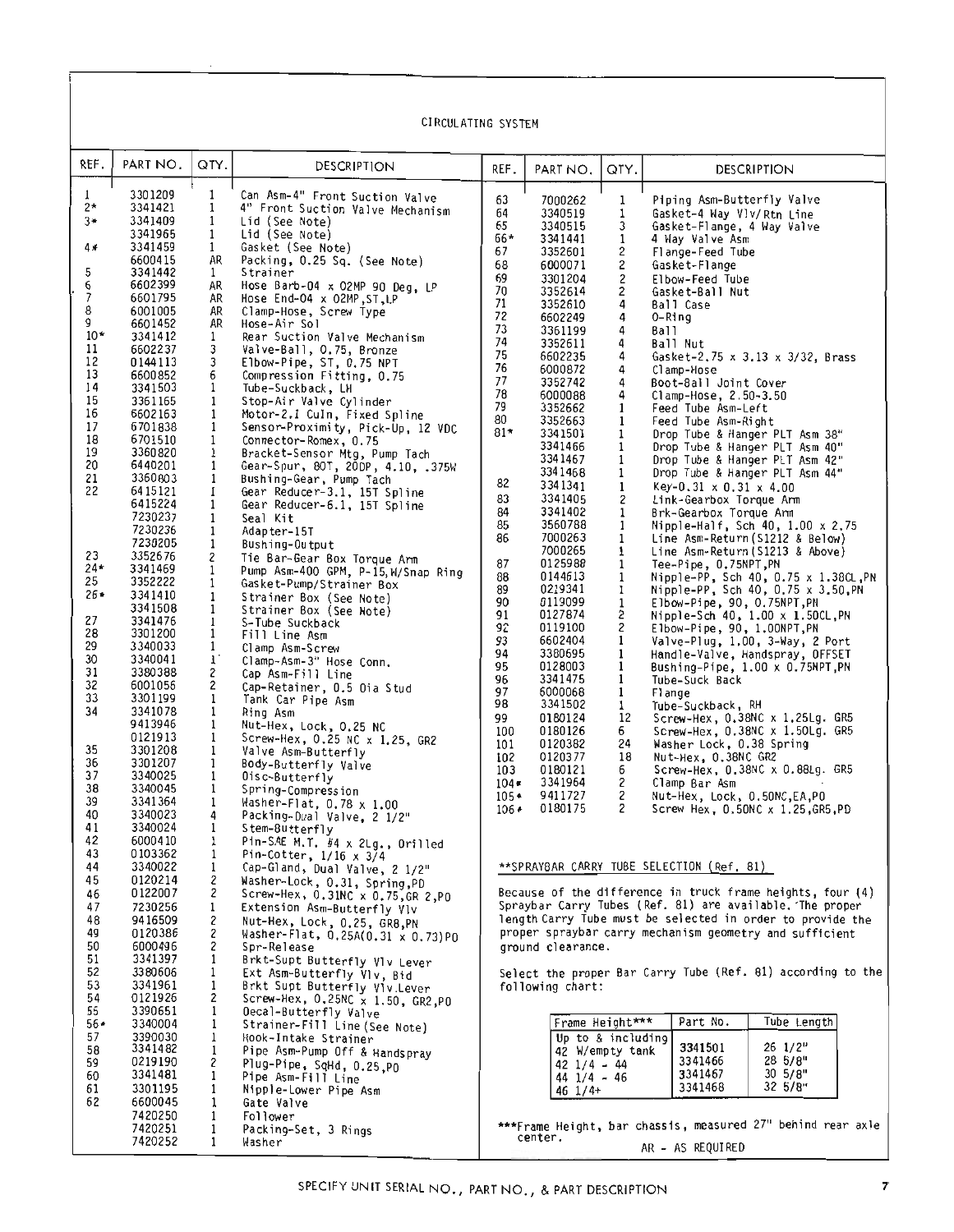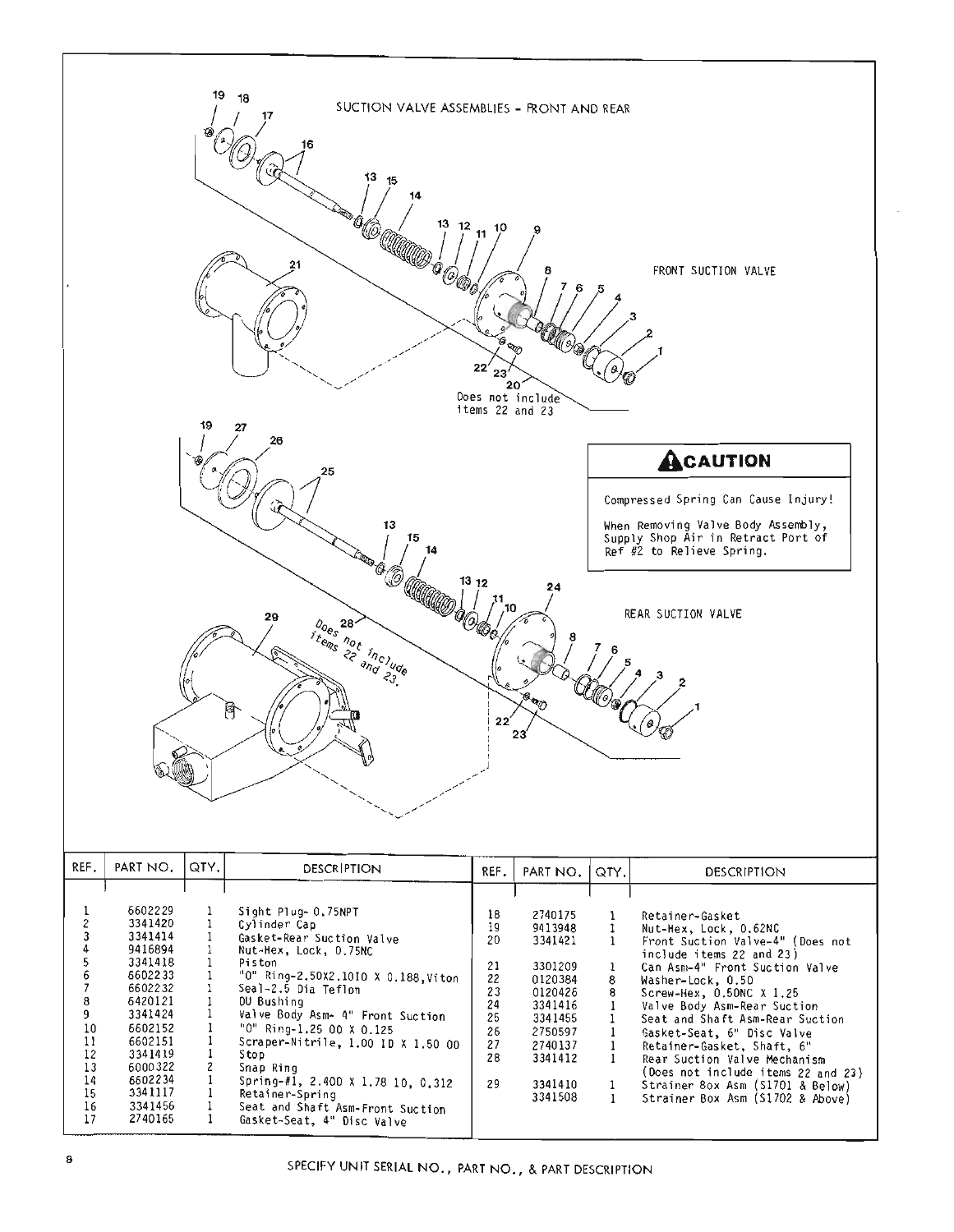

SPECIFY UNIT SERIAL NO., PART NO., & PART DESCRIPTION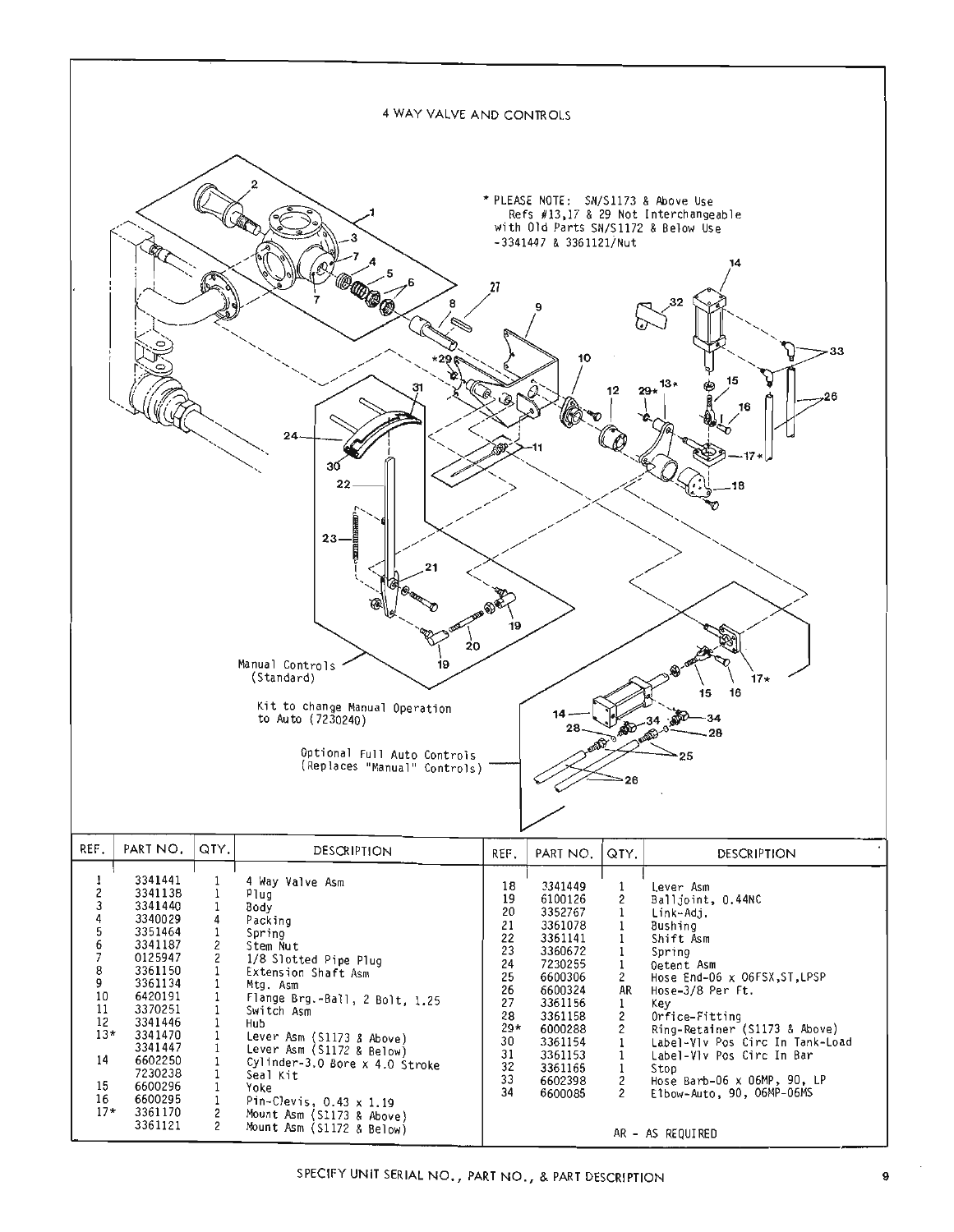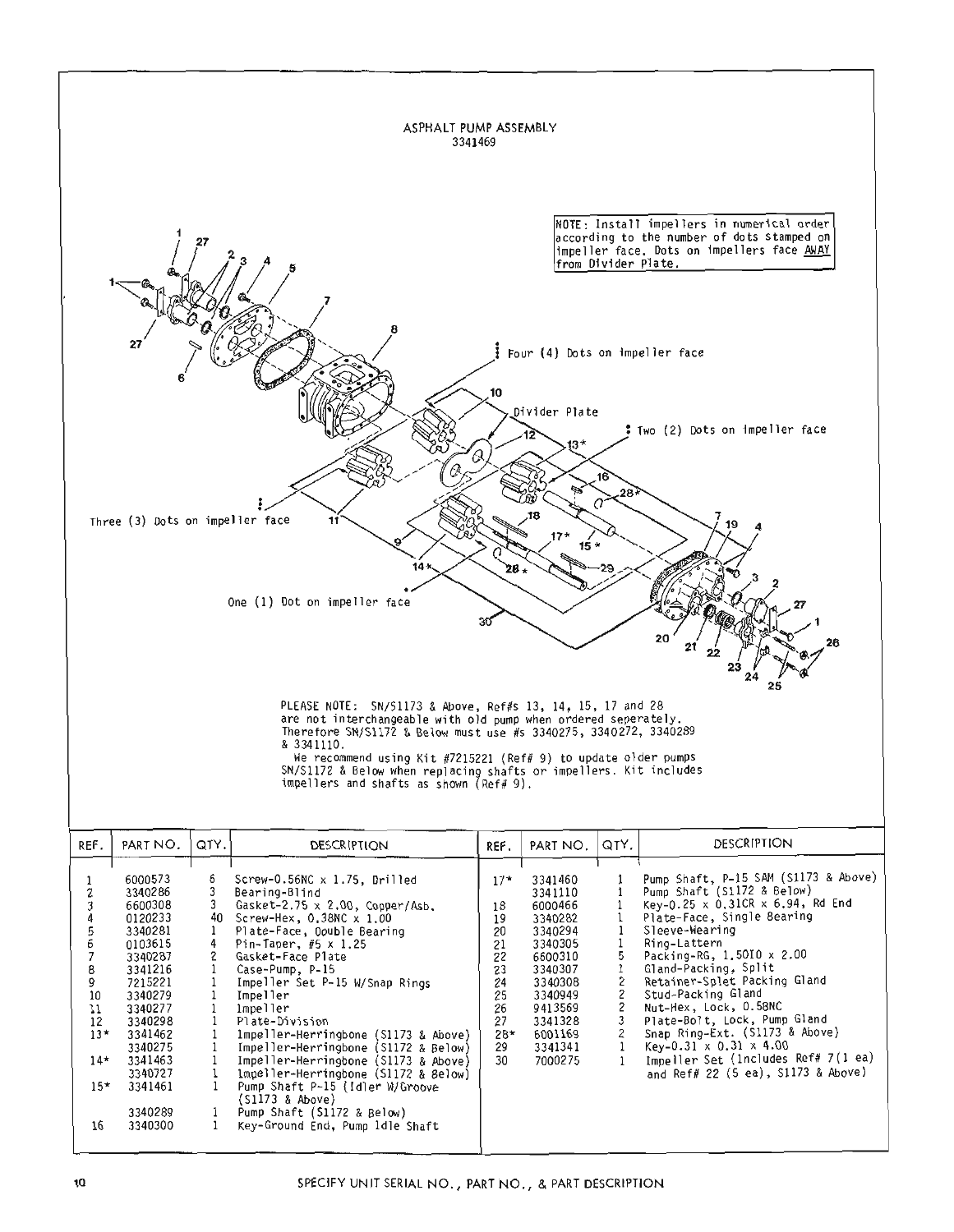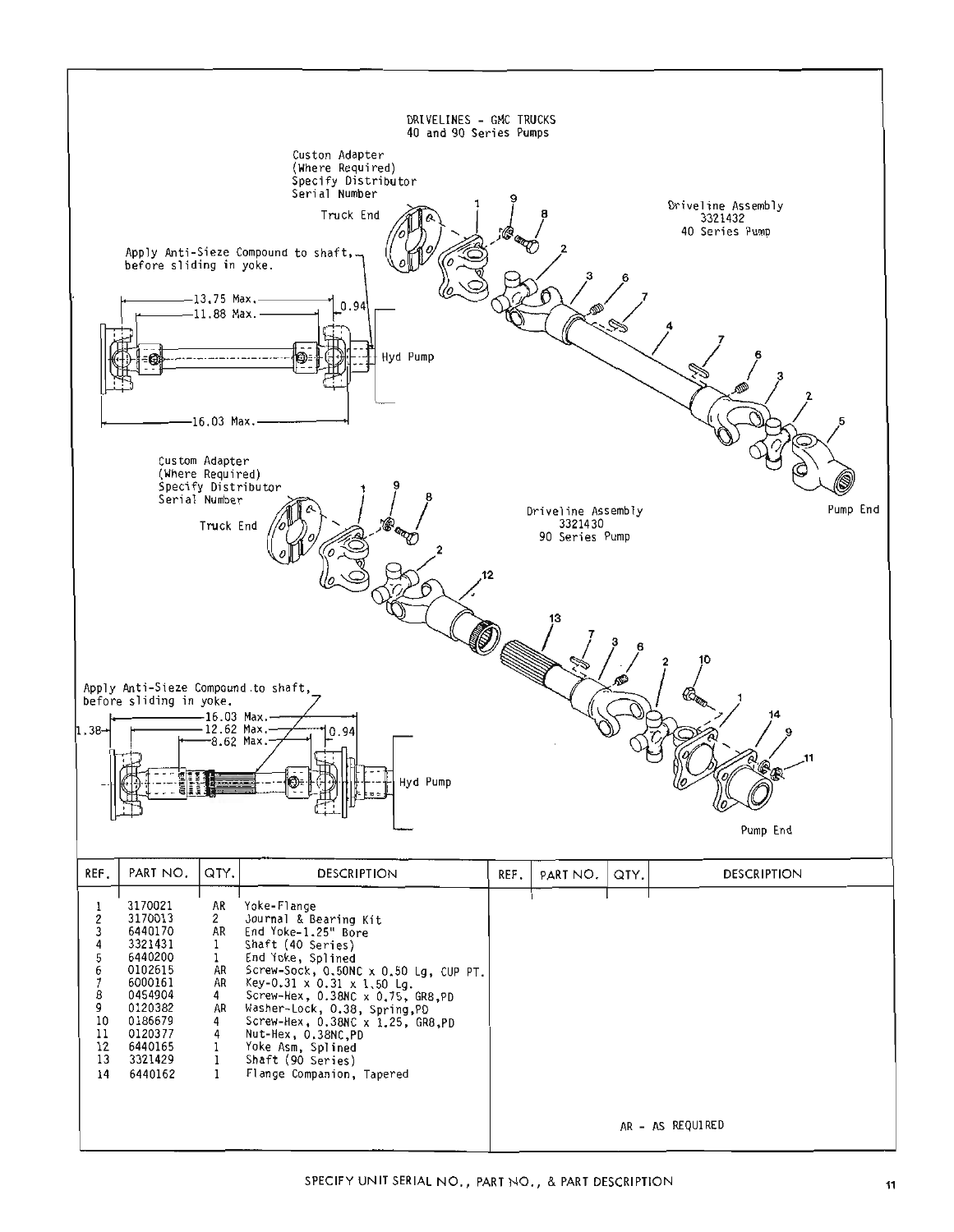![](_page_12_Figure_0.jpeg)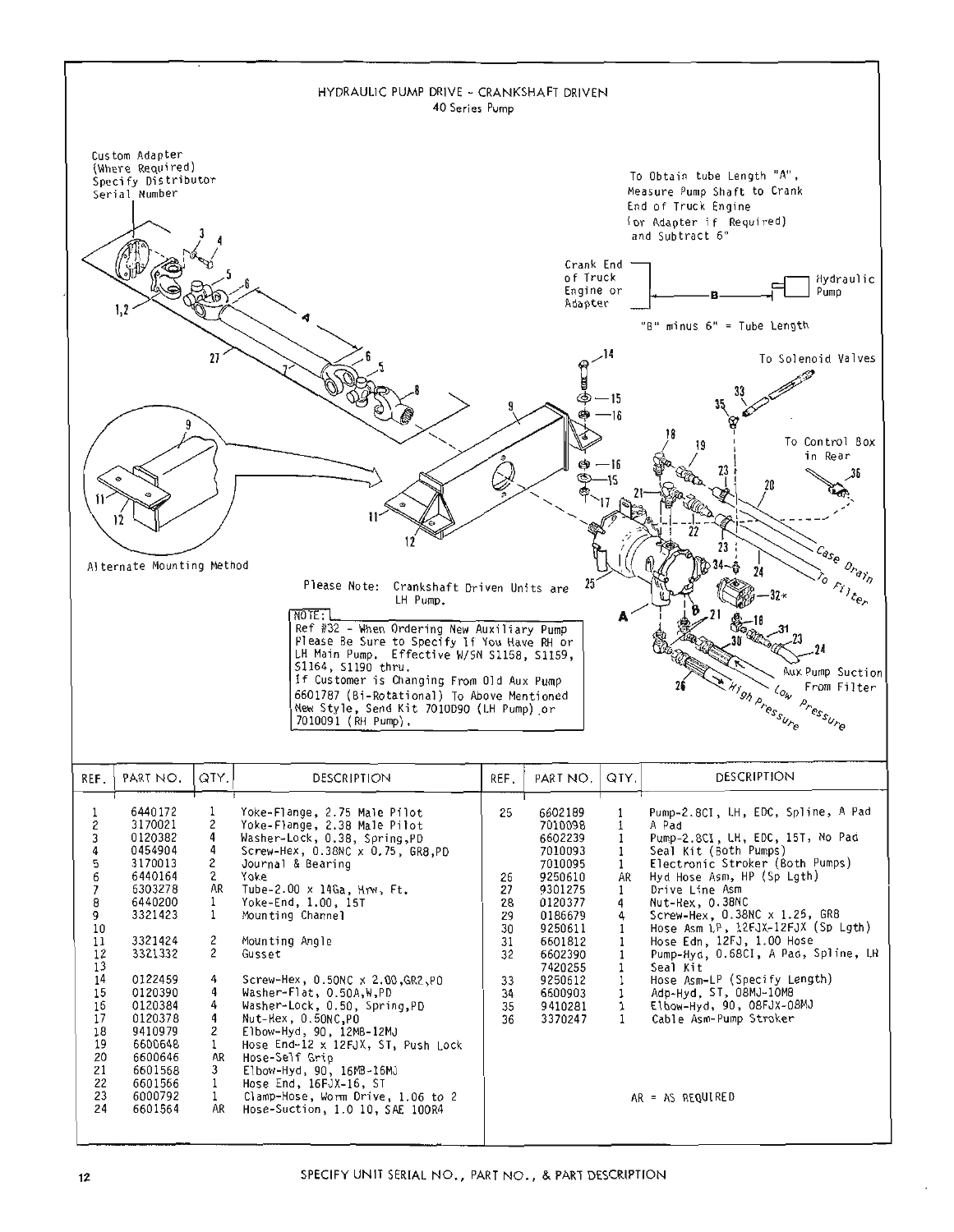![](_page_13_Figure_0.jpeg)

| 6440164<br>Yoke<br>27<br>6602390<br>Pump-Hyd, 0.68Cl, A Pad, Spline, LH<br>6303278<br>AR<br>Tube-2.00 x 14Ga, (Sp Lgth)<br>7420255<br>Seal Kit<br>8<br>6440199<br>Shaft<br>28<br>2<br>9410979<br>$Elbow-Hyd, 90, 12MB-12MJ$<br>9<br>3110034<br>Yoke Sleeve<br>29<br>6601812<br>Hose End, 12FJ-1" Hose<br>10<br>0120377<br>4<br>Nut-Hex, 0.38NC.PD<br>30<br>6600648<br>AR<br>Hose End, 12 x 12FJX, ST, Push Lock<br>11<br>6440162<br>Flange Companion<br>31<br>6600903<br>Adp-Hyd, ST, O8MJ-10MB<br>12<br>0186679<br>4<br>Screw-Hex, $0.38NC \times 1.25$ , GR8, PD<br>32<br>Hose-Self Grip (Specify Length)<br>6600646<br>AR<br>13<br>9301215<br>Drive Line Asm<br>33<br>9250611<br>Hose Asm-LP, 12FJX-12FJX (Sp Lgth)<br>14<br>3321422<br>Mounting Channel<br>34<br>0274253<br>2<br>O Ring Tube Fitting, 1.50<br>15<br>35<br>9410281<br>Elbow-Hyd, 90, 08FJX-0BMJ<br>16<br>3321424<br>2<br>Mounting Angle<br>36<br>3370185<br>Cable Asm-Pump Stroker<br>17<br>2<br>3321332<br>Gusset<br>18<br>6602280<br>Pump-4.57, LH, Ele., A Pad<br>7010097<br>A Pad Asm Complete<br>6602278<br>Pump-4.57, LH, Ele., No Pad<br>7010092<br>Seal Kit (Both Pumps)<br>7010096<br>Electronic Stroker (Both Pumps)<br>19<br>9410233<br>AR - AS REQUIRED<br>Adp-Hyd, ST, 16MB-16MJ<br>20<br>2<br>6601045<br>Elbow-Hyd, 90, 16FL-16MJ<br>21<br>9410285<br>Elbow-Hyd, 90, 16FJX-16MJ<br>22<br>9250610 | 3170021<br>6440172<br>0120382<br>0454904<br>3170013 | 8<br>4<br>2 | Yoke-Flange, 2.38 Male Pilot<br>Yoke-Flange, 2.75 Male Pilot<br>Washer-Lock, 0.38, Spring, PD<br>Screw-Hex, 0.38NC x 0.75, GR8, P0<br>Journal & Bearing | 23<br>24<br>25<br>26<br>27 | 6601566<br>6000792<br>6601564<br>9250612<br>6602390 | 2<br>6<br>AR | Hose End, 16FJX-16, ST<br>Clamp-Hose, Worm Drive, 1.06 to 2<br>Hose Suction, 1.00 ID<br>Hose Asm-LP (Specify Length)<br>Pump-4.57, LH |
|-----------------------------------------------------------------------------------------------------------------------------------------------------------------------------------------------------------------------------------------------------------------------------------------------------------------------------------------------------------------------------------------------------------------------------------------------------------------------------------------------------------------------------------------------------------------------------------------------------------------------------------------------------------------------------------------------------------------------------------------------------------------------------------------------------------------------------------------------------------------------------------------------------------------------------------------------------------------------------------------------------------------------------------------------------------------------------------------------------------------------------------------------------------------------------------------------------------------------------------------------------------------------------------------------------------------------------------------------------------------------------------|-----------------------------------------------------|-------------|---------------------------------------------------------------------------------------------------------------------------------------------------------|----------------------------|-----------------------------------------------------|--------------|---------------------------------------------------------------------------------------------------------------------------------------|
|                                                                                                                                                                                                                                                                                                                                                                                                                                                                                                                                                                                                                                                                                                                                                                                                                                                                                                                                                                                                                                                                                                                                                                                                                                                                                                                                                                                   |                                                     |             |                                                                                                                                                         |                            |                                                     |              |                                                                                                                                       |
|                                                                                                                                                                                                                                                                                                                                                                                                                                                                                                                                                                                                                                                                                                                                                                                                                                                                                                                                                                                                                                                                                                                                                                                                                                                                                                                                                                                   |                                                     |             |                                                                                                                                                         |                            |                                                     |              |                                                                                                                                       |
|                                                                                                                                                                                                                                                                                                                                                                                                                                                                                                                                                                                                                                                                                                                                                                                                                                                                                                                                                                                                                                                                                                                                                                                                                                                                                                                                                                                   |                                                     |             |                                                                                                                                                         |                            |                                                     |              |                                                                                                                                       |
|                                                                                                                                                                                                                                                                                                                                                                                                                                                                                                                                                                                                                                                                                                                                                                                                                                                                                                                                                                                                                                                                                                                                                                                                                                                                                                                                                                                   |                                                     |             |                                                                                                                                                         |                            |                                                     |              |                                                                                                                                       |
|                                                                                                                                                                                                                                                                                                                                                                                                                                                                                                                                                                                                                                                                                                                                                                                                                                                                                                                                                                                                                                                                                                                                                                                                                                                                                                                                                                                   |                                                     |             |                                                                                                                                                         |                            |                                                     |              |                                                                                                                                       |
|                                                                                                                                                                                                                                                                                                                                                                                                                                                                                                                                                                                                                                                                                                                                                                                                                                                                                                                                                                                                                                                                                                                                                                                                                                                                                                                                                                                   |                                                     |             |                                                                                                                                                         |                            |                                                     |              |                                                                                                                                       |
|                                                                                                                                                                                                                                                                                                                                                                                                                                                                                                                                                                                                                                                                                                                                                                                                                                                                                                                                                                                                                                                                                                                                                                                                                                                                                                                                                                                   |                                                     |             |                                                                                                                                                         |                            |                                                     |              |                                                                                                                                       |
|                                                                                                                                                                                                                                                                                                                                                                                                                                                                                                                                                                                                                                                                                                                                                                                                                                                                                                                                                                                                                                                                                                                                                                                                                                                                                                                                                                                   |                                                     |             |                                                                                                                                                         |                            |                                                     |              |                                                                                                                                       |
|                                                                                                                                                                                                                                                                                                                                                                                                                                                                                                                                                                                                                                                                                                                                                                                                                                                                                                                                                                                                                                                                                                                                                                                                                                                                                                                                                                                   |                                                     |             |                                                                                                                                                         |                            |                                                     |              |                                                                                                                                       |
|                                                                                                                                                                                                                                                                                                                                                                                                                                                                                                                                                                                                                                                                                                                                                                                                                                                                                                                                                                                                                                                                                                                                                                                                                                                                                                                                                                                   |                                                     |             |                                                                                                                                                         |                            |                                                     |              |                                                                                                                                       |
|                                                                                                                                                                                                                                                                                                                                                                                                                                                                                                                                                                                                                                                                                                                                                                                                                                                                                                                                                                                                                                                                                                                                                                                                                                                                                                                                                                                   |                                                     |             |                                                                                                                                                         |                            |                                                     |              |                                                                                                                                       |
|                                                                                                                                                                                                                                                                                                                                                                                                                                                                                                                                                                                                                                                                                                                                                                                                                                                                                                                                                                                                                                                                                                                                                                                                                                                                                                                                                                                   |                                                     |             |                                                                                                                                                         |                            |                                                     |              |                                                                                                                                       |
|                                                                                                                                                                                                                                                                                                                                                                                                                                                                                                                                                                                                                                                                                                                                                                                                                                                                                                                                                                                                                                                                                                                                                                                                                                                                                                                                                                                   |                                                     |             |                                                                                                                                                         |                            |                                                     |              |                                                                                                                                       |
|                                                                                                                                                                                                                                                                                                                                                                                                                                                                                                                                                                                                                                                                                                                                                                                                                                                                                                                                                                                                                                                                                                                                                                                                                                                                                                                                                                                   |                                                     |             |                                                                                                                                                         |                            |                                                     |              |                                                                                                                                       |
|                                                                                                                                                                                                                                                                                                                                                                                                                                                                                                                                                                                                                                                                                                                                                                                                                                                                                                                                                                                                                                                                                                                                                                                                                                                                                                                                                                                   |                                                     |             |                                                                                                                                                         |                            |                                                     |              |                                                                                                                                       |
|                                                                                                                                                                                                                                                                                                                                                                                                                                                                                                                                                                                                                                                                                                                                                                                                                                                                                                                                                                                                                                                                                                                                                                                                                                                                                                                                                                                   |                                                     |             |                                                                                                                                                         |                            |                                                     |              |                                                                                                                                       |
|                                                                                                                                                                                                                                                                                                                                                                                                                                                                                                                                                                                                                                                                                                                                                                                                                                                                                                                                                                                                                                                                                                                                                                                                                                                                                                                                                                                   |                                                     |             |                                                                                                                                                         |                            |                                                     |              |                                                                                                                                       |
|                                                                                                                                                                                                                                                                                                                                                                                                                                                                                                                                                                                                                                                                                                                                                                                                                                                                                                                                                                                                                                                                                                                                                                                                                                                                                                                                                                                   |                                                     |             |                                                                                                                                                         |                            |                                                     |              |                                                                                                                                       |
|                                                                                                                                                                                                                                                                                                                                                                                                                                                                                                                                                                                                                                                                                                                                                                                                                                                                                                                                                                                                                                                                                                                                                                                                                                                                                                                                                                                   |                                                     |             | Hose Asm-HP (Specify Length)                                                                                                                            |                            |                                                     |              |                                                                                                                                       |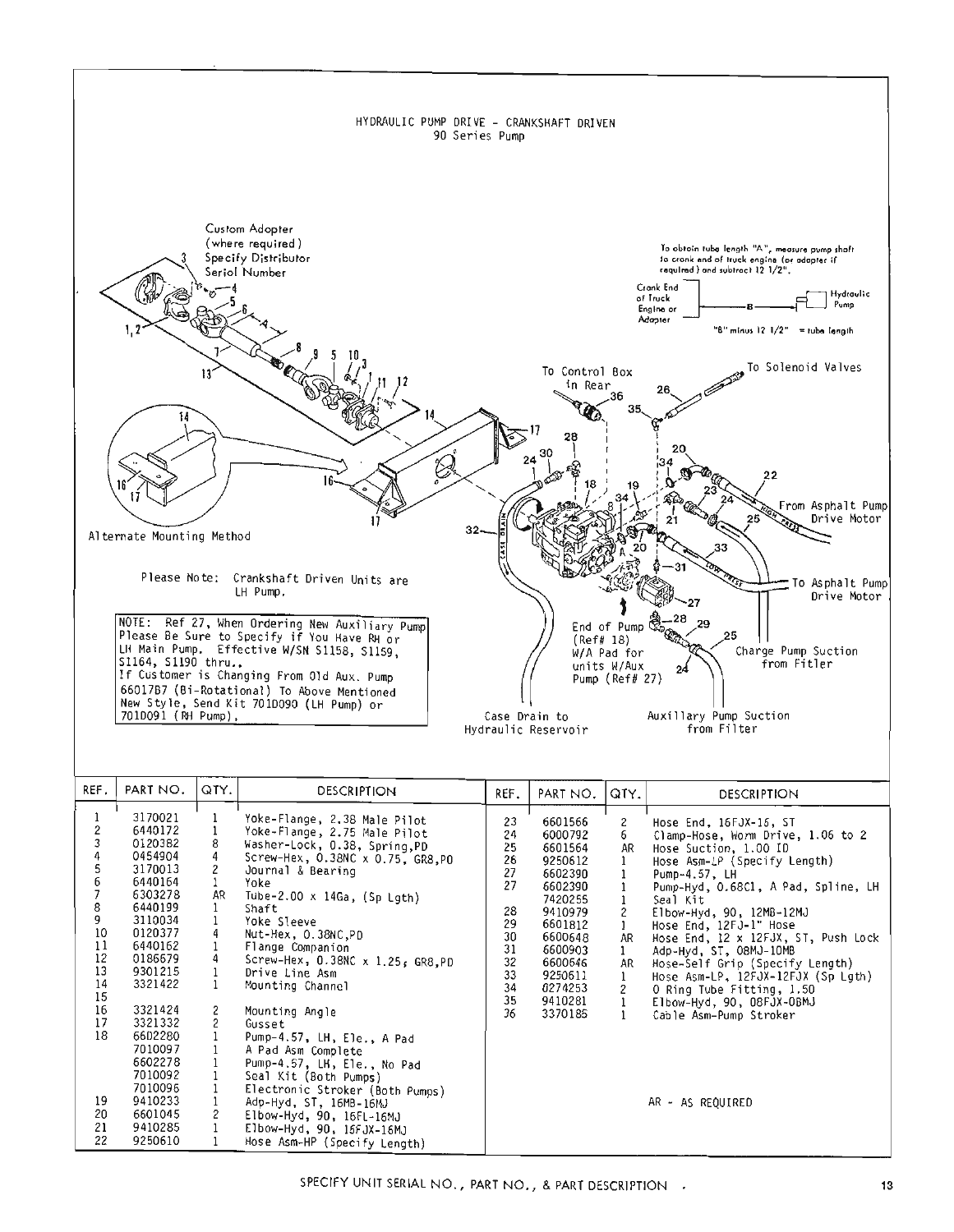![](_page_14_Figure_0.jpeg)

 $\overline{ }$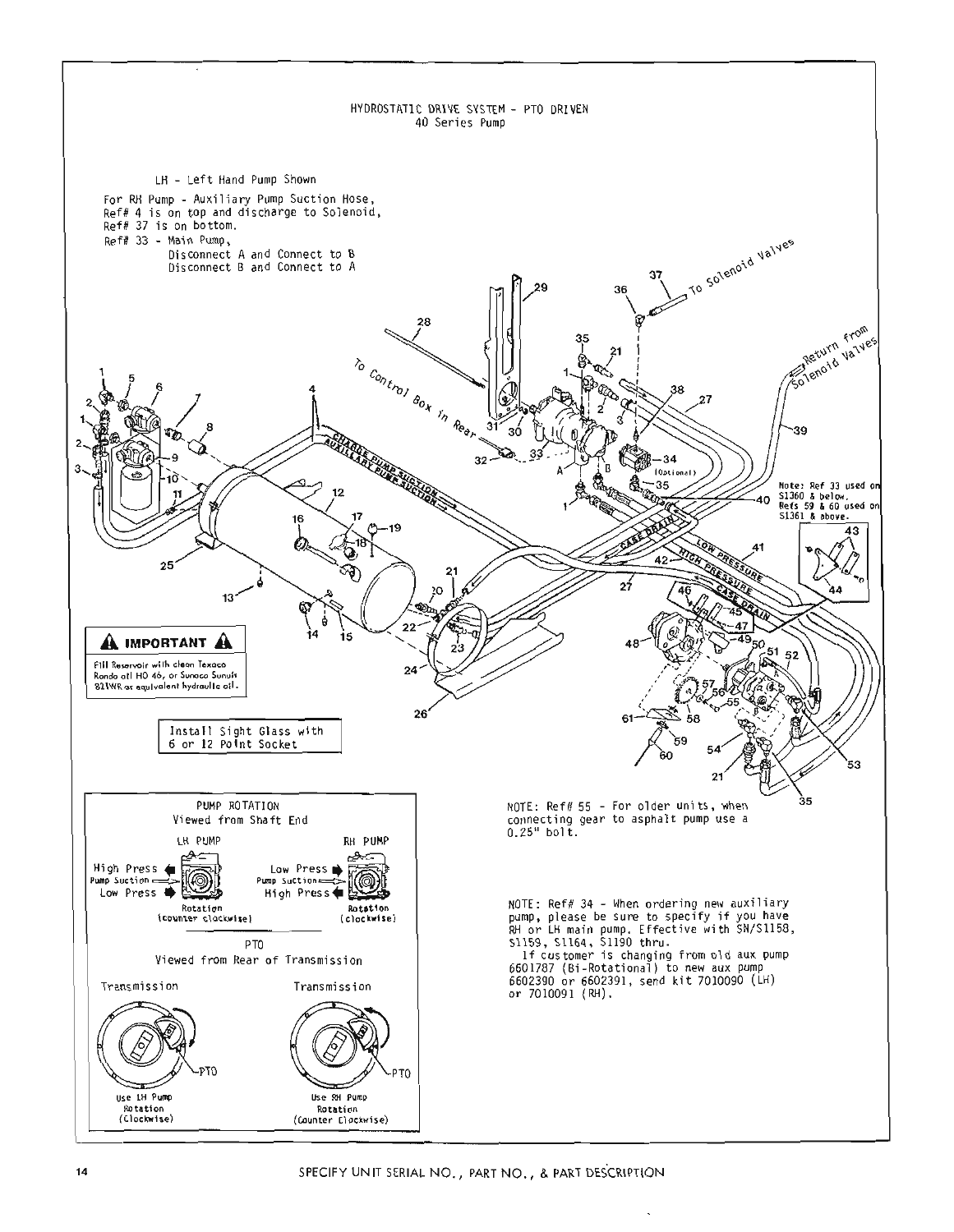### HYDROSTATIC DRIVE SYSTEM - PTD DRIVEN<br>40 Series Pump

 $\mathcal{L}_{\mathcal{A}}$ 

|                            | 40 Series Pump                                                            |                                 |                                                                                                                                                                                                                                      |                            |                                                     |                       |                                                                                                                                                           |  |
|----------------------------|---------------------------------------------------------------------------|---------------------------------|--------------------------------------------------------------------------------------------------------------------------------------------------------------------------------------------------------------------------------------|----------------------------|-----------------------------------------------------|-----------------------|-----------------------------------------------------------------------------------------------------------------------------------------------------------|--|
| REF.                       | PART NO.                                                                  | QTY.                            | DESCRIPTION                                                                                                                                                                                                                          | REF.                       | PART NO.                                            | QTY.                  | <b>DESCRIPTION</b>                                                                                                                                        |  |
| 1<br>2<br>3<br>4<br>5<br>6 | 6601568<br>6601566<br>6000792<br>6601564<br>0125915<br>6602214            | 5<br>3<br>3<br>AR<br>1<br>1     | Elbow-Hyd, 90, 16MB-16MJ<br>Hose End, 16FJX-16,ST,LP<br>Hose Clamp, Worm Dr. 1.06 to 2<br>Suction Hose, 1" 1D<br>Bushing-Pipe, 1.25 x 1.00NPT, PO<br>Filter-Hyd, Vacumn, 10 Micron                                                   | 56<br>57<br>58<br>59<br>60 | 0120384<br>0120390<br>6440210<br>6701510<br>6701838 | 1<br>1<br>1<br>1<br>1 | Washer-Lock, 0.50, Spring,PD<br>Washer-Flat, 0.50A.W.PD<br>Gear-Spur, 80T, 200P, 4.10, .375W<br>Romex Connector, 0.75<br>Proximity Pick Up Sensor, 12 VDC |  |
| 7<br>8                     | 7420244<br>0219357<br>0144066                                             | 1<br>1<br>1                     | Replacement Element<br>Nipple-1.25 x 2.00, CL, PN<br>Coupling-Pipe, 1.25NPT,PN                                                                                                                                                       | 61                         | 3360820                                             | 1                     | Bracket                                                                                                                                                   |  |
| 9.<br>10                   | 7420042<br>6601571<br>7420219                                             | 1<br>1<br>1                     | Indicator<br>Filter-Return Line, 1.25NPT<br>Element-Filter, 10 Micron                                                                                                                                                                |                            |                                                     |                       |                                                                                                                                                           |  |
| 11<br>12                   | 6600237<br>3321386<br>3321905                                             | 1<br>1<br>1                     | Switch-Thermo<br>Tank Asm-Hyd, $12 \times 55$<br>Tank Asm-Hyd, 14 x 40                                                                                                                                                               |                            |                                                     |                       |                                                                                                                                                           |  |
| 13<br>14<br>15             | 0219301<br>6600224<br>3390605                                             | 4<br>1<br>1                     | Plug-Pipe, SqHd, 0.75NPT, PN<br>Plug-Oil, Eyesite<br>Plate, Instruction, Oil Spec.                                                                                                                                                   |                            |                                                     |                       |                                                                                                                                                           |  |
| 16<br>17<br>18             | 6500039<br>3330026<br>6000233                                             | 1<br>1<br>1                     | Thermometer-2" Dial, 9" Dual<br>Cap<br>Gasket-2.18 Filler Cap, Leather                                                                                                                                                               |                            |                                                     |                       |                                                                                                                                                           |  |
| 19<br>20<br>21             | 6600223<br>6600647<br>6600648                                             | 1<br>1<br>3                     | Breather<br>Hose End-12 x 12MP, ST, LPSP<br>Hose End-12 $\times$ 12FJX                                                                                                                                                               |                            |                                                     |                       |                                                                                                                                                           |  |
| 22<br>23<br>24             | 9402828<br>6600663<br>3301156                                             | 1<br>1<br>2                     | Elbow-Hyd, 45, 12MJ-12MP<br>Hose End-08 x 08MP, ST, LPSP<br>Strap-12" Tank                                                                                                                                                           |                            |                                                     |                       |                                                                                                                                                           |  |
| 25                         | 3331867<br>3301158<br>3301307                                             | 2<br>1<br>1                     | Strap-14" Tank<br>Hanger-LH, 12" Tank<br>Hanger-LH, 12" Tank                                                                                                                                                                         |                            |                                                     |                       |                                                                                                                                                           |  |
| 26                         | 3301157<br>3301306<br>3301309                                             | 1<br>1<br>1                     | Hanger-RH, 12" Tank<br>Hanger-RH, 12" Tank<br>Hanger-Comb-LH Center                                                                                                                                                                  |                            |                                                     |                       |                                                                                                                                                           |  |
| 27<br>28<br>29             | 6600646<br>6303119<br>3321374                                             | 2<br>1<br>1                     | Hose-Self Grip, 0.75 (Sp Lgth)<br>Round-0.50CR<br>Support-Pump, 40 Series                                                                                                                                                            |                            |                                                     |                       |                                                                                                                                                           |  |
| 30<br>31<br>32             | 0120378<br>0120384<br>3370247                                             | 2<br>2<br>1                     | Nut-Hex, D.50NC,PD<br>Washer-Lock, 0.50, Spring,PO<br>Cable Asm-Pump Stroker                                                                                                                                                         |                            |                                                     |                       |                                                                                                                                                           |  |
| 33                         | 6602189<br>6602238<br>7010098<br>6602239<br>6602240<br>7010093<br>7010095 | 1<br>1<br>1<br>1<br>1<br>1<br>1 | Pump-2.8Cl, LH, EDC, Spline, A Pad<br>Pump-2.8Cl, RH, EDC, 15T, A Pad<br>A Pad (6602189 & 6602238)<br>Pump-2.8CI, LH, EDC, 15T, No Pad<br>Pump-2.8Cl, RH, EOC, 15T, No Pad<br>Seal Kit (All Pumps)<br>Electronic Stroker (All Pumps) |                            |                                                     |                       |                                                                                                                                                           |  |
| 34<br>35                   | 6602390<br>6602391<br>7420255<br>9410979                                  | 1<br>1<br>1<br>3                | Aux Pump, 0.68Cl, A Pad, Spline, LH<br>Aux Pump, 0.68CI, A Pad, Spline, RH<br>Seal Kit (6602390 & 6602391)<br>Elbow-Hyd, 90, 12MB-12MJ                                                                                               |                            |                                                     |                       |                                                                                                                                                           |  |
| 36<br>37<br>38             | 9410281<br>9250612<br>6600903                                             | 1<br>1<br>1                     | Elbow-Hyd, 90, 08FJX-08MJ<br>Hose Asm-LP, Aux Pump (Sp Lgth)<br>Adp-Hyd, ST, D8MJ-10MB                                                                                                                                               |                            |                                                     |                       |                                                                                                                                                           |  |
| 39<br>40<br>41<br>42       | 6600662<br>6601812<br>9250611<br>9250610                                  | 1<br>1<br>1<br>1                | Hose-Push Lock, 0.50 (Sp Lgth)<br>Hose End, 16-12FJX,ST<br>Hose Asm-LP, 12FJX-16FJX (Sp Lgth)                                                                                                                                        |                            |                                                     |                       |                                                                                                                                                           |  |
| 43<br>44<br>45             | 3321405<br>3321402<br>3352676                                             | 2<br>1<br>2                     | Hose Asm-HP (Sp Lqth)<br>Link<br>Bracket<br>Tie Bar Asm                                                                                                                                                                              |                            |                                                     |                       |                                                                                                                                                           |  |
| 46<br>47<br>48             | 0274993<br>0120918<br>6415121<br>6415224<br>7801110                       | 2<br>2<br>1<br>1<br>1           | Nut-Hex, Lock, 0.38NC, EA, PD<br>Screw-Hex, 0.38NC x 1.50, GR2, PD<br>Gear Reducer-3:1, 15T, Spline<br>Gear Reducer-6:1, 15T, Spline<br>Seal Kit                                                                                     |                            |                                                     |                       |                                                                                                                                                           |  |
| 49<br>50                   | 7230236<br>7230237<br>3361165<br>6602163                                  | 1<br>1<br>1<br>1                | Input Adapter<br>Individual Seal<br>Stop-Air Valve Cylinder<br>Motor-2.1 Culn., Fixed Spline                                                                                                                                         |                            |                                                     |                       |                                                                                                                                                           |  |
| 51<br>52<br>53             | 3321394<br>3360907<br>3321388                                             | 1<br>1<br>1                     | Adp-Hyd, ST, 04FP-10MB<br>Hose Asm-04 x 17, 04MPX90-04MPX90<br>Rew 9410979 Fitting                                                                                                                                                   |                            |                                                     |                       | AR - AS REQUIREO                                                                                                                                          |  |
| 54<br>55                   | 6601811<br>0120426                                                        | 1<br>1                          | Elbow-Hyd, 90, 10M8-12MJ<br>Screw-Hex, 0.50NC x 1.25, GR2, PD                                                                                                                                                                        |                            |                                                     |                       |                                                                                                                                                           |  |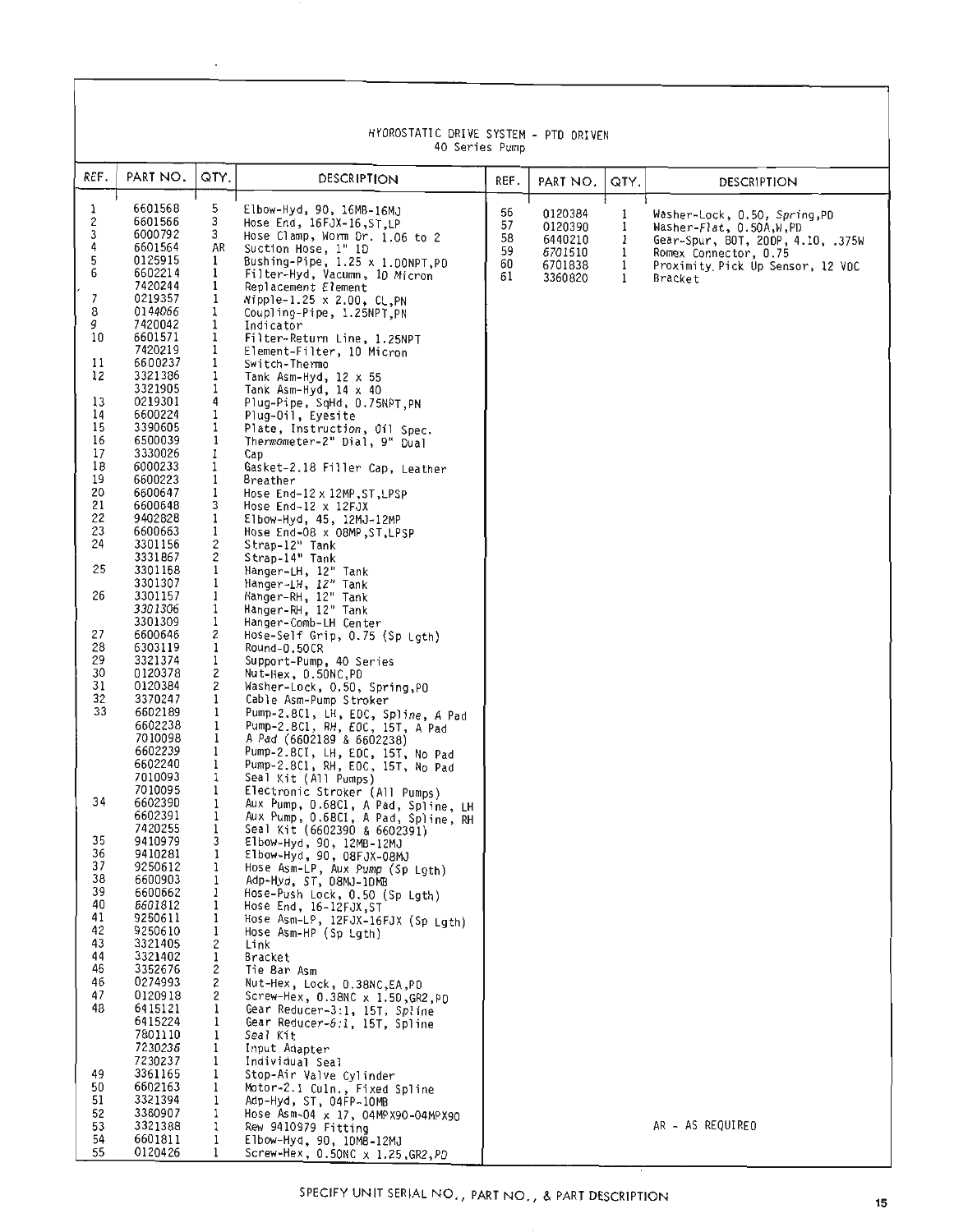![](_page_16_Figure_0.jpeg)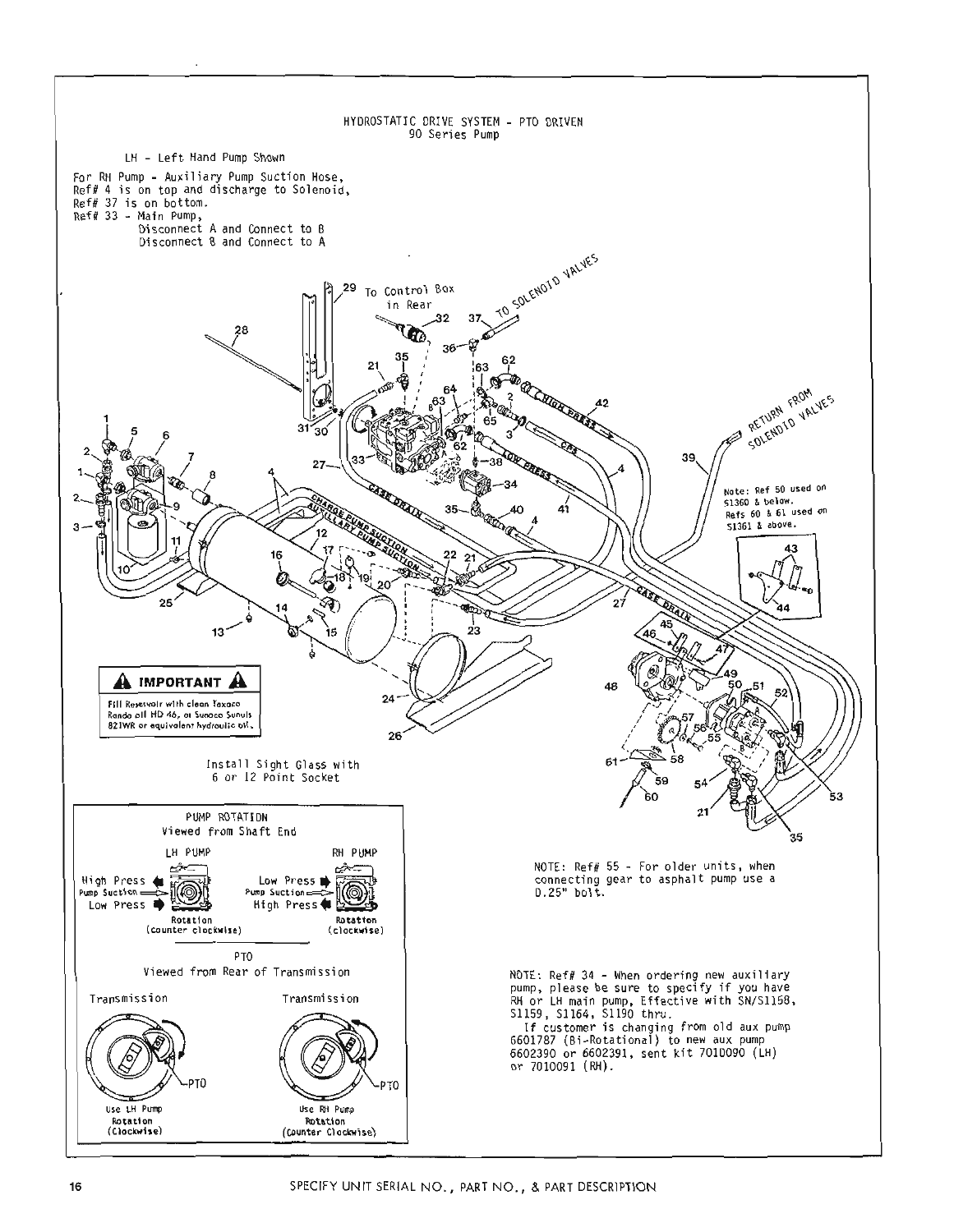|                                 | HYDROSTATIC DRIVE SYSTEM - PTO DRIVEN<br>90 Series Pump                              |                                                             |                                                                                                                                                                                                                                                  |                                              |                                                                                      |                                      |                                                                                                                                                                                                                                 |
|---------------------------------|--------------------------------------------------------------------------------------|-------------------------------------------------------------|--------------------------------------------------------------------------------------------------------------------------------------------------------------------------------------------------------------------------------------------------|----------------------------------------------|--------------------------------------------------------------------------------------|--------------------------------------|---------------------------------------------------------------------------------------------------------------------------------------------------------------------------------------------------------------------------------|
| REF.                            | PART NO.                                                                             | QTY.                                                        | <b>DESCRIPTION</b>                                                                                                                                                                                                                               | REF.                                         | PART NO.                                                                             | QTY.                                 | DESCRIPTION                                                                                                                                                                                                                     |
| 1<br>2<br>3<br>4<br>5<br>6<br>7 | 6601568<br>6601566<br>6000792<br>6601564<br>0125915<br>6602214<br>7420244<br>0219357 | 2<br>3<br>3<br>AR<br>1<br>1<br>$\mathbf{1}$<br>$\mathbf{1}$ | Elbow-Hyd, 90, 16MB-16MJ<br>Hose End, 16FJX-16, ST, LP<br>Hose Clamp, Worm Or. 1.06 to 2<br>Suction Hose, 1" 10<br>Bushing-Pipe, $1.25 \times 1.00$ NPT, PO<br>Filter-Hyd, Vacumn, 10 Micron<br>Replacement Element<br>Nipple-1.25 x 2.00, CL,PN | 56<br>57<br>58<br>59<br>60<br>61<br>62<br>63 | 0120384<br>0120390<br>644D210<br>6701510<br>6701838<br>3360820<br>6601045<br>0274253 | 1<br>1<br>1<br>1<br>1<br>1<br>2<br>2 | Washer-Lock, 0.50, Spring,PO<br>Washer-Flat, 0.50A, W, PO<br>Gear-Spur, 80T, 200P, 4.10, .375W<br>Romex Connector, 0.75<br>Proximity Pick Up Sensor, 12 VOC<br>Bracket<br>Elbow-Hyd, 90, 16FL-16MJ<br>0 Ring Tube Fitting, 1.50 |
| 8<br>9<br>10                    | 0144066<br>7420042<br>6601571<br>7420219                                             | 1<br>1<br>1<br>1                                            | Coupling-Pipe, 1.25NPT,PN<br>Indicator<br>Filter-Return Line, 1.25NPT<br>Element-Filter, 10 Micron                                                                                                                                               | 64<br>65                                     | 9410233<br>9410285                                                                   | 1<br>1                               | Adp-Hyd, ST, 16MB-16MB Long<br>Elbow-Hyd, 90, 16FJX-16MJ                                                                                                                                                                        |
| 11<br>12<br>13                  | 6600237<br>3321386<br>3321905<br>0219301                                             | ı<br>1<br>1<br>4                                            | Switch-Thermo<br>Tank Asm-Hyd, 12 x 55<br>Tank Asm-Hyd, $14 \times 40$<br>Plug-Pipe, SqHd, 0.75NPT, PN                                                                                                                                           |                                              |                                                                                      |                                      |                                                                                                                                                                                                                                 |
| 14<br>15<br>16<br>17            | 6600224<br>3390605<br>6500039<br>3330026                                             | 1<br>1<br>$\mathbf{1}$<br>$\mathbf{1}$                      | Plug-Oil, Eyesite<br>Plate, Instruction, Oil Spec.<br>Thermometer-2" Dial, 9" Oual<br>Cap                                                                                                                                                        |                                              |                                                                                      |                                      |                                                                                                                                                                                                                                 |
| 18<br>19<br>20                  | 6000233<br>6600223<br>6600647<br>6600648                                             | $\mathbf{1}$<br>1<br>1<br>3                                 | Gasket-2.18 Filler Cap, Leather<br>Breather<br>Hose End-12 x 12MP, ST, LPSP                                                                                                                                                                      |                                              |                                                                                      |                                      |                                                                                                                                                                                                                                 |
| 21<br>22<br>23<br>24            | 9402828<br>6600663<br>3301156                                                        | 1<br>1<br>2                                                 | Hose End-12 x 12FJX<br>Elbow-Hyd, 45, 12MJ-12MP<br>Hose End-08 x 08MP, ST, LPSP<br>Strap-12" Tank                                                                                                                                                |                                              |                                                                                      |                                      |                                                                                                                                                                                                                                 |
| 25<br>26                        | 3331867<br>3301158<br>3301307<br>3301157                                             | 2<br>1<br>1<br>$\mathbf{1}$                                 | Strap-14" Tank<br>Hanger-LH, 12" Tank<br>Hanger-LH, 12" Tank<br>Hanger-RH, 12" Tank                                                                                                                                                              |                                              |                                                                                      |                                      |                                                                                                                                                                                                                                 |
| 27<br>28                        | 3301306<br>3301309<br>6600646<br>6303119                                             | 1<br>1<br>2<br>1                                            | Hanger-RH, 12" Tank<br>Hanger-Comb-LH Center<br>Hose-Self Grip, 0.75 (Sp Lgth)<br>Round-0.50CR                                                                                                                                                   |                                              |                                                                                      |                                      |                                                                                                                                                                                                                                 |
| 29<br>30<br>31<br>32            | 3321374<br>0120378<br>0120384<br>3370185                                             | 1<br>2<br>2<br>1                                            | Support-Pump, 40 Series<br>Nut-Hex, 0.50NC, PO<br>Washer-Lock, 0.50, Spring, PD<br>Cable Asm-Pump Stroker                                                                                                                                        |                                              |                                                                                      |                                      |                                                                                                                                                                                                                                 |
| 33                              | 6602280<br>6602279<br>7010097<br>6602278<br>6602277<br>7010092<br>7010096            | 1<br>1<br>$\mathbf{1}$<br>$\mathbf{1}$<br>1<br>1<br>1       | Pump-4.57, LH, Ele., A Pad<br>Pump-4.57, RH, Ele., A Pad<br>A Pad Asm Comp1 (6602280 & 6602279)<br>Pump-4.57, LH, Ele., No Pad<br>Pump-4.57, RH, Ele., No Pad<br>Seat Kit (All Pumps)<br>Electronic Stroker (All Pumps)                          |                                              |                                                                                      |                                      |                                                                                                                                                                                                                                 |
| 34<br>35                        | 6602390<br>6602391<br>7420255<br>9410979                                             | 1<br>1<br>1<br>3                                            | Aux Pump, 0.68Cl, A Pad, Spline, ŁH<br>Aux Pump, 0.68Cl, A Pad, Spline, RH<br>Seal Kit (6602390 & 6602391)<br>Elbow-Hyd, 90, 12MB-12MJ                                                                                                           |                                              |                                                                                      |                                      |                                                                                                                                                                                                                                 |
| 36<br>37<br>38<br>39<br>40      | 9410281<br>9250612<br>6600903<br>6600662<br>6601812                                  | 1<br>1<br>1<br>1<br>1                                       | Elbow-Hyd, 90, 08FJX-08MJ<br>Hose Asm-LP, Aux Pump (Sp Lgth)<br>Adp-Hyd, ST, 08MJ-10MB<br>Hose-Push Lock, 0.50 (Sp Lgth)<br>Hose End, 16-12FJX, ST                                                                                               |                                              |                                                                                      |                                      |                                                                                                                                                                                                                                 |
| 41<br>42<br>43<br>44            | 9250611<br>9250610<br>3321405<br>3321402                                             | 1<br>1<br>2<br>1                                            | Hose Asm-LP, 12FJX-16FJX (Sp Lgth)<br>Hose Asm-HP (Sp Lgth)<br>Link<br>Bracket                                                                                                                                                                   |                                              |                                                                                      |                                      |                                                                                                                                                                                                                                 |
| 45<br>46<br>47<br>48            | 3352676<br>0274993<br>0120918<br>6415121<br>6415224<br>7801110<br>7230236            | 2<br>2<br>2<br>1<br>1<br>1<br>$\mathbf{1}$                  | Tie Bar Asm<br>Nut-Hex, Lock, 0.38NC, EA, PO<br>Screw-Hex, 0.38NC x 1.50, GR2, PD<br>Gear Reducer-3:1, 15T, Spline<br>Gear Reducer-6:1, 15T, Spline<br>Seal Kit<br>lnput Adapter                                                                 |                                              |                                                                                      |                                      |                                                                                                                                                                                                                                 |
| 49<br>50<br>51<br>52            | 7230237<br>3361165<br>6602163<br>3321394<br>3360907                                  | 1<br>$\mathbf{1}$<br>1<br>1<br>1                            | Individual Seal<br>Stop-Air Valve Cylinder<br>Motor-2.1 Culn., Fixed Spline<br>Adp-Hyd, ST, 04FP-10MB<br>Hose Asm-04 x 17, 04MP X90-04MP X90                                                                                                     |                                              |                                                                                      |                                      |                                                                                                                                                                                                                                 |
| 53<br>54<br>55                  | 3321388<br>6601811<br>0120426                                                        | 1<br>ı<br>1                                                 | Rew 9410979 Fitting<br>Elbow-Hyd, 90, 10MB-12MJ<br>Screw-Hex, 0.50NC x 1.25, GR2, PD                                                                                                                                                             |                                              |                                                                                      |                                      | AR - AS REQUIRED                                                                                                                                                                                                                |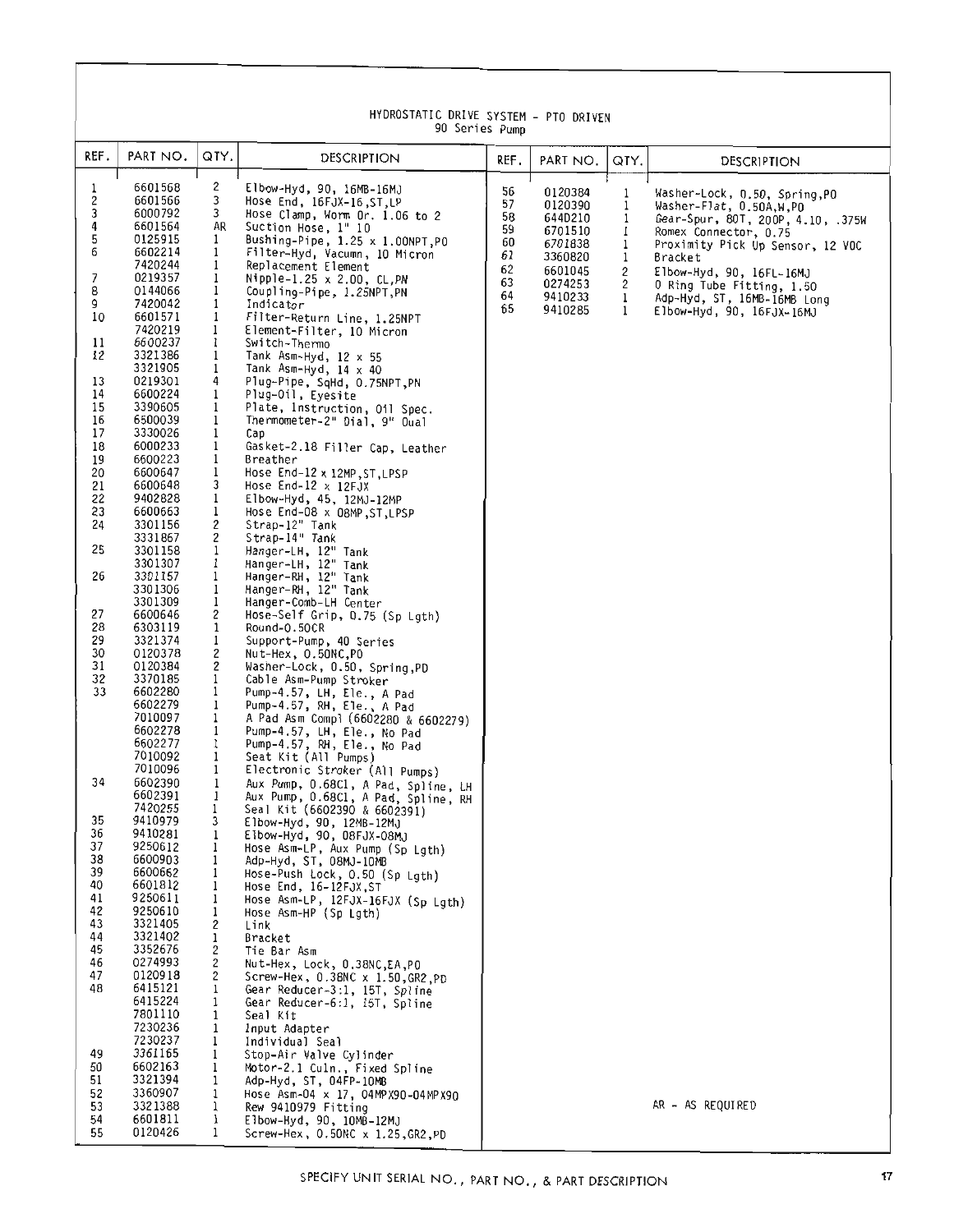![](_page_18_Figure_0.jpeg)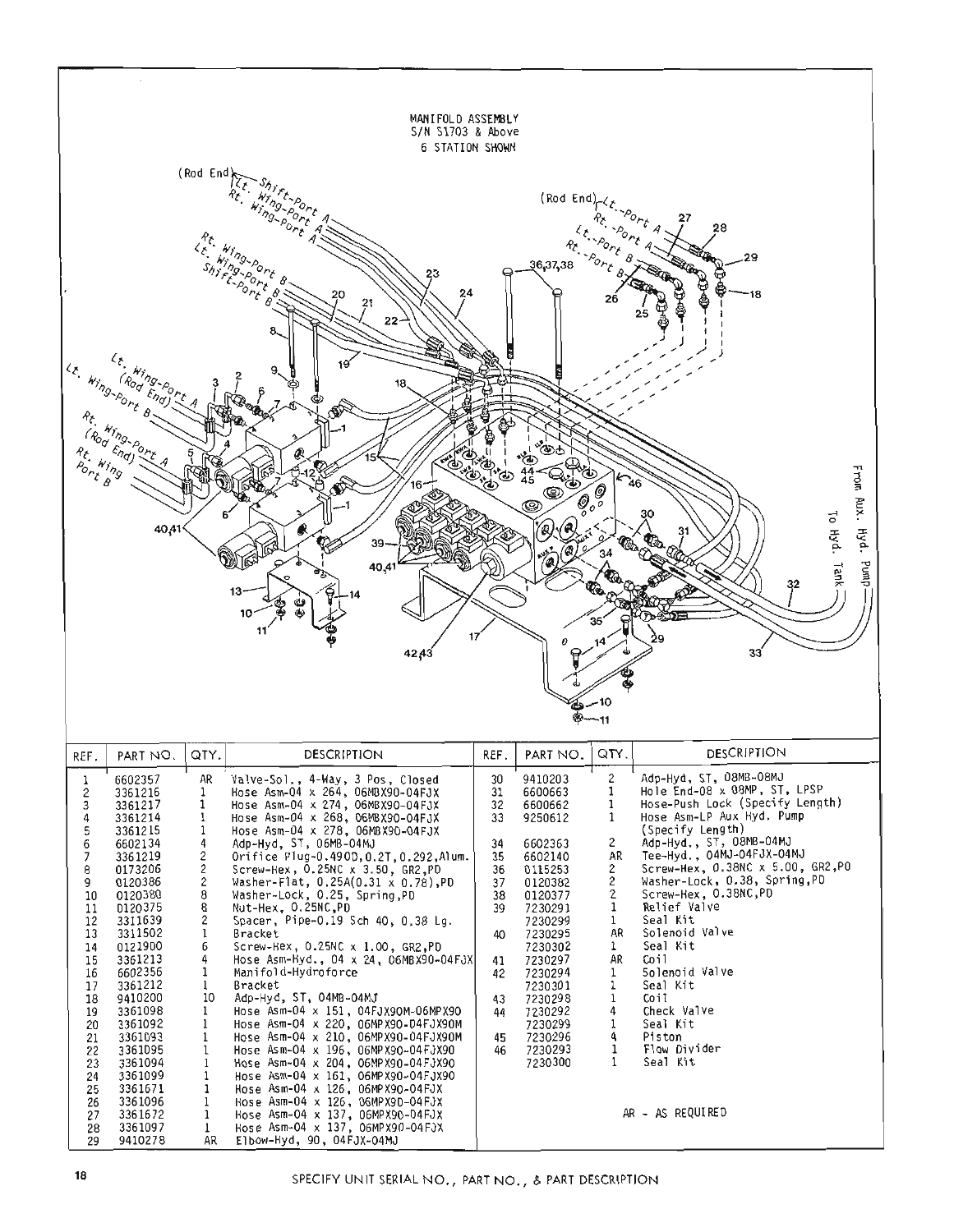![](_page_19_Figure_0.jpeg)

ì

ŝ

 $\overline{\phantom{a}}$ 

 $\overline{2}$ 

4

8

4

4

Clamp Sol. Mtg-Air

Screw-Hex, 0.56 x 1.25, GR2, PD

Washer-Flat, 0.56A (0.62 x 1.46)PD<br>Washer-Lock, 0.56, Spring, PD<br>Nut-Hex, 0.56NC, PD

3301249

0120895

0130998

0120898

0124583

26

 $27$ 

28

SPECIFY UNIT SERIAL NO., PART NO., & PART DESCRIPTION

AR - AS REQU1RED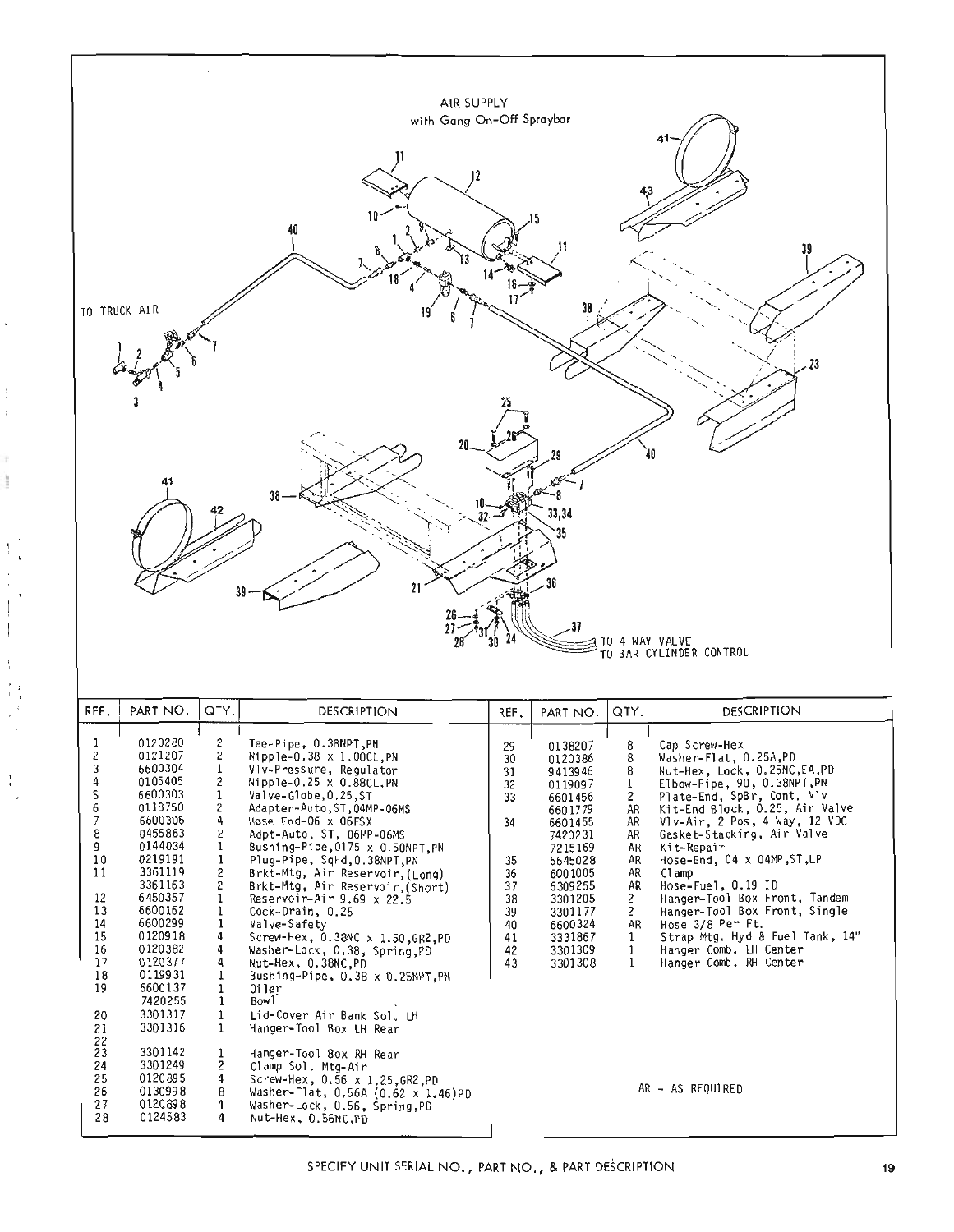![](_page_20_Figure_0.jpeg)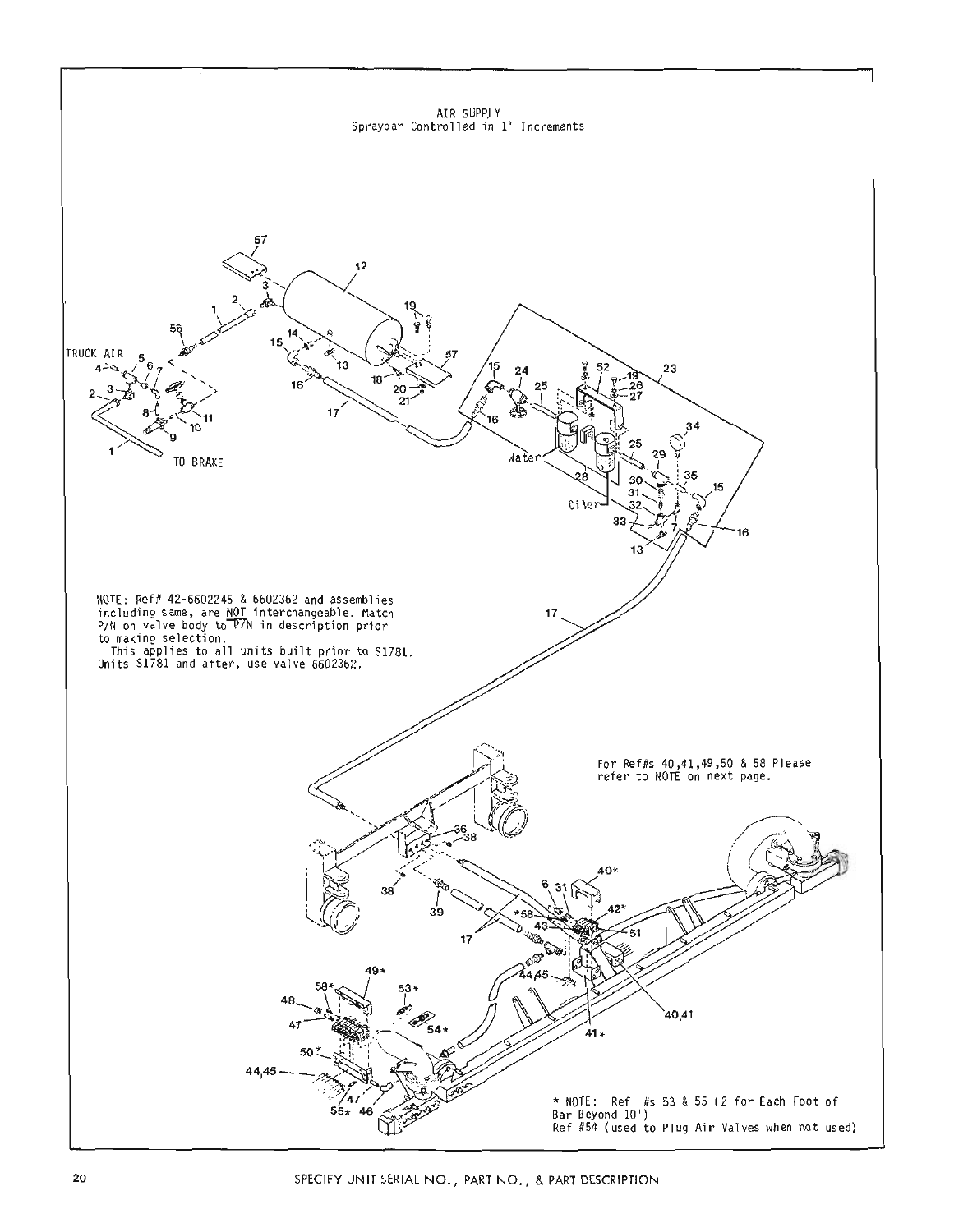| AIR SUPPLY                           |  |
|--------------------------------------|--|
| Spraybar Controlled in 1' Increments |  |

| REF.                                        | PART NO.                                                                  | QTY.                                                             | <b>DESCRIPTION</b>                                                                                                                                                                                                                  | REF.                                                                                                       | PART NO.                      | QTY.        | <b>DESCRIPTION</b>                                                                                                                                                                                                                                                        |  |
|---------------------------------------------|---------------------------------------------------------------------------|------------------------------------------------------------------|-------------------------------------------------------------------------------------------------------------------------------------------------------------------------------------------------------------------------------------|------------------------------------------------------------------------------------------------------------|-------------------------------|-------------|---------------------------------------------------------------------------------------------------------------------------------------------------------------------------------------------------------------------------------------------------------------------------|--|
| ı<br>2<br>3<br>4<br>$\overline{5}$          | 6600324<br>6600306<br>6200179<br>0109421<br>0120280                       | AR<br>AR<br>2<br>1<br>$\mathbf{1}$                               | Hose-0.38, Per/Ft.<br>Hose End-O6 x O6FSX, ST, LPSP<br>Elbow, 0.38 Tube x 0.38MPT, 90 Oeg.<br>Nipple-0.38 x 1.50CL, PN<br>Tee-Pipe, 0.38NPT, PD                                                                                     | 57<br>$58*$                                                                                                | 3361119<br>3361163<br>6602433 | 2<br>2<br>8 | Bracket Mtg. Long<br>Bracket Mtg. Short<br>Breather, 0.25NPT                                                                                                                                                                                                              |  |
| 6<br>7<br>8<br>9<br>10<br>11<br>12          | 0119931<br>0105423<br>0119920<br>6600304<br>0105407<br>6600303<br>6450357 | 1<br>2<br>1<br>1<br>2<br>Ţ<br>1                                  | Bushing-Pipe, 0.38 x 0.25NPT, PN<br>Elbow-Pipe, 90, ST, 0.25NPT, PN<br>Nipple-0.25 x 2.00 Lg, PN<br>Valve-Pressure Regulator<br>Nipple-0.25 $\times$ 1.50CL, PN<br>Valve-Globe, 0.25, ST                                            | Note: Ref#s 53 & 55 (2 for each foot of bar beyond 10')<br>Ref# 54 (used to plug air valves when not used) |                               |             |                                                                                                                                                                                                                                                                           |  |
| 13<br>14<br>15<br>16<br>17<br>18            | 6600162<br>0144034<br>0108686<br>6600663<br>6600662<br>6600299            | 2<br>1<br>3<br>4<br>AR<br>$\mathbf{1}$                           | Reservoir<br>Drain Cock, 0.25<br>Bushing-Pipe, 0.75 x 0.50NPT, PN<br>Elbow-Pipe, 90, ST, 0.50NPT, PN<br>Hose End 08 x 08MP, ST, LPSP<br>Hose-Push Lock<br>Safety Valve                                                              |                                                                                                            | Note:                         |             | Starting with S/N S1447 - new style air valve<br>boxes and covers will replace old style. All<br>old style boxes and covers will be Obsolete.<br>When ordering replacement boxes or covers of<br>the old style the new style will be the<br>replacement parts (As a set). |  |
| 19<br>20<br>21<br>22<br>23                  | 0120918<br>0120382<br>0120377<br>3311478                                  | 6<br>6<br>6<br>1                                                 | Screw-Hex, 0.38NC x 1.50, GR2, PO<br>Washer-Lock, 0.38, Spring, PD<br>Nut-Hex, O.38NC.PD<br>Bracket Asm                                                                                                                             |                                                                                                            | Kit#s as follows:             |             | Ref#s 40 & 41 - use 7230274 - Center 4 Valve<br>Ref#s 49 & 50 - use 7230272 - RH 8 Valve<br>7230273 - LH 8 Valve<br>7230275 - Wing 4 Valve                                                                                                                                |  |
| 24<br>25<br>26<br>27<br>28                  | 6600343<br>0190700<br>0120388<br>7700056<br>6601777<br>7420241            | 1<br>2<br>2<br>2<br>$\mathbf{1}$<br>AR.                          | Valve-Globe, Scr, 0.50, Brz, 125 PSI<br>Nipple-0.50 x 4.00 Lg, PN<br>Washer-Flat, 0.38A.PO<br>Washer-Hauck<br>Filter-Lubrication Asm, 0.50<br>Replacement Plastic Bowl W/Metal                                                      |                                                                                                            | Note:<br>covers.              |             | Starting with S/N S1447 - air valves will have<br>breather-Ref# 58. Anyone with a unit S/N S1446<br>and below, wishing to add breather to their air<br>valves must also purchase new style boxes and                                                                      |  |
|                                             | 7420240<br>7420239<br>7420238<br>7420283<br>7420284                       | AR<br>AR<br>2<br>$\mathbf{1}$<br>1                               | Bowl Guard & Auto Orain<br>8owl Only (Oiler)<br>Bowl Only (Water)<br>0-Ring<br>Air Filter Asm-Only<br>Lubricator Asm-Only                                                                                                           |                                                                                                            |                               |             |                                                                                                                                                                                                                                                                           |  |
| 29<br>30<br>31<br>32<br>33<br>34<br>35      | 0138105<br>0144045<br>0105405<br>0105419<br>0219189<br>6600168<br>0121208 | 2<br>1<br>$\mathbf{1}$<br>$\mathbf{1}$<br>1<br>1<br>$\mathbf{1}$ | Tee-Pipe, 0.50NPT, PN<br>Bushing-Pipe, 0.50 x 0.25NPT, PN<br>$N$ ipple-0.25 $\times$ 0.88CL, PN<br>Cross-Pipe, 0.25NPT, PN<br>Plug-Pipe, SqHd, 0.25NPT, PN<br>Gauge-Pressure, 2.5", 0-160 PSI<br>$N$ ipple-0.50 $\times$ 1.12CL, PN |                                                                                                            |                               |             |                                                                                                                                                                                                                                                                           |  |
| 36<br>37<br>38<br>39<br>40*<br>$41*$<br>42* | 3352807<br>0120280<br>0219191<br>6602128<br>3361191<br>3361194<br>6602245 | $\mathbf{1}$<br>2<br>AR<br>8<br>$\mathbf{2}$<br>2<br>AR          | Air Manifold Asm<br>Tee-Pipe, 0.38NPT<br>Plug-Pipe, SqHd, 0.3BNPT, PO<br>Hose End-08 x 06MP, ST, LPSP<br>Cover-4 Air Valve Bank<br>Base Plate-4 Air Valve Bank<br>Stacking Valve 45A-SA1-DDCA-2BA-M0446                             |                                                                                                            | to making selection.          |             | NOTE: Ref# 42 6602245 & 6602362 and assemblies<br>including same, are NOT interchangeable. Match<br>P/N on valve body to $\overline{P/N}$ in description prior<br>This applies to all units built prior to S1781.<br>Units S1781 and after, use valve 6602362.            |  |
|                                             | 6602362                                                                   | AR                                                               | S/N S1780 & Below<br>Stacking Valve 45A-SA1-DOCA-1BA-2876<br>S/N S1781 & Above                                                                                                                                                      |                                                                                                            |                               |             |                                                                                                                                                                                                                                                                           |  |
| 43<br>44<br>45<br>46<br>47<br>48            | 6602241<br>6309255<br>6001005<br>012D284<br>0119290<br>0105411            | AR<br>AR<br>AR<br>$^{2}$<br>AR<br>1                              | Hose End, 0.19 Hose x 0.12MPT, ST<br>Fuel Hose, 0.19 ID<br>Clamp<br>Elbow-Pipe, 0.38 x 0.25NPT<br>Nipple-Pipe, Sch 40, $0.25 \times 2.50$<br>Cap-Pipe, 0.25NPT                                                                      |                                                                                                            |                               |             |                                                                                                                                                                                                                                                                           |  |
| 49*                                         | 3361190<br>3361188                                                        | 2<br>2                                                           | Air Valve Box Cover - 4 Bank<br>For Bars 16' & Under<br>Air Valve Box Cover - 8 Bank<br>For 8ars Dver 16'                                                                                                                           |                                                                                                            |                               |             |                                                                                                                                                                                                                                                                           |  |
| 50*                                         | 3361193<br>3361192<br>3361189                                             | 2<br>2<br>2                                                      | Air Valve Box - 4 8ank<br>For Bars 16' & Under<br>Air Valve Box, 8-Bank LH<br>Air Valve Box, 8-Bank RH                                                                                                                              |                                                                                                            |                               |             |                                                                                                                                                                                                                                                                           |  |
| 51<br>52<br>53*<br>54*                      | 6602246<br>3311477<br>6602243<br>3353302                                  | 8<br>1<br>AR<br>AR                                               | For Bars Over 16'<br>Kit-End Plate<br>Bracket Asm<br>Coupler-Quick, Mini, 0.125MPT<br>Coupling Asm-Oummy Plug                                                                                                                       |                                                                                                            |                               |             | AR - AS REQUIREO                                                                                                                                                                                                                                                          |  |
| 55*<br>56                                   | 6602244<br>6600305                                                        | AR<br>$\mathbf{1}$                                               | Nipple-Coupler, Quick, Mini, 0.187<br>Hose End-06 x 04MP, ST, LPSP                                                                                                                                                                  |                                                                                                            |                               |             |                                                                                                                                                                                                                                                                           |  |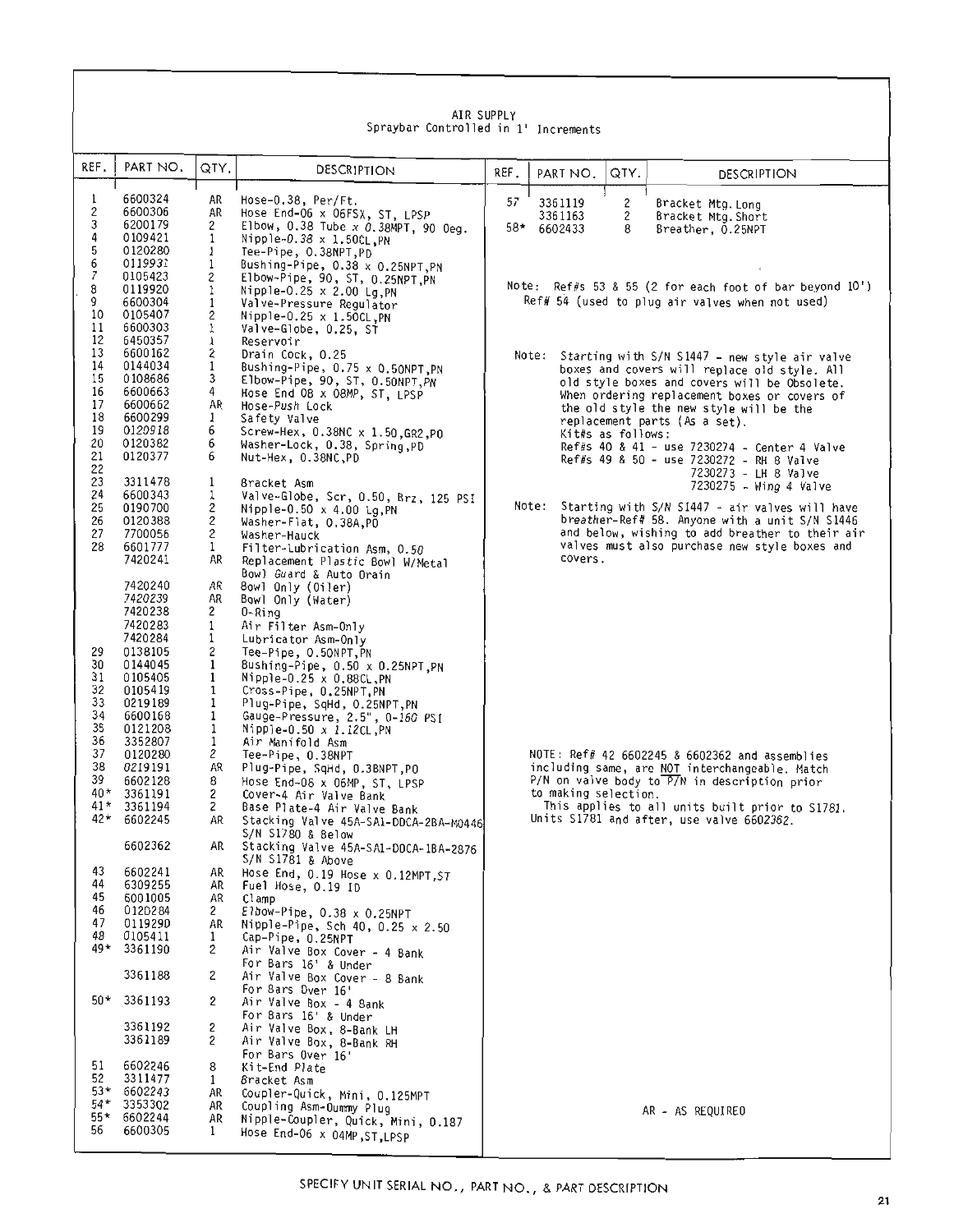![](_page_22_Figure_0.jpeg)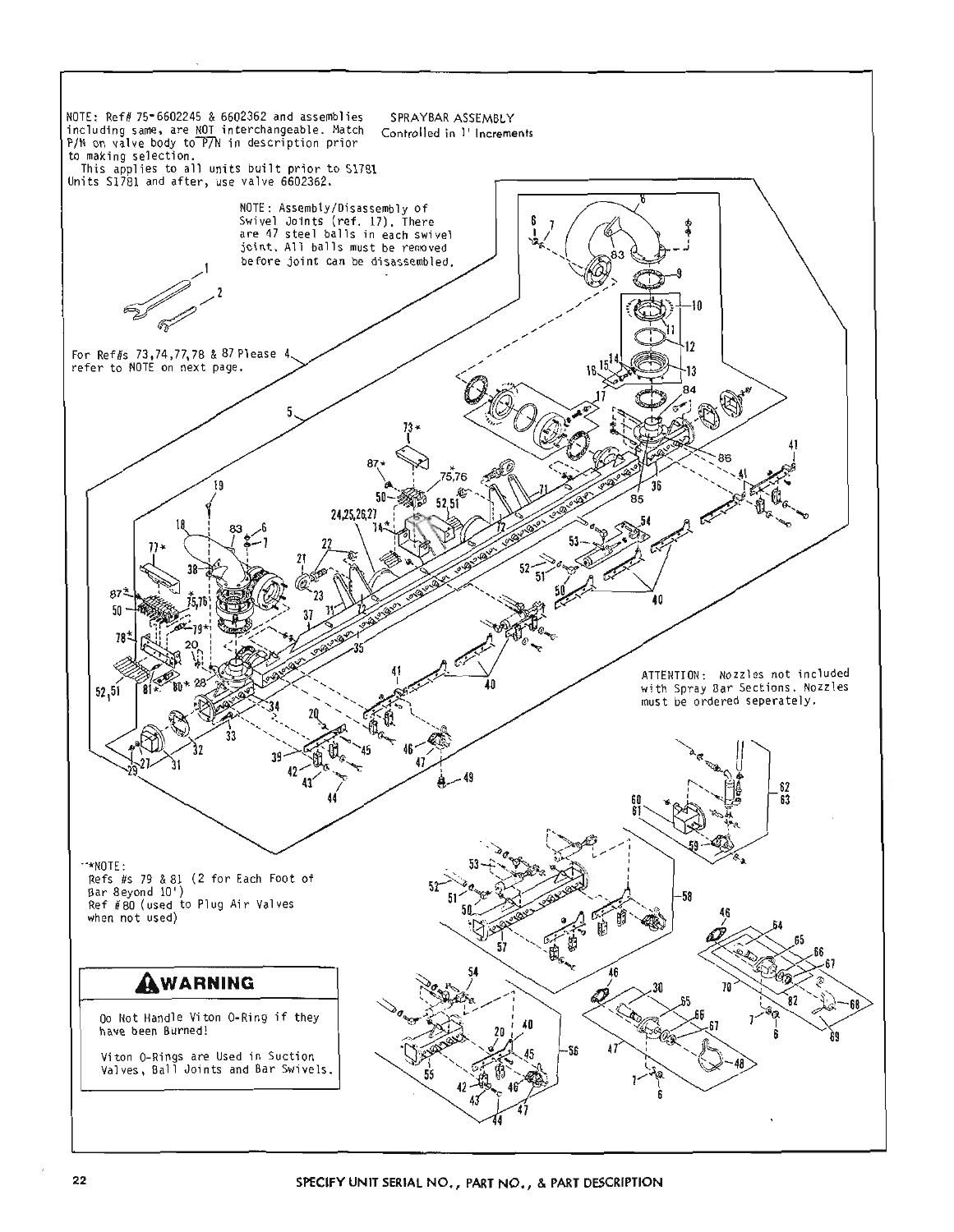### SPRAYBAR ASSEMBLY<br>Controlled in 1' increments

 $\sim$ 

| REF.     | PART NO.           | QTY.     | <b>DESCRIPTION</b>                               | REF.       | PART NO.             | QTY.              | <b>DESCRIPTION</b>                                                                               |
|----------|--------------------|----------|--------------------------------------------------|------------|----------------------|-------------------|--------------------------------------------------------------------------------------------------|
|          |                    |          |                                                  |            |                      |                   |                                                                                                  |
| 1<br>2   | 3380079<br>6000376 | 1<br>1   | Wrench-2", Union                                 | 59         | 3352736              | 1                 | Valve Asm, LH Marker                                                                             |
| 3        |                    |          | Wrench-#5, Armstrong                             | 60         | 3352735              | 1                 | Tube Asm-LH Marker                                                                               |
| 4        | 7230220            | 1        | Spbr-Mod, 10', 1'Inc., W/6602245 Air Vlvs        | 61         | 3352732              | 1                 | Tube Asm-RH Marker                                                                               |
|          | 7230334            | 1        | Spbr-Mod, 10', 1'Inc., W/6602362 AirVlvs         | 62         | 3352734              | 1                 | Marker Asm-LH                                                                                    |
| 5        | 7230290            | 1        | 10' Tube Asm                                     | 63         | 3352733              | 1                 | Marker Asm-RH                                                                                    |
| б        | 0120376            | AR       | Nut-Hex, 0.31NC, PO                              | 64         | 3352729<br>3350454   | 1<br>1            | Plug-Nozzle Valve, RH Marker                                                                     |
| 7        | 0120214            | AR       | Washer-Lock, 0.31, Spring, PO                    | 65         | 3351787              | 1                 | Plug-Nozzie Valve W/3.5 Taper<br>Body                                                            |
| 8        | 3352721            | 1        | RH Hinge Asm                                     | 66         | 3351620              | 1                 | Washer                                                                                           |
| 9        | 3352615            | 8        | Gasket                                           | 67         | 6100246              | 1                 | Nut-Hex, JAM, Lock, O.5NF                                                                        |
| 10       | 6000290            | 47       | 0.38 Steel Balls                                 | 68         | 3350455              | 1                 | Lever W/3.5 Taper                                                                                |
| 11       | 3352605            | 4        | Plate Asm Outlet, 3.5 Swivel                     | 69         | 0443139              | 1                 | Pin-Grooved, $0.16 \times 0.75$ , E, PD                                                          |
| 12<br>13 | 6602118            | 4<br>4   | 0-Ring, 5.5" OD x 0.25                           | 70         | 3352740              | 1                 | Valve & Lever Asm, LH                                                                            |
| 14       | 3352607<br>0272123 | 8        | Plate Asm, Inlet, 3.5 Swivel                     |            | 3352731              | 1                 | Valve & Lever Asm, RH                                                                            |
| 15       | 2740371            | 4        | Nut-Hex, JAM, 0.44NF, PD<br>Screw-Grease Fitting | 71         | 3352764              | 2                 | Cylinder Lug Bar Wing                                                                            |
| 16       | 9411027            | 4        | Zerk-Grease                                      | 72         | 3352616              | 2                 | Cylinder Lug Bar Wing                                                                            |
| 17       | 7230219            | 4        | Swivel Asm                                       | 73*<br>74* | 3361191<br>3361194   | 2<br>$\mathbf{2}$ | Cover-4 Air Valve Bank                                                                           |
| 18       | 3352722            | 1        | LH Hinge Asm                                     | 75*        | 6602245              | AR                | Base Plate-4 Air Valve Bank<br>Stacking Valve 45A-SA1-DDCA-2BA-M0446                             |
| 19       | 0121913            | 2        | Screw-Hex, 0.25NC x 1.25, GR2, PD                |            |                      |                   | (S/N S1780 & Below)                                                                              |
| 20       | 9413946            | AR       | Lock-Hex, 0.25NC, EA, PO                         |            | 6602362              | AR                | Stacking Valve 45A-SA1-ODCA-1BA-2876                                                             |
| 21       | 3352591            | 2        | Rod End Asm                                      |            |                      |                   | (S/N S1781 & Above)                                                                              |
| 22       | 0426899            | 4        | Hex Nut 1", JAM                                  | 76         | 6602246              | 8                 | Kit-End Plate                                                                                    |
| 23       | 6420194            | 2        | Bushing-DU, 1 x 1.12 x 1                         | $77*$      | 3361190              | 2                 | Air Valve Box Cover-Wing 4 Bank                                                                  |
| 24       | 3352610            | 2        | Ball Case                                        |            |                      |                   | (For Bars 16' & Under)                                                                           |
| 25<br>26 | 3352614            | 2        | Gasket-Ball Nut                                  |            | 3361188              | 2                 | Air Valve Box Cover-8 Bank                                                                       |
| 27       | 0426370<br>0120382 | 8<br>14  | 0.38NC x 1" Allen Head Bolt                      |            |                      |                   | (For Bars Over 16')                                                                              |
| 28       | 3352260            | 2        | Washer-Lock, 0.38, Spring, PD<br>Brace Relieving | 78*        | 3361193              | 2                 | Air Valve Box-Wing 4 Bank                                                                        |
| 29       | 0120377            | 6        | Hex Nut, 0.38NC, PO                              |            |                      |                   | (For Bars 16' & Under)                                                                           |
| 30       | 3352524            | 1        | Plug-Nozzle Valve                                |            | 3361192              | 2                 | Air Valve Box-8 Bank LH                                                                          |
| 31       | 3352624            | 2        | End Cap Asm                                      |            | 3361189              | 2                 | Air Valve Box-8 Bank RH                                                                          |
| 32       | 3352592            | 2        | Gasket                                           | 79*        | 6602243              | AR                | (For Bars Over 16')                                                                              |
| 33       | 0180124            | 6        | Screw-Hex, 0.38NC x 1.25, GR5, PO                | 80*        | 3353302              | AR                | Coupler-Quick, Mini, 0.12MPT<br>Coupling Asm-Dummy Plug                                          |
| 34       | 3352698            | 1        | Tube Asm, LH-1' Stub                             | $81*$      | 6602244              | AR                | Nipple-Coupler, Quick, Mini, 0.19                                                                |
| 35       | 7230271            | 1        | Tube Weld-8', Center                             | 82         | 3352730              | 1                 | Valve Asm, RH Marker                                                                             |
| 36<br>37 | 3352695            | 1        | Tube Asm RH-1' Stub                              | 83         | 3352387              | 2                 | Lug Asm                                                                                          |
| 38       | 3352761<br>3361085 | 1        | Cylinder Support Weldment                        | 84         | 3352245              | 1                 | Adapter-Inner Tube                                                                               |
| 39       | 3352753            | 2<br>1   | Mercury Switch Bracket                           | 85         | 3352595              | 1                 | Tube-7.38 Bevel                                                                                  |
| 40       | 3352754            | 6        | Buss Bar Asm-End<br>Buss Bar Asm                 | 86         | 3352810              | 1                 | Flange & Transition Asm                                                                          |
| 41       | 3352581            | 3        | Buss Bar Asm-RT HingeSection                     | $87*$      | 6602433              | 8                 | Breather-Air, O.25NPT                                                                            |
| 42       | 3350324            | 20       | Guide Lever Asm in Conn/W Detach Lvr             |            |                      |                   |                                                                                                  |
| 43       | 0120388            | 20       | Washer-Flat, 0.38                                |            | Note:                |                   | Ref#s 79 & 81 (2 for each foot of bar beyond 10')                                                |
| 44       | 0122181            | 20       | Screw-Hex, 0.38NC x 2.00, GR2, PD                |            |                      |                   | Ref# 80 (Used to plug air valves when not used)                                                  |
| 45       | 0133046            | 18       | Screw-Mach, RDSL, D.25NCx 0.88, PO               |            |                      |                   |                                                                                                  |
| 46       | 3350316            | 30       | Gasket-Nozzle Valve                              |            | Note:                |                   | Starting with S/N S1447 - new style air valve                                                    |
| 47       | 3352743            | 30       | Flip Valve Asm                                   |            |                      |                   | boxes and covers will replace old style. All                                                     |
| 48<br>49 | 3352483<br>3351013 | AR<br>AR | Lever-Flip, Formed                               |            |                      |                   | old style boxes and covers will be Obsolete.                                                     |
|          | 3351014            | AR       | Nozzle-0.06                                      |            |                      |                   | When ordering replacement boxes or covers of                                                     |
|          | 3351008            | AR       | Nozzle-0.19<br>Nozzle-0.25                       |            |                      |                   | the old style the new style will be the                                                          |
|          | 3351009            | AR       | Nozzle-0.31                                      |            |                      |                   | replacement parts (As a set).                                                                    |
|          | 3351015            | AR       | Nozzle-0.093                                     |            |                      | Kit#s as follows: |                                                                                                  |
|          | 3352368            | AR       | Nozzle-0.25 Bore                                 |            |                      |                   | Ref#s 73 & 74 - use 7230274 - Center 4 Valve                                                     |
|          | 3351010            | AR       | Nozzle-0.469                                     |            |                      |                   | Ref#s 77 & 78 - use 7230272 - RH 8 Valve                                                         |
|          | 3352204            | AR       | Nozzle-V Type, Nominal 5.0 GPM                   |            |                      |                   | 7230273 - LH 8 Valve                                                                             |
|          | 3352205            | AR       | Nozzle-V Type, Nominal 3.5 GPM                   |            |                      |                   | 7230275 - Wing 4 Valve                                                                           |
|          | 3352210            | AR       | End Nozzle Asm-3352205                           |            |                      |                   |                                                                                                  |
| 50       | 6602242            | AR       | Hose End-0.19 Hose x 0.12MPT,90                  |            |                      |                   |                                                                                                  |
| 51       | 6602241<br>6001005 | AR<br>AR | Hose End-0.19 Hose x 0.12MPT, ST                 | Note:      |                      |                   | Starting with S/N S1447 - air valves will have<br>breather-Ref# 87. Anyone with a unit S/N S1446 |
| 52       | 6309255            | AR       | Clamp-Hose, Screw Type, M5<br>Hose-Fuel, 0.19 ID |            |                      |                   | and below, wishing to add breather to their air                                                  |
| 53       | 6100280            | 10       | Bolt-Eye, 0.31 x 2.5, PN                         |            |                      |                   | valves must also purchase new style boxes and                                                    |
| 54       | 6601768            | 10       | Cylinder-Air, 1.06 x 2                           |            | covers.              |                   |                                                                                                  |
|          | 7420242            | 10       | Kit-Rod Clevis Pin, E Ring-Nut                   |            |                      |                   |                                                                                                  |
| 55       | 3352693            | AR       | Tube Asm-I'                                      |            |                      |                   | NOTE: Ref# 75 6602245 & 6602362 and assemblies                                                   |
| 56       | 7230222            | AR       | Section-1', Add On, W/6602245 Air Vlvs           |            |                      |                   | including same, are NOT interchangeable. Match                                                   |
|          | 7230335            | AR       | Section-1', Add On, W/6602362 Air Vlvs           |            |                      |                   | $P/N$ on valve body to $\overline{P/N}$ in description prior                                     |
|          | 7230231            | AR       | Section-1', Repl., W/O Air Vlvs                  |            | to making selection. |                   |                                                                                                  |
| 57       | 3352697            | AR       | Tube-2'                                          |            |                      |                   | This applies to all units built prior to S1781.                                                  |
| 58       | 7230223            | AR       | Section-2', Add On, W/6602245 Air Vlvs           |            |                      |                   | Units S1781 and after, use valve 6602362.                                                        |
|          | 7230336<br>7230230 | AR       | Section-2', Add On, W/6602362 Air Vlvs           |            |                      |                   |                                                                                                  |
|          |                    | AR       | Section-2', Repl., W/O Air Vlvs                  |            |                      |                   | AR – AS REQUIRED                                                                                 |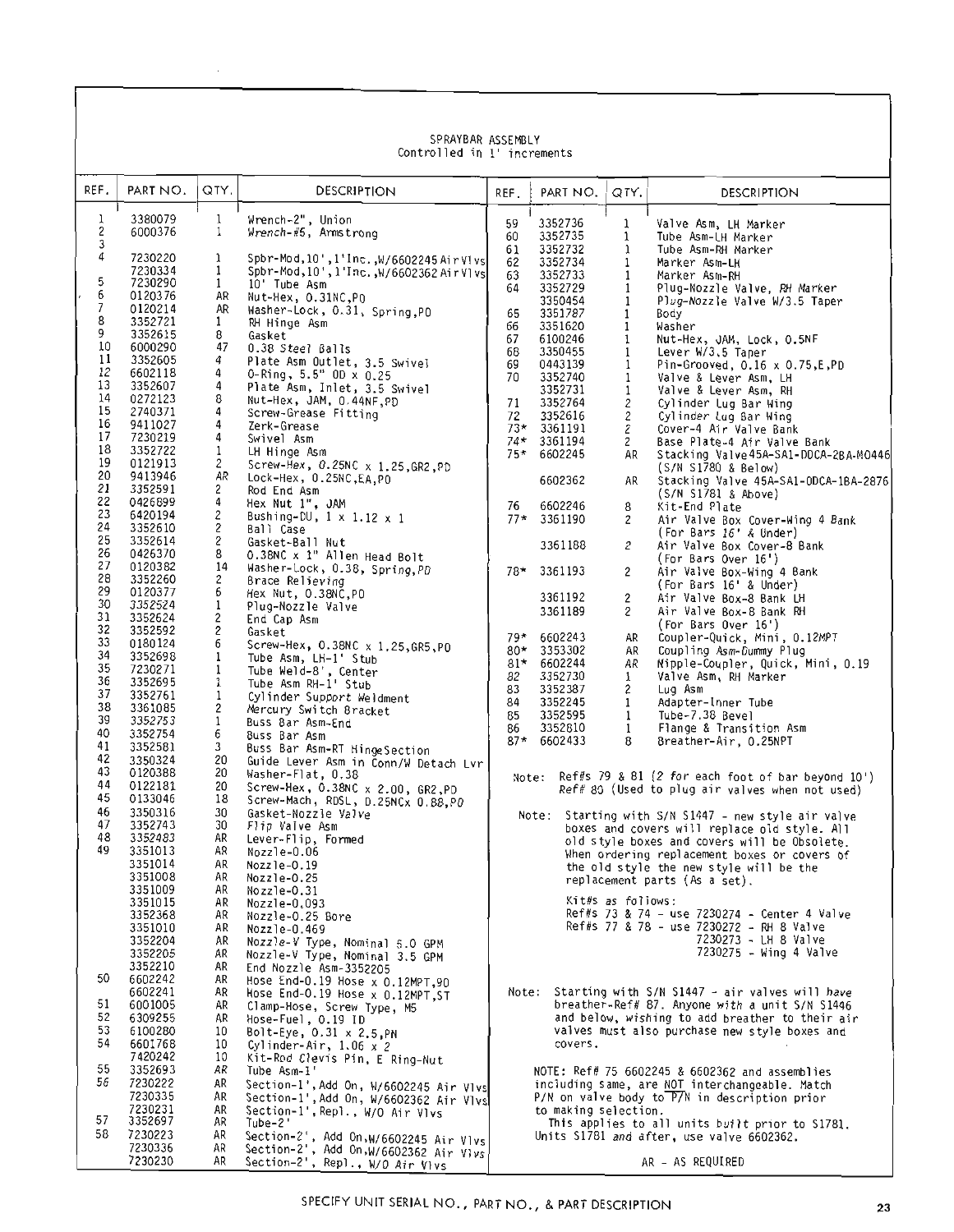![](_page_24_Figure_0.jpeg)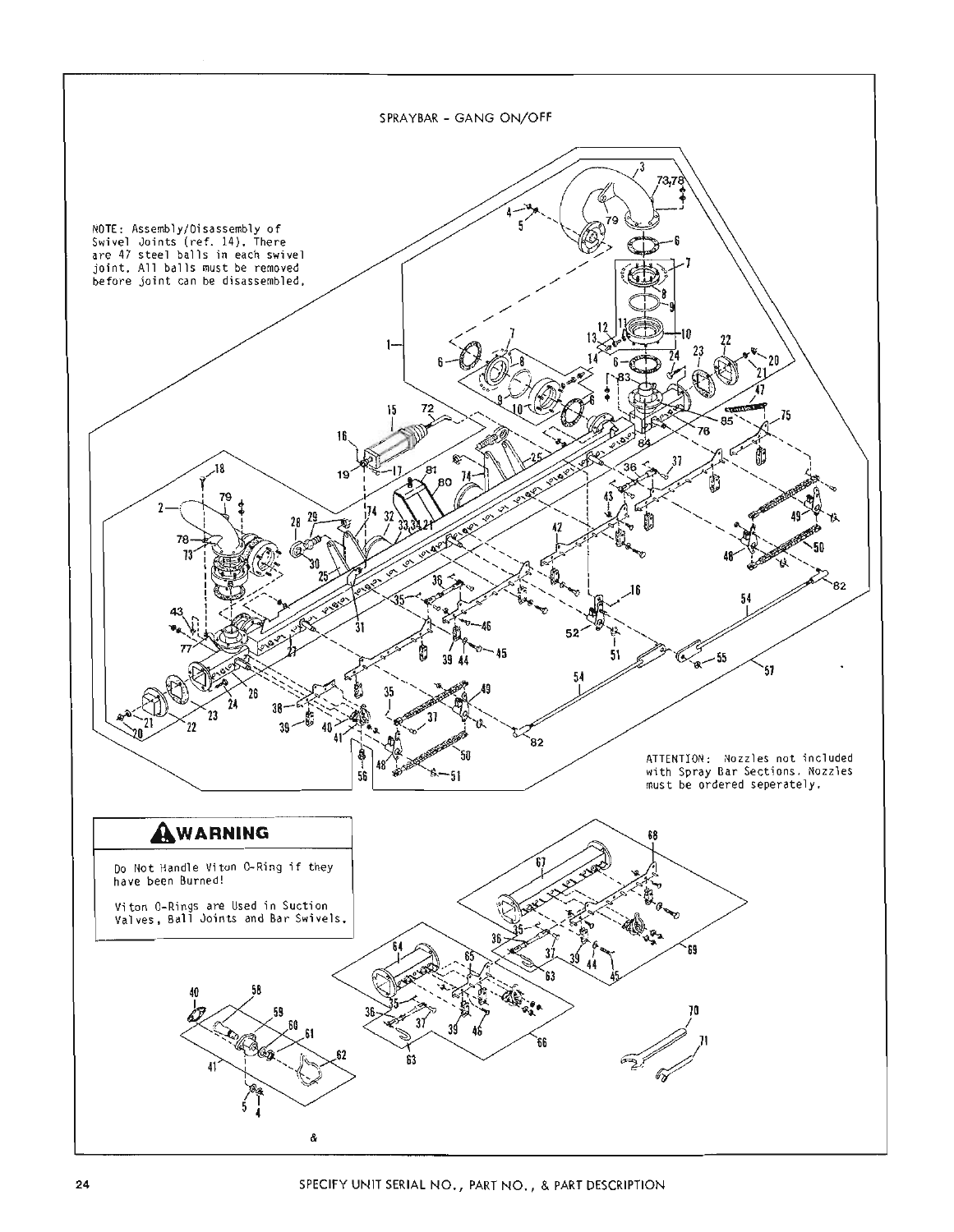#### SPRAYBAR - GANG ON/OFF

| REF.                                                                                                                                                                                                                                                                                                                                                       | PART NO.                                                                                                                                                                                                                                                                                                                                                                                                                                                                                                                                                                                                                                                                                               | QTY.                                                                                                                                                                                                                                                                                                                                                                                                                                          | <b>DESCRIPTION</b>                                                                                                                                                                                                                                                                                                                                                                                                                                                                                                                                                                                                                                                                                                                                                                                                                                                                                                                                                                                                                                                                                                                                                                                                                                                                                                                                                                          | REF.                                                                                                                       | PART NO.                                                                                                                                                                                                                            | QTY.                                                                                                                                                                      | <b>DESCRIPTION</b>                                                                                                                                                                                                                                                                                                                                                                                                                                                                      |
|------------------------------------------------------------------------------------------------------------------------------------------------------------------------------------------------------------------------------------------------------------------------------------------------------------------------------------------------------------|--------------------------------------------------------------------------------------------------------------------------------------------------------------------------------------------------------------------------------------------------------------------------------------------------------------------------------------------------------------------------------------------------------------------------------------------------------------------------------------------------------------------------------------------------------------------------------------------------------------------------------------------------------------------------------------------------------|-----------------------------------------------------------------------------------------------------------------------------------------------------------------------------------------------------------------------------------------------------------------------------------------------------------------------------------------------------------------------------------------------------------------------------------------------|---------------------------------------------------------------------------------------------------------------------------------------------------------------------------------------------------------------------------------------------------------------------------------------------------------------------------------------------------------------------------------------------------------------------------------------------------------------------------------------------------------------------------------------------------------------------------------------------------------------------------------------------------------------------------------------------------------------------------------------------------------------------------------------------------------------------------------------------------------------------------------------------------------------------------------------------------------------------------------------------------------------------------------------------------------------------------------------------------------------------------------------------------------------------------------------------------------------------------------------------------------------------------------------------------------------------------------------------------------------------------------------------|----------------------------------------------------------------------------------------------------------------------------|-------------------------------------------------------------------------------------------------------------------------------------------------------------------------------------------------------------------------------------|---------------------------------------------------------------------------------------------------------------------------------------------------------------------------|-----------------------------------------------------------------------------------------------------------------------------------------------------------------------------------------------------------------------------------------------------------------------------------------------------------------------------------------------------------------------------------------------------------------------------------------------------------------------------------------|
| 1<br>$\overline{\mathbf{c}}$<br>3<br>4<br>5<br>6<br>7<br>8<br>9.<br>10<br>11<br>12<br>13<br>14<br>15<br>16<br>17<br>18<br>19<br>20<br>21<br>22<br>23<br>24<br>25<br>26<br>27<br>28<br>29<br>30<br>31<br>32<br>33<br>34<br>35<br>36<br>37<br>38<br>39<br>40<br>41<br>42<br>43<br>44<br>45<br>46<br>47<br>48<br>49<br>50<br>51<br>52<br>53<br>54<br>55<br>56 | 3352723<br>3352722<br>3352721<br>0120376<br>0120214<br>3352615<br>6000290<br>3352605<br>6602118<br>3352607<br>0272123<br>2740371<br>9411027<br>7230219<br>3360795<br>7420220<br>0137185<br>6600295<br>0121913<br>6600296<br>0120377<br>0120382<br>3352624<br>3352592<br>0180124<br>3352764<br>3352727<br>3352725<br>3352591<br>0426899<br>6420194<br>3352715<br>3352610<br>3352614<br>0426370<br>0103376<br>3350567<br>6000397<br>3352758<br>3350324<br>3350316<br>3352743<br>3352750<br>9413946<br>0120388<br>0122181<br>0133046<br>6001146<br>3352812<br>3352811<br>3352476<br>6000571<br>3352821<br>3352466<br>9413947<br>3351013<br>3351014<br>3351008<br>3351009<br>3351015<br>3352368<br>3351010 | 1<br>1<br>1<br>AR.<br>AR<br>8<br>47<br>4<br>4<br>4<br>8<br>4<br>4<br>2<br>1<br>$\mathbf{1}$<br>$\mathbf{1}$<br>$\mathbf{1}$<br>2<br>$\mathbf{1}$<br>6<br>14<br>2<br>2<br>6<br>2<br>ı<br>$\mathbf{1}$<br>2<br>4<br>2<br>1<br>2<br>2<br>8<br>13<br>2<br>13<br>$\mathbf{1}$<br>10<br>30<br>30<br>4<br>12<br>10 <sup>°</sup><br>10<br>10<br>1<br>2<br>$\mathbf{2}$<br>4<br>5<br>1<br>2<br>$\mathbf{1}$<br>AR<br>AR<br>AR<br>AR<br>AR<br>AR.<br>AR | Weld Asm-10'<br>LH Hinge Asm<br>RH Hinge Asm<br>Nut-Hex, 0.31NC.PO<br>Washer-Lock, 0.31, Spring, PO<br>Gasket<br>0.38 Steel Balls<br>Plate Asm Outlet, 3.5 Swivel<br>0-Ring $5.5"$ 00 x 0.25<br>Plate Asm Inlet, 3.5 Swivel<br>Nut-Hex, JAM, 0.44NF, PD<br>Screw-Grease Fitting<br>Zerk-Grease<br>Swivel Asm<br>Cylinder Asm<br>Repair Kit<br>Pin-Cotter, 0.12 x 1.00, PO<br>Pin-Clevis, $0.43 \times 1.19$<br>Screw-Hex, 0.25NC x 1.25, GR2, PO<br>Yoke<br>Nut-Hex, 0.38NC.PO<br>Washer-Lock, 0.38, Spring, PO<br>End Cap Asm<br>Gasket<br>Screw-Hex, 0.38NC x 1.25, GR5, PO<br>Cylinder Lug<br>1' LH Stub<br>Tube Weldment-8' Center<br>Rod End Asm<br>Hex-Nut, 1' JAM<br>Bushing-OU, $1 \times 1.12 \times 1$<br>Bracket<br>Ball Case<br>Gasket<br>0.38NC x 1" Allen Hd Bolt<br>Pin-Cotter, 0.09 x 1.50, PB<br>Link Asm-Adjusting<br>Rivet-RdHd, 0.25 x 0.88, Drilled<br>Valve Control Bar Asm, 1' Section<br>Guide Lever Asm<br>Gasket<br>Flip Valve Asm<br>Bar Asm<br>Lock Hex-Lock, 0.25NC, EA, PD<br>Washer-Flat, 0.38<br>Screw-Hex, 0.38NC x 2.00, GR2, PD<br>Screw-Mach, RDSL, 0.25NC x 0.88, PD<br>Spring-Ext., $0.75$ OD $\times$ 4.00<br>Toggle Asm-RT<br>Toggle Asm-LT<br>Chain Asm<br>Retaining Ring<br>Toggle Asm<br>Rod Asm<br>Hex Nut-Lock, 0.44NC, EA, PD<br>Nozzle-0.06<br>$-0.19$<br>п<br>$-0.25$<br>н<br>$-0.31$<br>п<br>$-0.09$<br>н<br>$-0.25$ Bore<br>D<br>$-0.469$ | 65<br>66<br>67<br>68<br>69<br>70<br>71<br>72<br>73<br>74<br>75<br>76<br>77<br>78<br>79<br>80<br>81<br>82<br>83<br>84<br>85 | 3352573<br>7230224<br>3352741<br>3352588<br>7230225<br>3380079<br>6000376<br>3320411<br>3352756<br>3352616<br>3352799<br>3352726<br>3352260<br>3352685<br>3352387<br>3352617<br>3352618<br>6100126<br>3352245<br>3352595<br>3352810 | AR<br>AR<br>AR<br>AR<br>AR<br>1<br>1<br>1<br>2<br>2<br>1<br>1<br>$\overline{c}$<br>2<br>$\overline{c}$<br>$\overline{c}$<br>1<br>$\overline{c}$<br>$\mathbf{1}$<br>1<br>1 | Control Bar Asm<br>Bar Ext.-1'<br>Tube Asm-2'<br>Bar Asm<br>Bar Ext.-2'<br>Wrench-2", Union<br>Wrench-#5, Armstrong<br>Connecting Link<br>Gusset<br>Cylinder Lug<br>Valve Control Bar Asm-1'<br>Stub Wing Asm-1', RH<br>Relieving Brace<br>Relieving Bracket<br>Lug Asm<br>Gusset<br>Bracket<br>Balljoint-0.44NC<br>Adapter<br>Tube-Weivel, 7.38 Bevel<br>Flange & Transition Asm<br>ATTENTION: Nozzles not included<br>with Spray Bar Sections. Nozzles<br>must be ordered seperately. |
| 57<br>58<br>59<br>60<br>61<br>62<br>63<br>64                                                                                                                                                                                                                                                                                                               | 3352204<br>3352205<br>3352210<br>3352724<br>3352524<br>3351787<br>3351620<br>6100246<br>3352483<br>3350708<br>3352728                                                                                                                                                                                                                                                                                                                                                                                                                                                                                                                                                                                  | AR<br>AR<br>AR<br>$\mathbf{1}$<br>1<br>1<br>1<br>1<br>1<br>AR.<br>AR.                                                                                                                                                                                                                                                                                                                                                                         | $\mathbf{H}$<br>-V Type, Nominal 5.0 GPM<br>п<br>-V Type, Nominal 3.5 GPM<br>ч<br>-End Nozzle Asm-3352205<br>Spraybar Asm-10' Center<br>Plug<br>Body<br>Washer<br>Hex Nut, JAM, Lock, 0.50NF<br>Flip Lever<br>Pull Pin<br>Tube Asm-1'                                                                                                                                                                                                                                                                                                                                                                                                                                                                                                                                                                                                                                                                                                                                                                                                                                                                                                                                                                                                                                                                                                                                                       |                                                                                                                            |                                                                                                                                                                                                                                     |                                                                                                                                                                           | AR - AS REQUIRED                                                                                                                                                                                                                                                                                                                                                                                                                                                                        |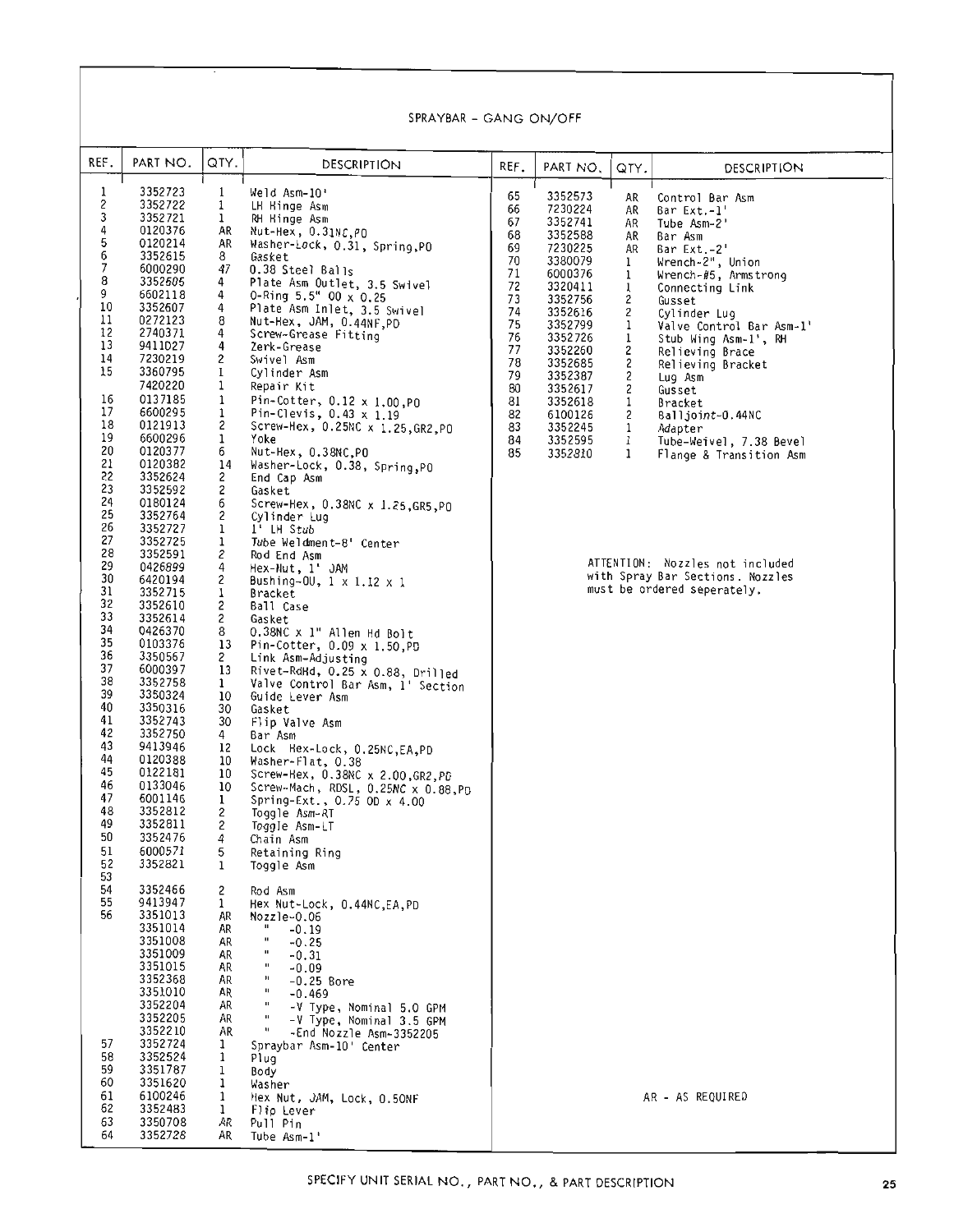![](_page_26_Figure_0.jpeg)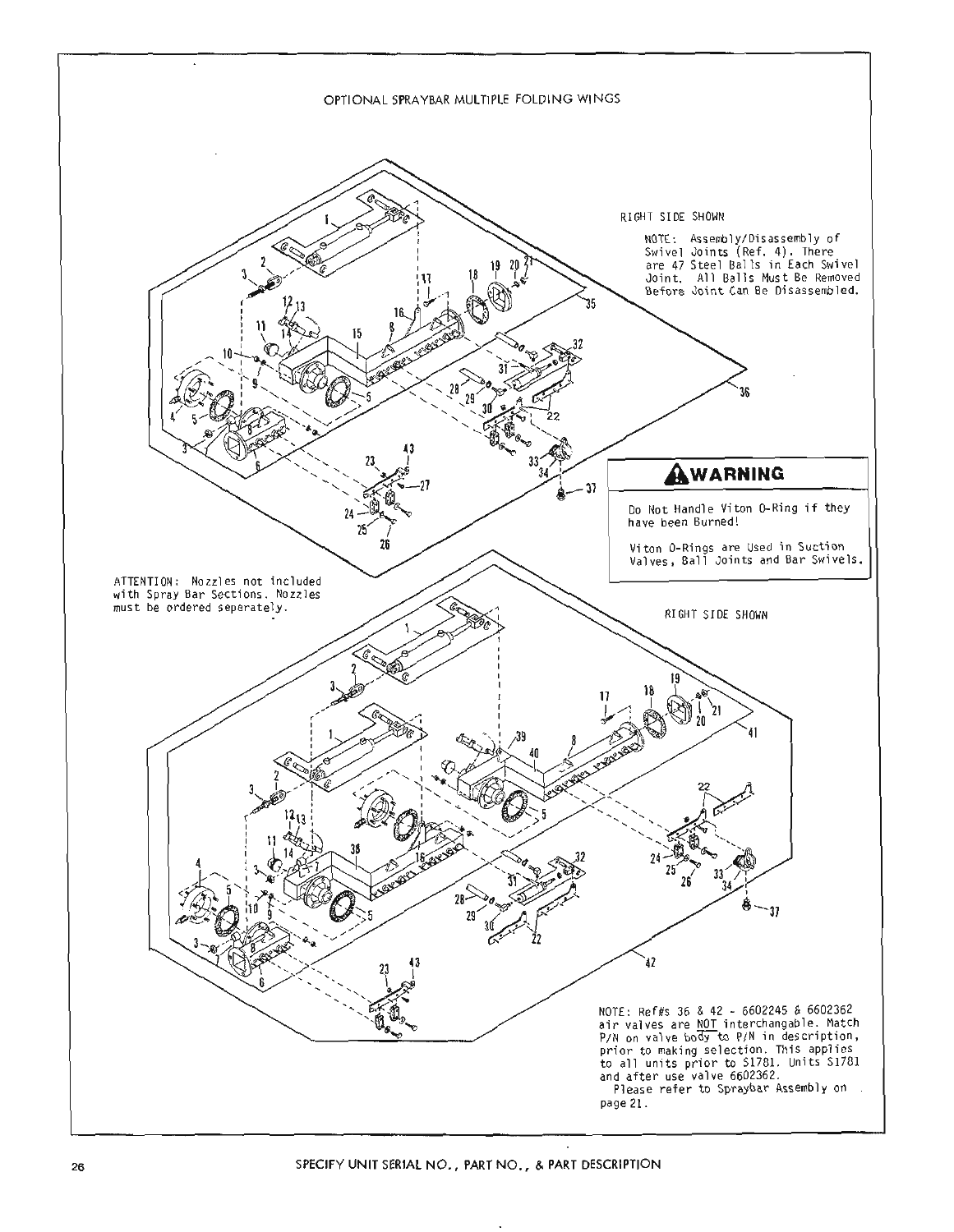#### OPTIONAL SPRAYBAR MULTIPLE FOLDING WINGS

| REF.                                                                                                                                               | PART NO.                                                                                                                                                                                                                                                                                                                                                                                                                       | QTY.                                                                                                                                                                                                                 | <b>DESCRIPTION</b>                                                                                                                                                                                                                                                                                                                                                                                                                                                                                                                                                                                                                                                                                                                                                                                                                                                                                                                                                                                                                                                                                                                                                                                       | REF.                                                | PART NO. | QTY. | <b>DESCRIPTION</b>                                                                                                                                                                                                                                                                                 |  |  |
|----------------------------------------------------------------------------------------------------------------------------------------------------|--------------------------------------------------------------------------------------------------------------------------------------------------------------------------------------------------------------------------------------------------------------------------------------------------------------------------------------------------------------------------------------------------------------------------------|----------------------------------------------------------------------------------------------------------------------------------------------------------------------------------------------------------------------|----------------------------------------------------------------------------------------------------------------------------------------------------------------------------------------------------------------------------------------------------------------------------------------------------------------------------------------------------------------------------------------------------------------------------------------------------------------------------------------------------------------------------------------------------------------------------------------------------------------------------------------------------------------------------------------------------------------------------------------------------------------------------------------------------------------------------------------------------------------------------------------------------------------------------------------------------------------------------------------------------------------------------------------------------------------------------------------------------------------------------------------------------------------------------------------------------------|-----------------------------------------------------|----------|------|----------------------------------------------------------------------------------------------------------------------------------------------------------------------------------------------------------------------------------------------------------------------------------------------------|--|--|
| 1<br>2<br>3<br>4<br>5<br>6                                                                                                                         | 6602011<br>7420232<br>3352627<br>0426897<br>7230219<br>3352615<br>3352649<br>3352646                                                                                                                                                                                                                                                                                                                                           | ΑR<br>AR<br>AR<br>AR<br>AR<br>8<br>1<br>1                                                                                                                                                                            | Cylinder Asm-Wing Fold<br>Seal Kit-Wing Fold Cylinder<br>Cyl Mount Asm-Rod Eye<br>Nut-Hex, Jam, O.75NC,PO<br>Swivel Asm, Bar Hinge Section Mod<br>Gasket Spbr Swivel<br>Stub Wing Asm-1' Rt.<br>Stub Wing Asm-1' Lt.                                                                                                                                                                                                                                                                                                                                                                                                                                                                                                                                                                                                                                                                                                                                                                                                                                                                                                                                                                                     | Note: For Refs 36.& 42<br>Please Specify Rt. or Lt. |          |      |                                                                                                                                                                                                                                                                                                    |  |  |
| 7<br>8<br>9<br>10<br>11<br>12<br>13<br>14<br>15                                                                                                    | 3352622<br>3352265<br>0120214<br>0120376<br>0219309<br>5000057<br>3370165<br>3360868<br>3352647<br>3352644                                                                                                                                                                                                                                                                                                                     | AR<br>AR<br>AR<br>AR<br>AR<br>AR<br>AR<br>AR<br>1<br>1                                                                                                                                                               | Mount Asm-Cyl Rear Inner Wing<br>Lug Asm-Cyl Support, Spbr<br>Washer-Lock, 0.31, Sp, PD<br>Nut-Hex, 0.31NC.PO<br>Plug-Pipe, 2"<br>Clamp, 0.50, Rub. Tube<br>Switch Asm, Mercury<br>8rkt-Mtg, Mercury Switch<br>Outer Wing Asm-2' Rt.<br>Outer Wing Asm-2' Lt.                                                                                                                                                                                                                                                                                                                                                                                                                                                                                                                                                                                                                                                                                                                                                                                                                                                                                                                                            |                                                     |          |      | Attention: Nozzles Not Included<br>with Spraybar Sections, Nozzles<br>must be ordered Seperately                                                                                                                                                                                                   |  |  |
| 16<br>17<br>18<br>19<br>20<br>21<br>22<br>23<br>24<br>25<br>26<br>27<br>28<br>29<br>30<br>31<br>32<br>33<br>34<br>35<br>36<br>37<br>38<br>39<br>40 | 3352359<br>0180126<br>3352592<br>3352624<br>0120382<br>0120377<br>3352754<br>9413946<br>3350324<br>0120388<br>0122181<br>0133046<br>6309255<br>6001005<br>6602242<br>6602241<br>61002B0<br>6601768<br>7420242<br>3350316<br>3352743<br>3352710<br>7230227<br>7230338<br>3351013<br>3351014<br>3351008<br>3351009<br>3351015<br>3352368<br>3351010<br>3352204<br>3352205<br>3352210<br>3352648<br>3352645<br>3352637<br>3352647 | AR<br>AR<br>1<br>1<br>3<br>3<br>AR<br>AR<br>AR<br>AR<br>AR<br>AR<br>AR<br>AR<br>AR<br>AR<br>AR<br>AR<br>AR<br>AR<br>AR<br>1<br>1<br>1<br>AR<br>AR<br>ΑR<br>ΑR<br>AR<br>AR<br>AR<br>AR<br>AR<br>1<br>1<br>1<br>1<br>1 | Mt-Cyl Clevis, Middle Wing<br>Screw-Hex, $0.38NC \times 1.5GRS$<br>Flange Gasket Spbr<br>End Cap Asm-Spbr<br>Washer-Lock, 0.38, SpPO<br>Nut-Hex, 0.38NC.PO<br>Buss Bar Asm-Spbr, Mod<br>Lock-Hex, O.25NC, EA, PD<br>Guide Lever Asm 1n Conn. W/Detach Lr<br>Washer-Flat, 0.38<br>Screw-Hex, 0.38NC x 2.00, GR2, PD<br>Screw-Mach, RDSL, 0.25NC x 0.88.PO<br>Hose-Fuel, 0.19 In<br>Clamp-Hose, 5crew Type, M5<br>Hose End-3/16 Hose, 1/8 MPT, 90<br>Hose End-3/16 Hose x 1/8 MPT, ST<br>Bolt-Eye, 0.31 x 2.5, PN<br>$Cyl-Air, 1.06 \times 2$<br>Kit-Rod Clevis & Pin, E Ring & Nut<br>(Included in Ref #32)<br>Gasket-Nozzle Vlv<br>Flip Vlv Asm<br>Spbr $Ext-BiFold 10-16$ , $1' Inc.$<br>$(Refs. 2, 3, 89-13 not included)$<br>Ext.-8iFo,10-16', l'Inc., W/6602245<br>Ext.-BiFo, 10-16', 1'1nc., W/6602362<br>Nozzle - $1/16$ , Spbr<br>Nozzie – $3/16$ , Spbr<br>Nozzle - $1/4$ , Spbr<br>Nozzle - $5/16$ , Spbr<br>Nozzle - 0.093, Spbr<br>Nozzle - 0.25 Bore<br>Nozzle - $0.469$ , Spbr<br>Nozzle - V Type, Nominal 5.0 GPM<br>Nozzle - V Type, Nominal 3.5 GPM<br>End Nozzle Asm-3352205<br>Inner Wing Asm-2' Rt.<br>Inner Wing Asm-2' Lt.<br>Gusset-Cyl Clevis Outer Wing<br>Outer Wing Asm-2' Rt. |                                                     | page 21. |      | NOTE: Ref#s 36 & 42 - 6602245 & 6602362<br>Air Valves are NOT interchangable. Match<br>$P/N$ on valve body to $P/N$ in description,<br>prior to making selection. This applies<br>to all units prior to S1781. Units S1781<br>and after use valve 6602362.<br>Please refer to Spraybar Assembly on |  |  |
| 41<br>42<br>43                                                                                                                                     | 3352644<br>3352650<br>7230226<br>7230237<br>3352581                                                                                                                                                                                                                                                                                                                                                                            | 1<br>1<br>1<br>1<br>1                                                                                                                                                                                                | Outer Wing Asm-2' Lt.<br>Spbr Asm-20 Ft. Mod TriFold<br>Ext.-TriFo, 10-20', 1' Inc., W/6602245<br>Ext.-TriFo, 10-20', 1' Inc., W/6602362<br>Buss Bar Asm-Rt. Hinge Section                                                                                                                                                                                                                                                                                                                                                                                                                                                                                                                                                                                                                                                                                                                                                                                                                                                                                                                                                                                                                               |                                                     |          |      | AR - AS REQUIREO                                                                                                                                                                                                                                                                                   |  |  |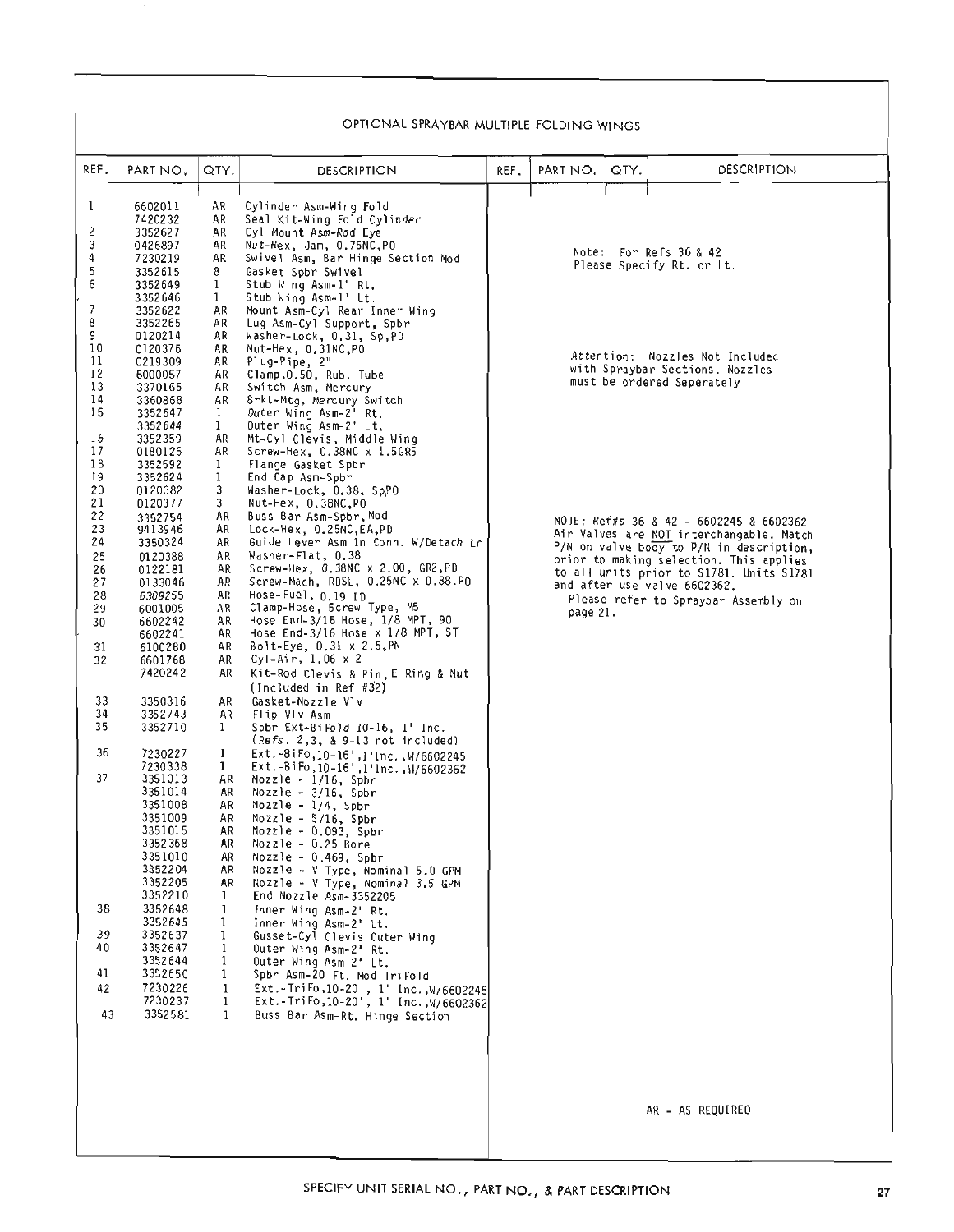![](_page_28_Figure_0.jpeg)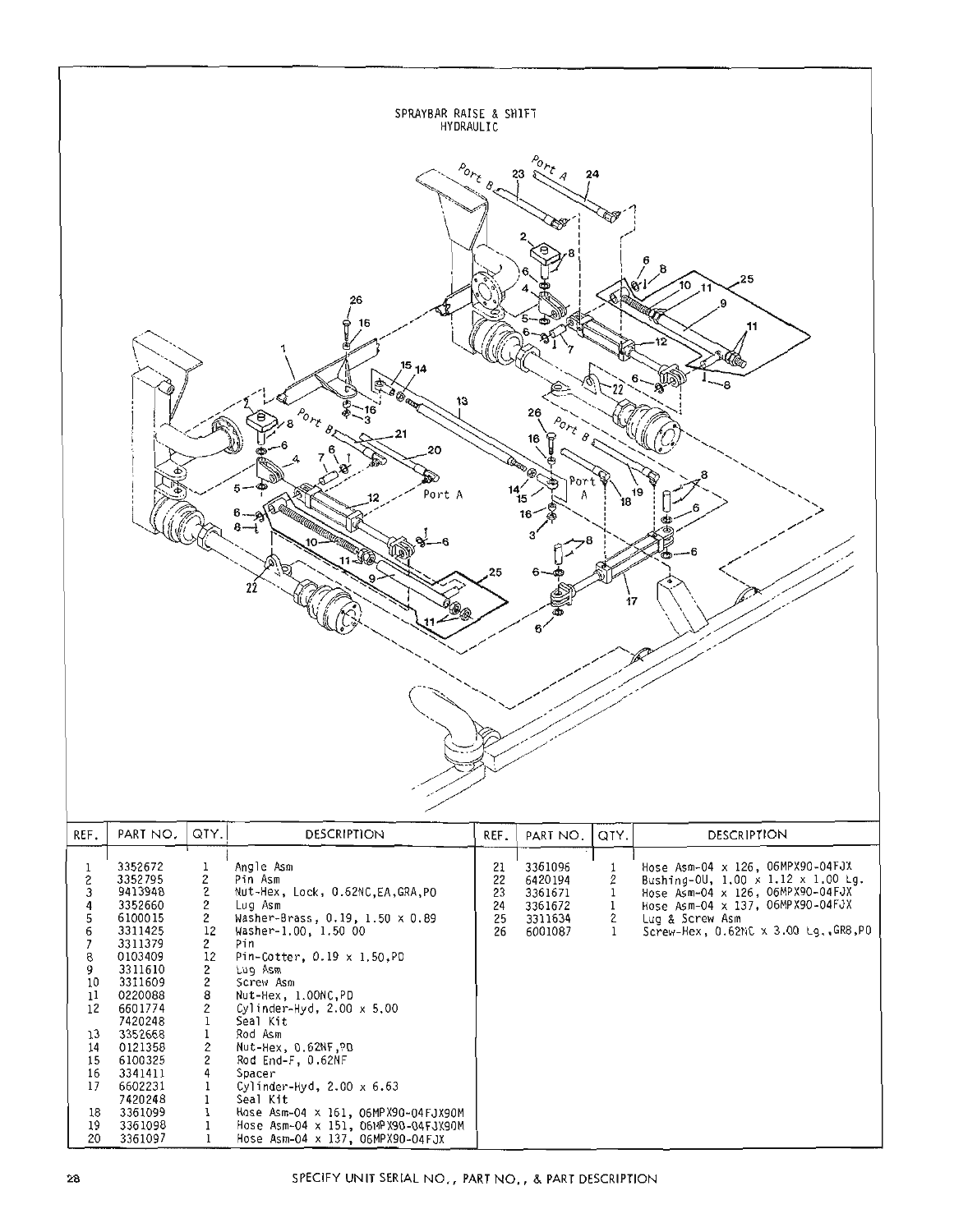![](_page_29_Figure_0.jpeg)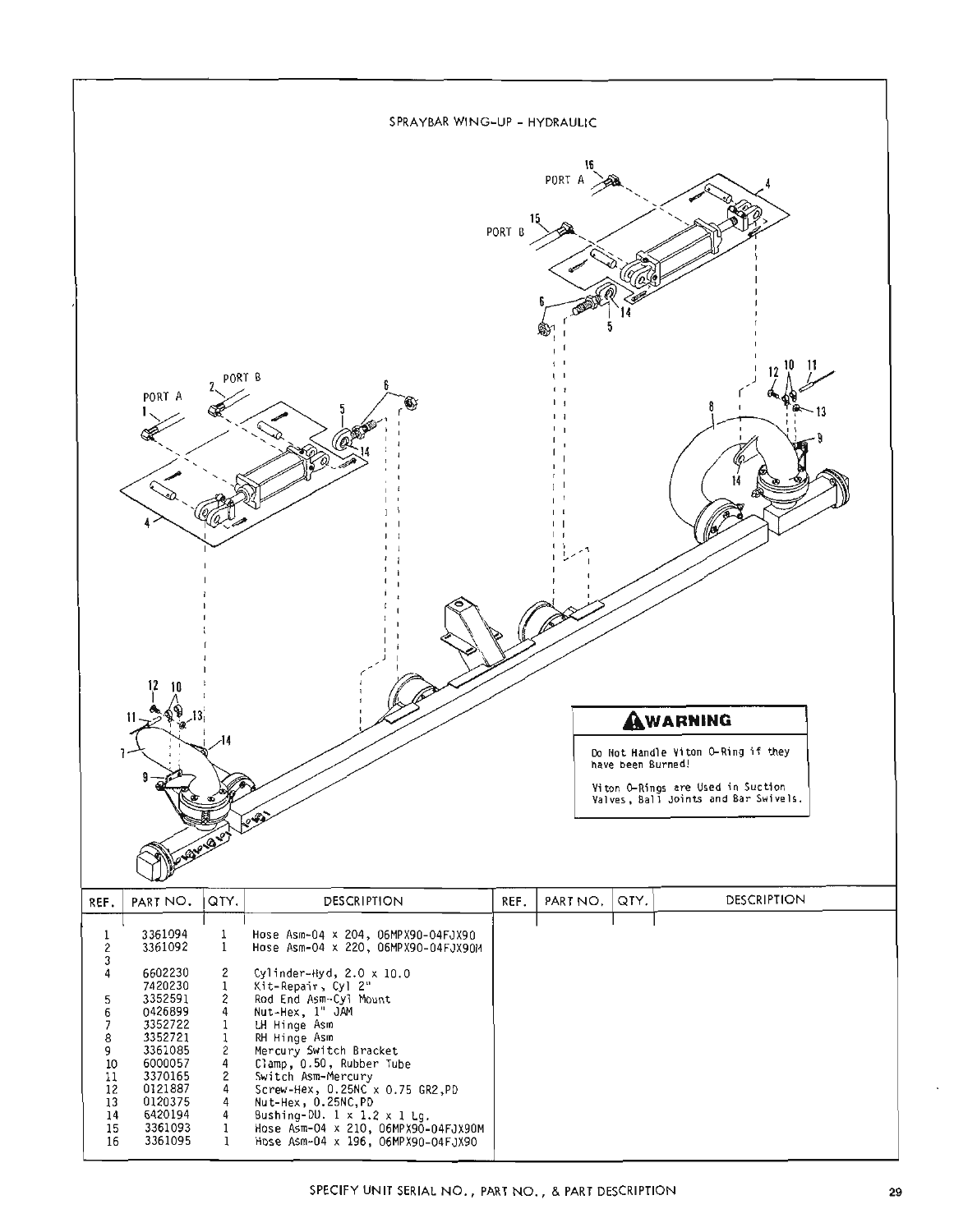![](_page_30_Figure_0.jpeg)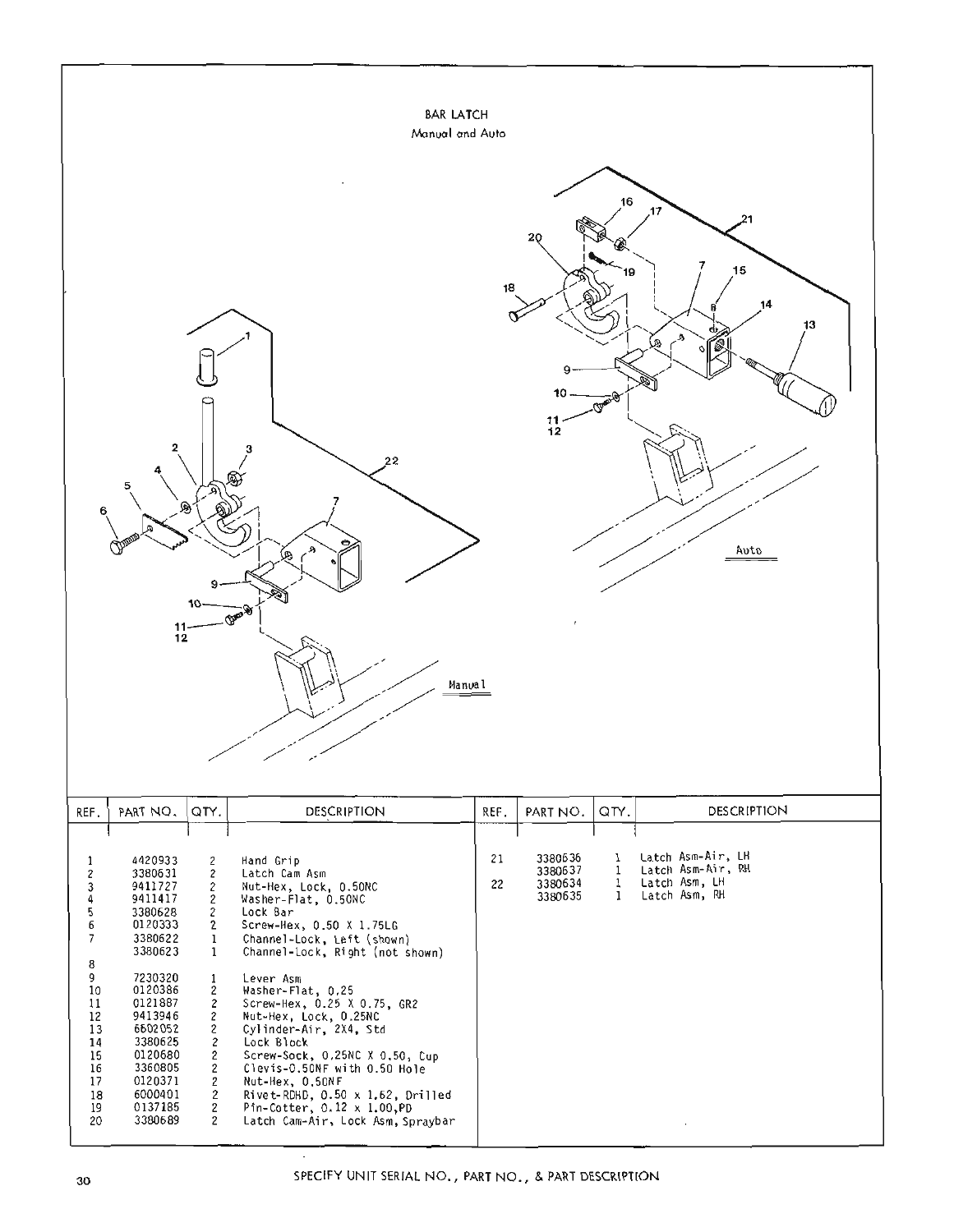$\sim$ 

 $\label{eq:2.1} \frac{1}{\sqrt{2}}\int_{0}^{\infty}\frac{1}{\sqrt{2\pi}}\left(\frac{1}{\sqrt{2\pi}}\right)^{2}d\mu\left(\frac{1}{\sqrt{2\pi}}\right)\frac{d\mu}{d\mu}d\mu\left(\frac{1}{\sqrt{2\pi}}\right).$ 

 $\mathcal{A}^{\text{max}}_{\text{max}}$ 

 $31$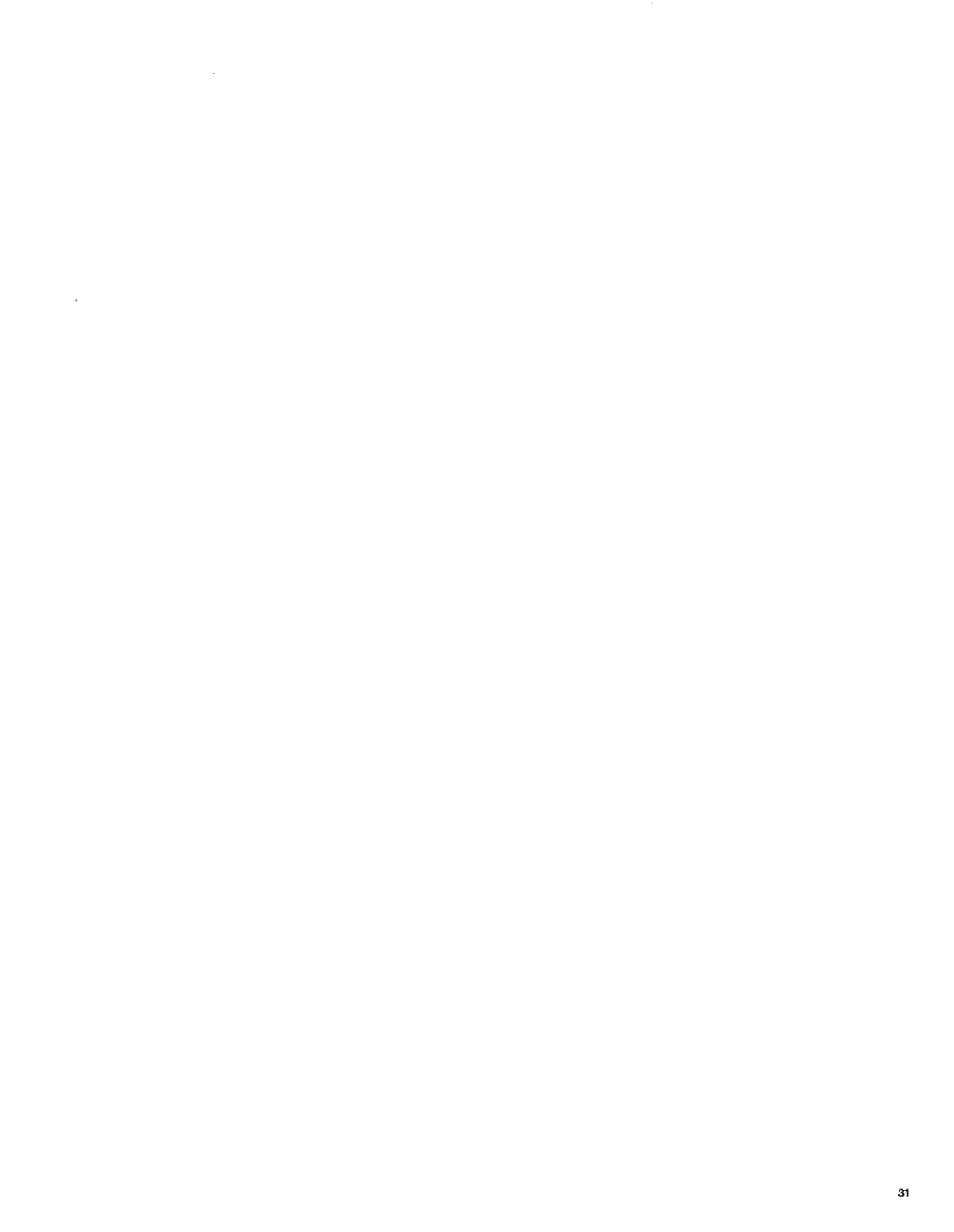![](_page_32_Figure_0.jpeg)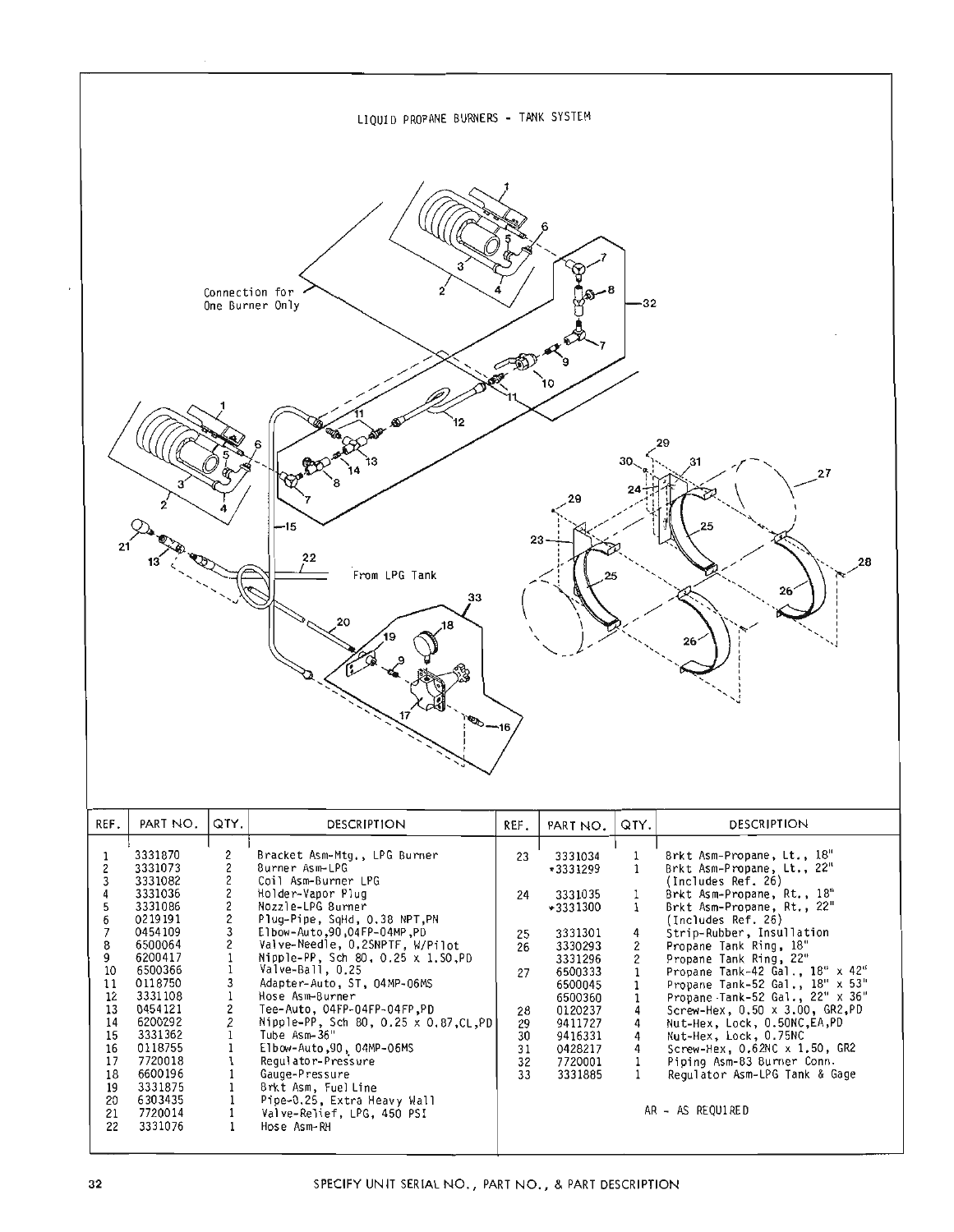![](_page_33_Figure_0.jpeg)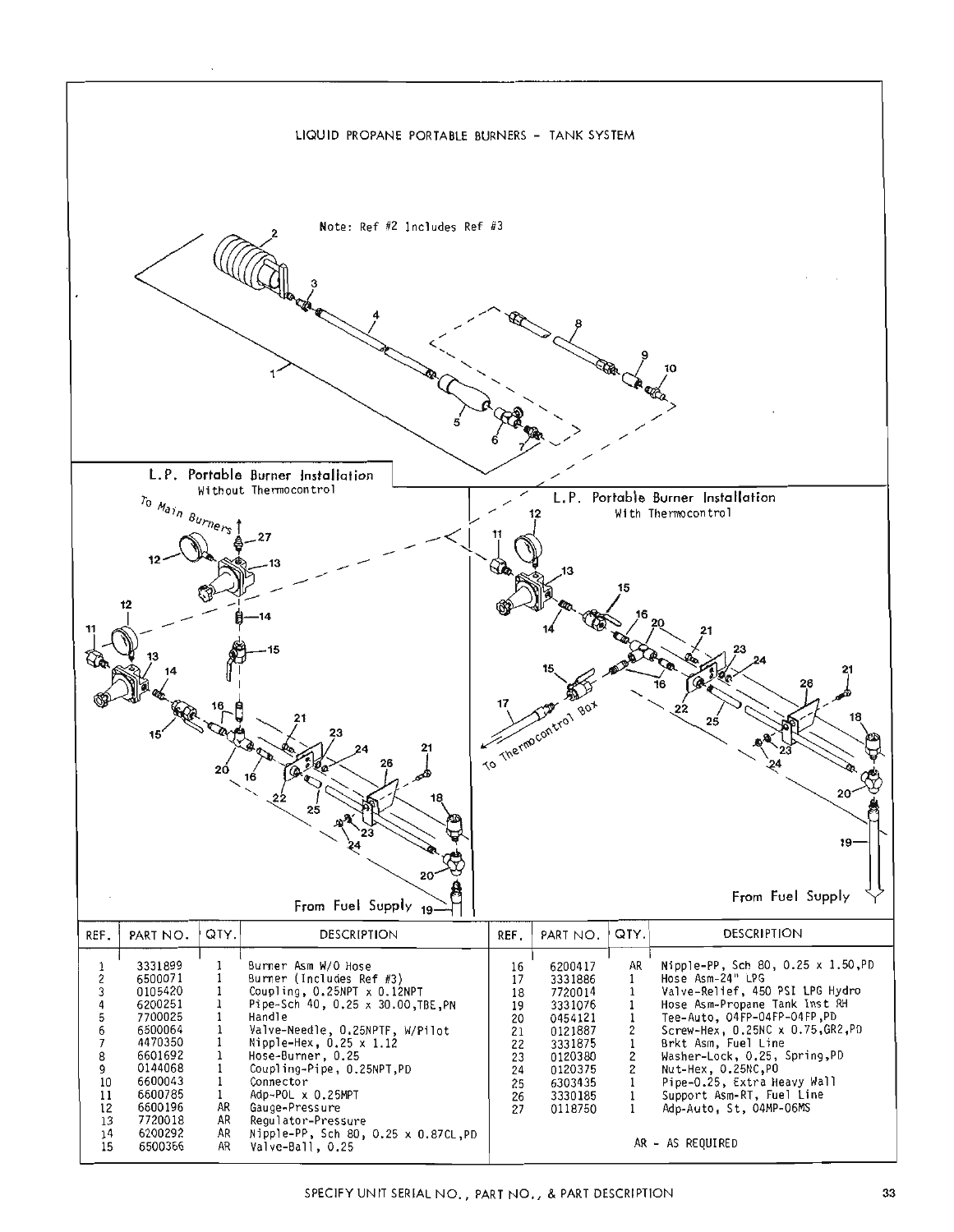![](_page_34_Figure_0.jpeg)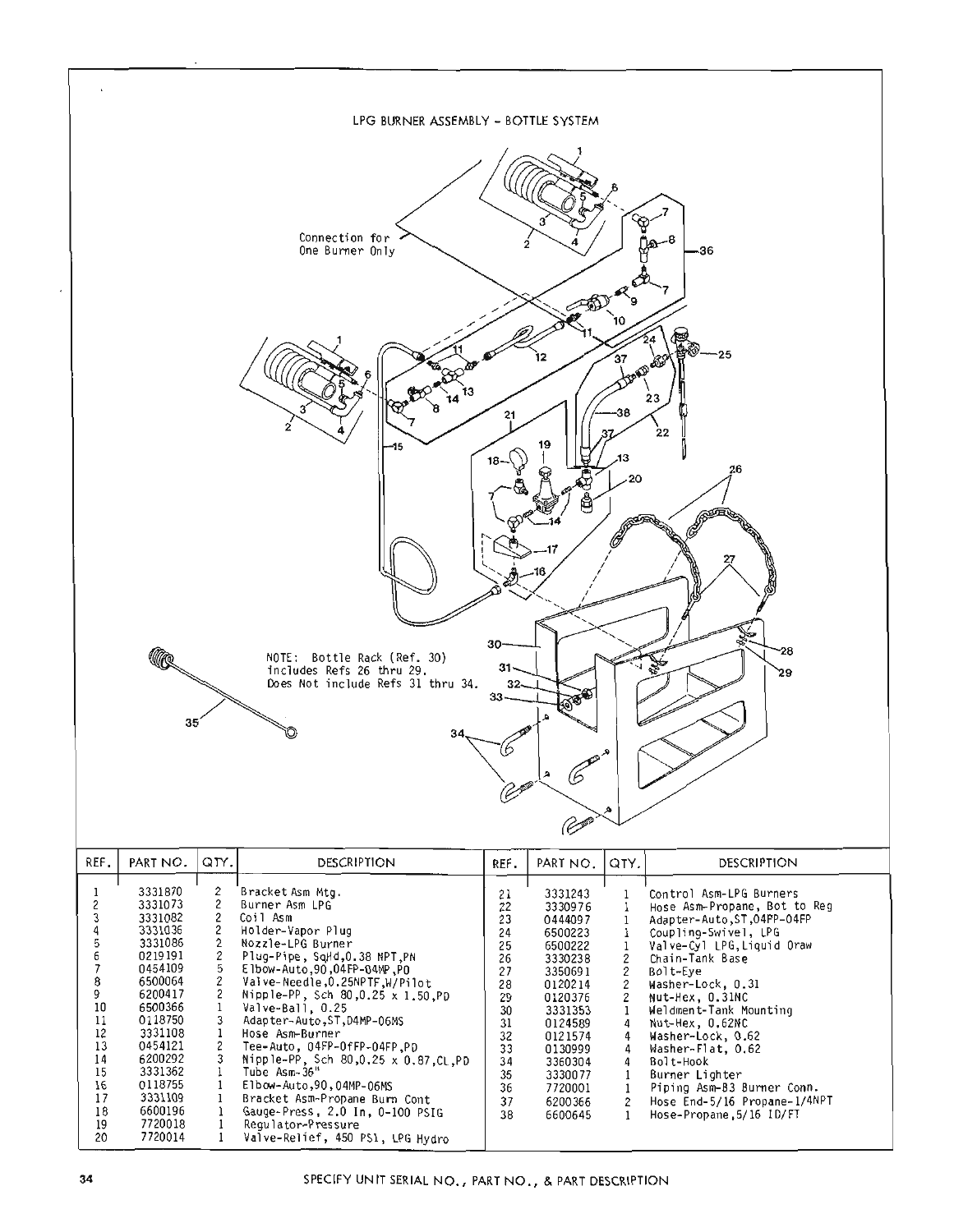![](_page_35_Figure_0.jpeg)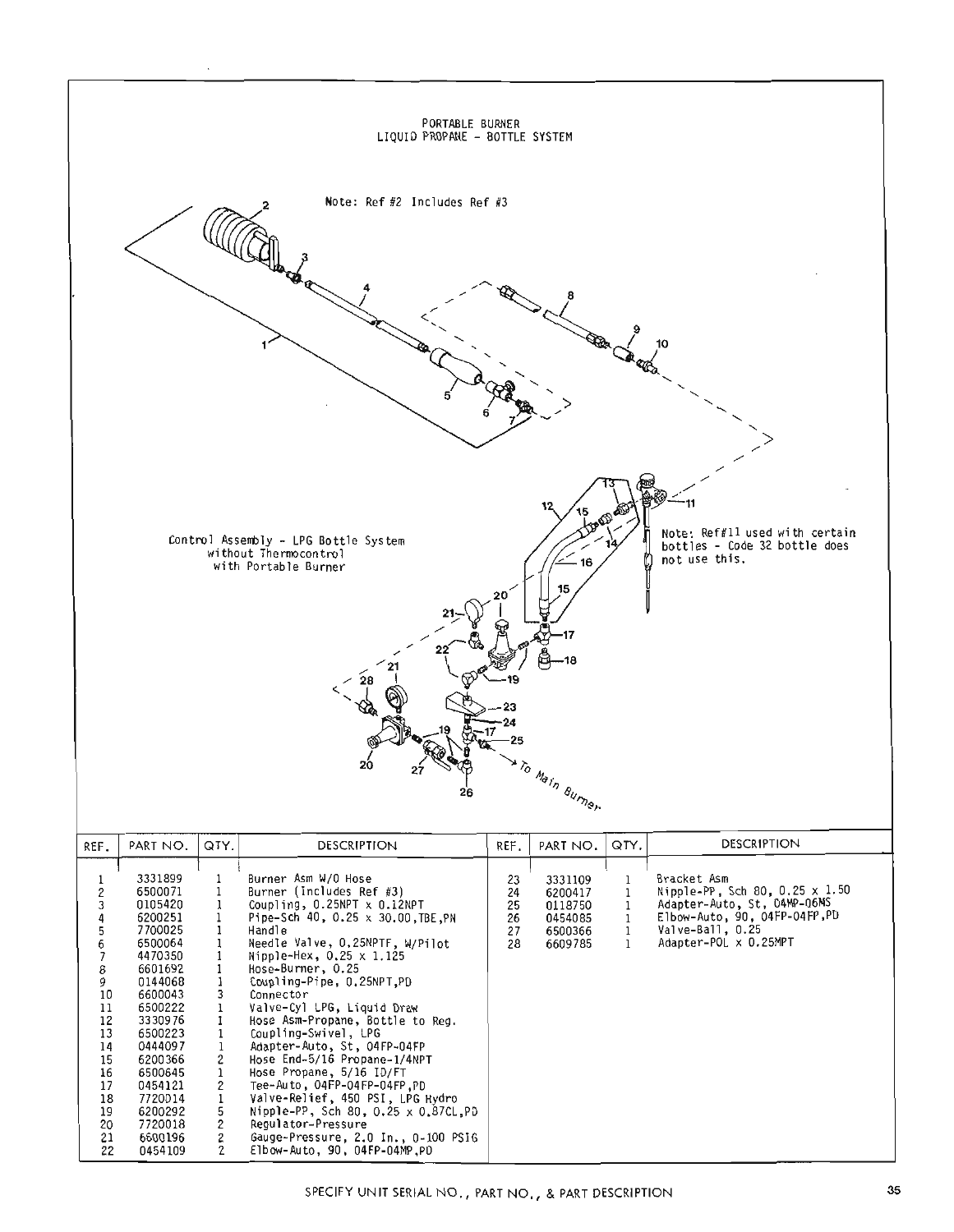![](_page_36_Figure_0.jpeg)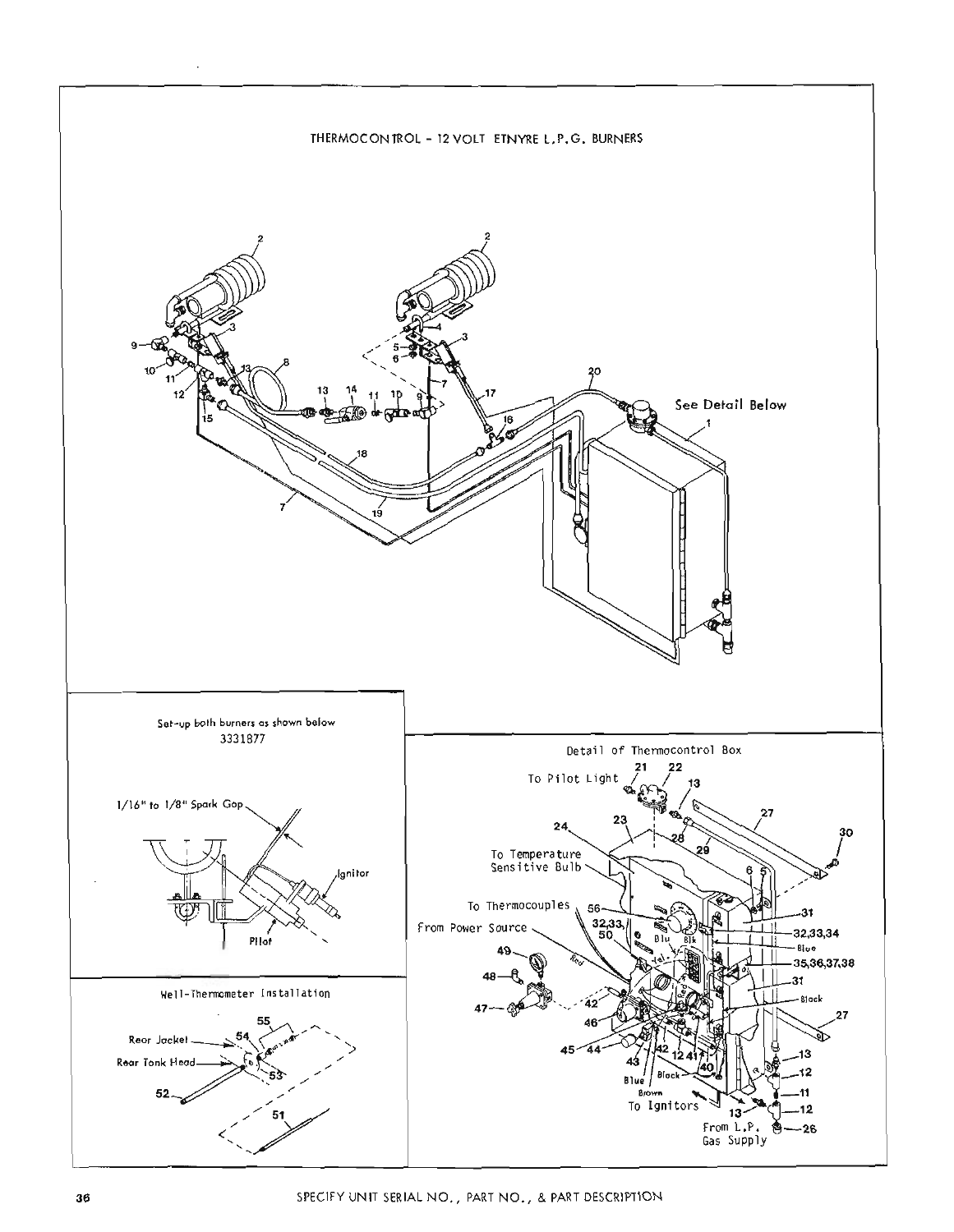| QTY.<br>REF.<br>PART NO.<br><b>DESCRIPTION</b>                                                                                                                                                                                                                                                                                                                                                                                                                                                                                                                                                                                                                                                                                                                                                                                                                                                                                                                                                                                                                                                                                                                                                                                                                                                                                                                                                                                                                                                                                                                                                                                                                                                                                                                                                                                                                           | REF.<br>36                                                                                                           | PART NO.                                                                                                                                                                                                                            | QTY.                                                                                                                                                         | <b>DESCRIPTION</b>                                                                                                                                                                                                                                                                                                                                                                                                                                                                                                                             |
|--------------------------------------------------------------------------------------------------------------------------------------------------------------------------------------------------------------------------------------------------------------------------------------------------------------------------------------------------------------------------------------------------------------------------------------------------------------------------------------------------------------------------------------------------------------------------------------------------------------------------------------------------------------------------------------------------------------------------------------------------------------------------------------------------------------------------------------------------------------------------------------------------------------------------------------------------------------------------------------------------------------------------------------------------------------------------------------------------------------------------------------------------------------------------------------------------------------------------------------------------------------------------------------------------------------------------------------------------------------------------------------------------------------------------------------------------------------------------------------------------------------------------------------------------------------------------------------------------------------------------------------------------------------------------------------------------------------------------------------------------------------------------------------------------------------------------------------------------------------------------|----------------------------------------------------------------------------------------------------------------------|-------------------------------------------------------------------------------------------------------------------------------------------------------------------------------------------------------------------------------------|--------------------------------------------------------------------------------------------------------------------------------------------------------------|------------------------------------------------------------------------------------------------------------------------------------------------------------------------------------------------------------------------------------------------------------------------------------------------------------------------------------------------------------------------------------------------------------------------------------------------------------------------------------------------------------------------------------------------|
|                                                                                                                                                                                                                                                                                                                                                                                                                                                                                                                                                                                                                                                                                                                                                                                                                                                                                                                                                                                                                                                                                                                                                                                                                                                                                                                                                                                                                                                                                                                                                                                                                                                                                                                                                                                                                                                                          |                                                                                                                      |                                                                                                                                                                                                                                     |                                                                                                                                                              |                                                                                                                                                                                                                                                                                                                                                                                                                                                                                                                                                |
| Control-Flame Out & Temp, LPG<br>6500192<br>1<br>$\frac{1}{2}$<br>2<br>Burner Asm-LPG<br>3331073<br>2<br>Pilot Asm W/Plug & Mtg. Brkt,<br>3<br>3331877<br>2<br>4<br>Clip Pipe, 0.25NC<br>3331878<br>5<br>8<br>Washer-Lock, O.25NC,PO<br>0120380<br>6<br>8<br>Nut-Hex, 0.25NC, PD<br>0120375<br>7<br>2<br>Thermocoupling-Oual Fuel B-3<br>6500113<br>$\mathbf{1}$<br>8<br>Tube Asm<br>3331108<br>2<br>Elbow-Auto, 90, 04FP-04MP.PD<br>9<br>0454109<br>2<br>Valve-Needle, 0.25NPTF, W/Pilot<br>10<br>6500064<br>3<br>Nipple-PP, Sch 80, 0.25 x 0.88CL, PD<br>11<br>6200292<br>4<br>Tee-Auto, 04FP-04FP-04FP, PD<br>12<br>0454121<br>4<br>Adp-Auto, St, 04MP-06MS<br>13<br>0118750<br>Valve-Ball, 0.25<br>14<br>6500366<br>1<br>2<br>Elbow-Auto, 90, 04MP-04MS<br>15<br>6600731<br>1<br>Tee-Auto, 04MC-04MC-04MC<br>16<br>6602039<br>Tubing-Tee to Outer Burner<br>17<br>1<br>3331883<br>Tubing-Tee to Inner Burner<br>3331884<br>1<br>18<br>Tubing-Outfire to Main Burners<br>19<br>3331881<br>1<br>1<br>Tubing-Reg. to Outer Burner Tee<br>20<br>3331882<br>Connector-Male, 04MC-06MP<br>21<br>6600465<br>1<br>Requlator-Pilot<br>22<br>7720023<br>1<br>Outfire Box Enclosure<br>1<br>23<br>2630370<br>Saftey Relay-Thermostat<br>1<br>24<br>7720055<br>Saftey Relay (For Single Burner)<br>$\mathbf{1}$<br>7720059<br>25<br>Valve-Relief, 400 PSI, LPG Hydro<br>7720014<br>1<br>26<br>2<br>Angle-Mt. Outfire Box<br>27<br>3331879<br>Nut-Flared, 0.38 00 T8G x 1 Lg.<br>2<br>28<br>0121758<br>1<br>Tube-0.38 $\times$ 0.25 Copper, Type L<br>29<br>6309071<br>4<br>Screw-Hex, 0.25NC x 0.75, GR2, PO<br>30<br>0121887<br>2<br>Coil-Ignition, Thermo Control<br>7720017<br>31<br>3<br>Screw-Hex, 0.25NC x 4.00, GR2, PD<br>32<br>0432903<br>3<br>Nut-Wing, O.25NC, Type A,PD<br>33<br>0126177<br>Bracket<br>34<br>1<br>2630586<br>35<br>Spacer<br>$\mathbf{1}$<br>2660101 | 37<br>38<br>39<br>40<br>41<br>42<br>43<br>44<br>45<br>46<br>47<br>48<br>49<br>50<br>51<br>52<br>53<br>54<br>55<br>56 | 0436665<br>0131044<br>0134530<br>2630585<br>6200473<br>7720043<br>6200418<br>7720021<br>6700318<br>7720008<br>7720011<br>7720018<br>0118755<br>6600196<br>2630584<br>7720020<br>3300045<br>2750166<br>0120755<br>6500105<br>7720061 | 1<br>$\mathbf{1}$<br>1<br>1<br>1<br>1<br>2<br>1<br>$\mathbf{1}$<br>1<br>1<br>1<br>$\mathbf{1}$<br>1<br>1<br>1<br>1<br>1<br>1<br>$\mathbf{1}$<br>$\mathbf{1}$ | Screw-Mach, PNSL, 06NC x 0.50, PO<br>Washer-Lock, 06, Spring, PO<br>Nut-Hex, Mach, O6NC,PO<br>Bracket<br>Nipple-PP, Sch 80, 0.25 x 4.00, PO<br>Resistor<br>Nipple-PP, Sch 80, 0.25 x 3.00, PO<br>Bracket-Flasher<br>Flasher-12V<br>Switch-Pressure<br>Valve-Gas, Elect, 250 PSI, 12V<br>Requlator-Pressure<br>Elbow-Auto, 90, 04MP-06MS<br>Gauge-Pressure, 2"-100 lbs.<br>Bracket<br>Element-Thermostat & Sensing, 450<br>Well Asm-16"<br>Ring-Fin., Thermometer Well<br>Coupling-Pipe, 0.38NPT, PN<br>Gland-Pack, Temp, Sen, Bulb<br>Knob Asm |

![](_page_37_Figure_1.jpeg)

![](_page_37_Figure_2.jpeg)

SPECIFY UNIT SERIAL NO., PART NO., & PART DESCRIPTION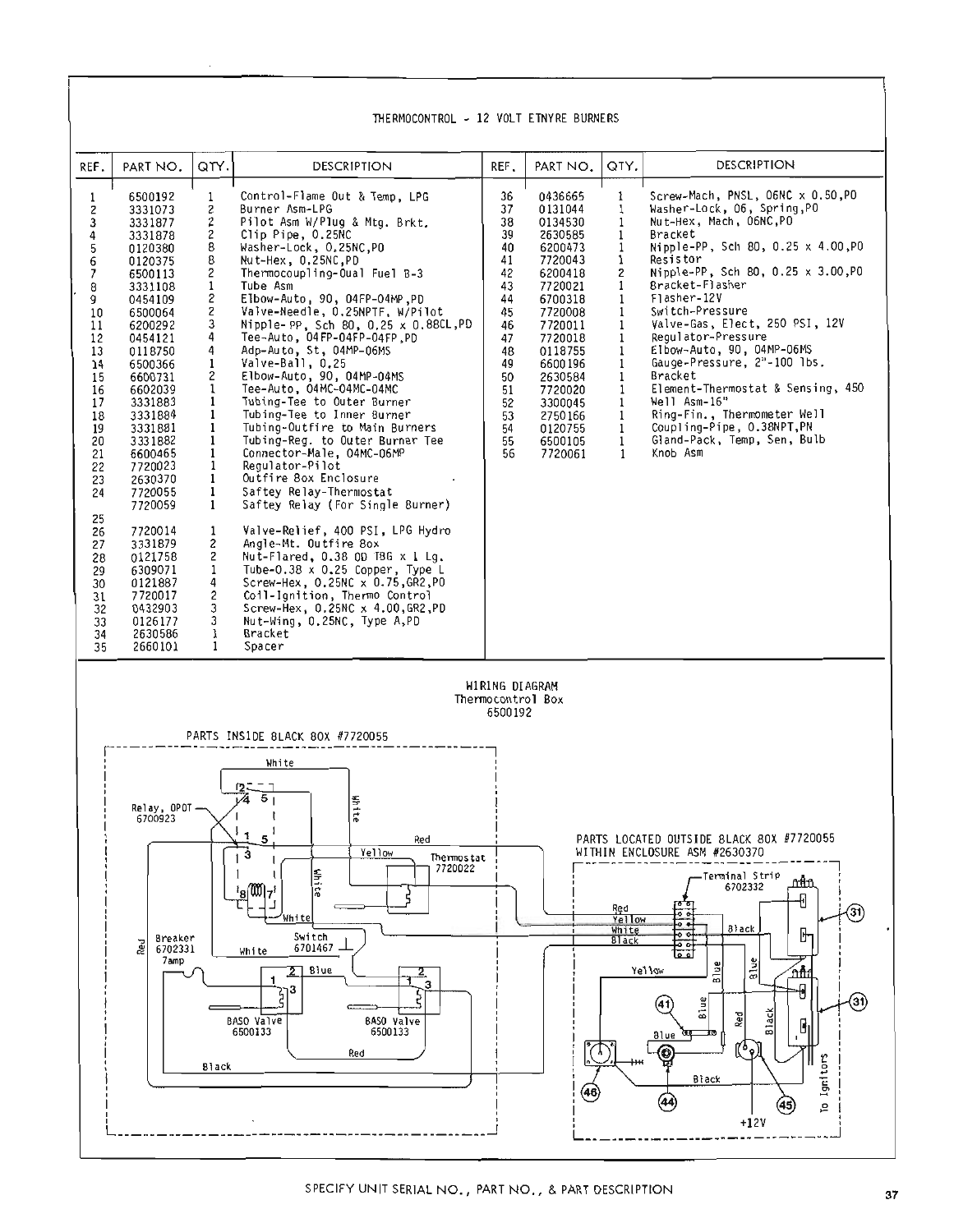![](_page_38_Figure_0.jpeg)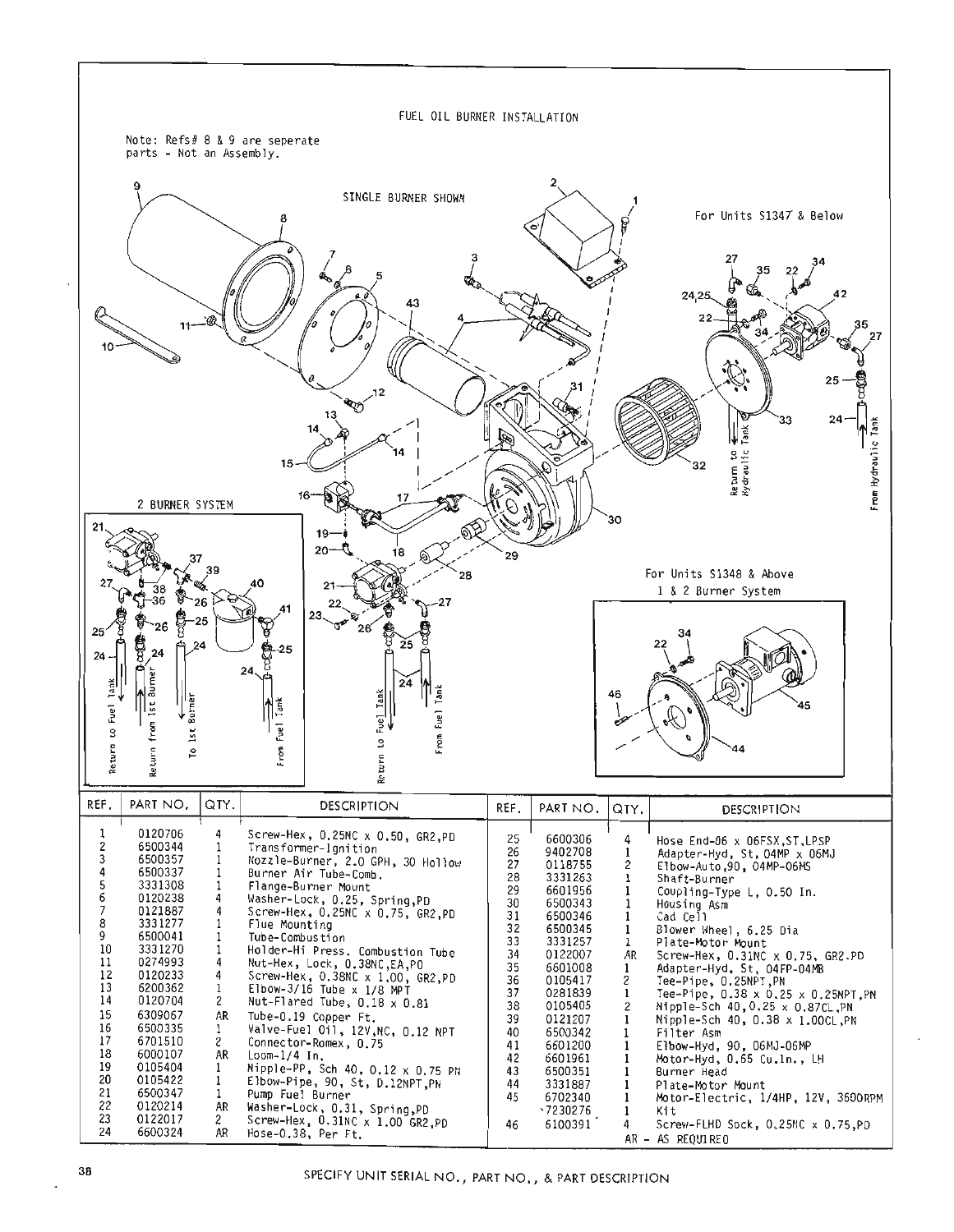![](_page_39_Figure_0.jpeg)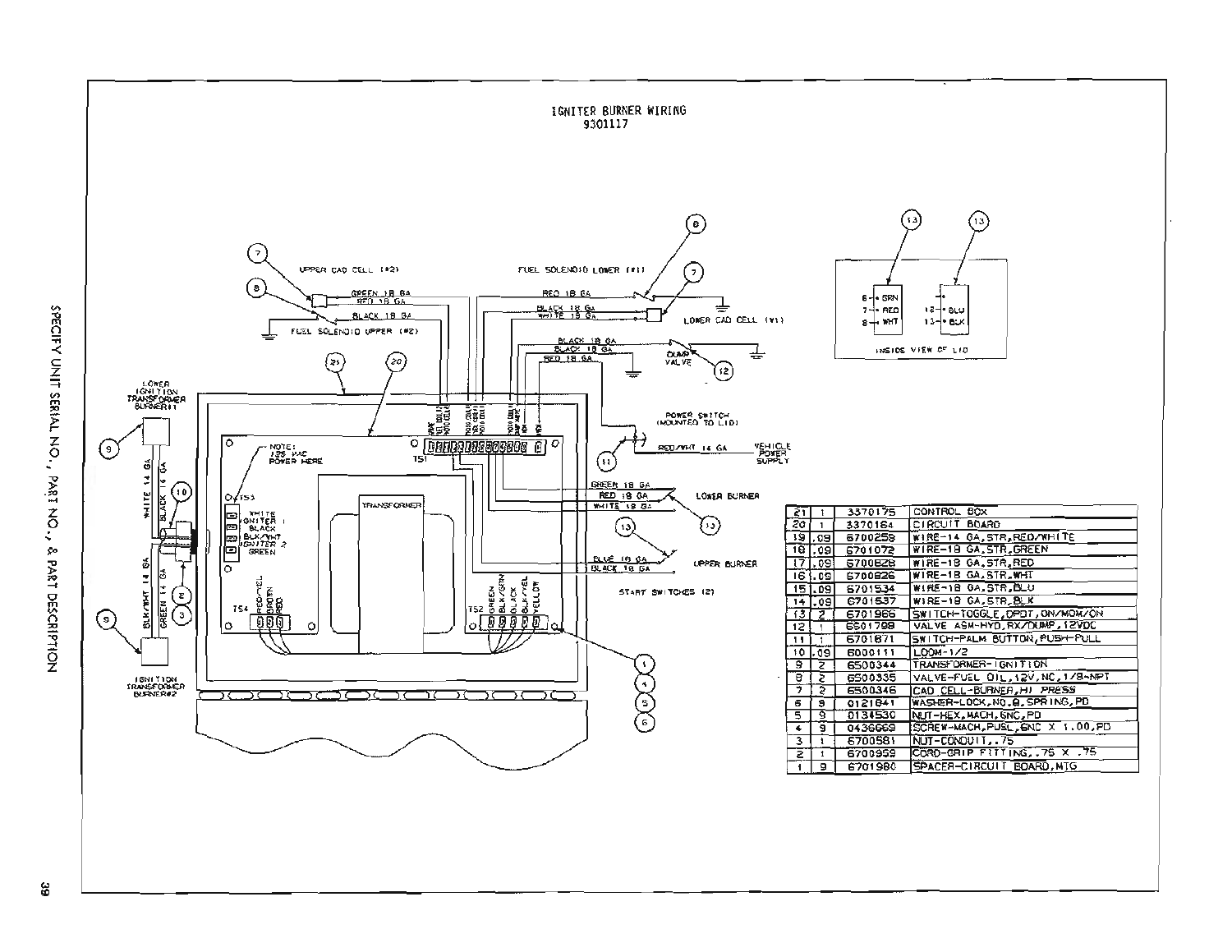![](_page_40_Figure_0.jpeg)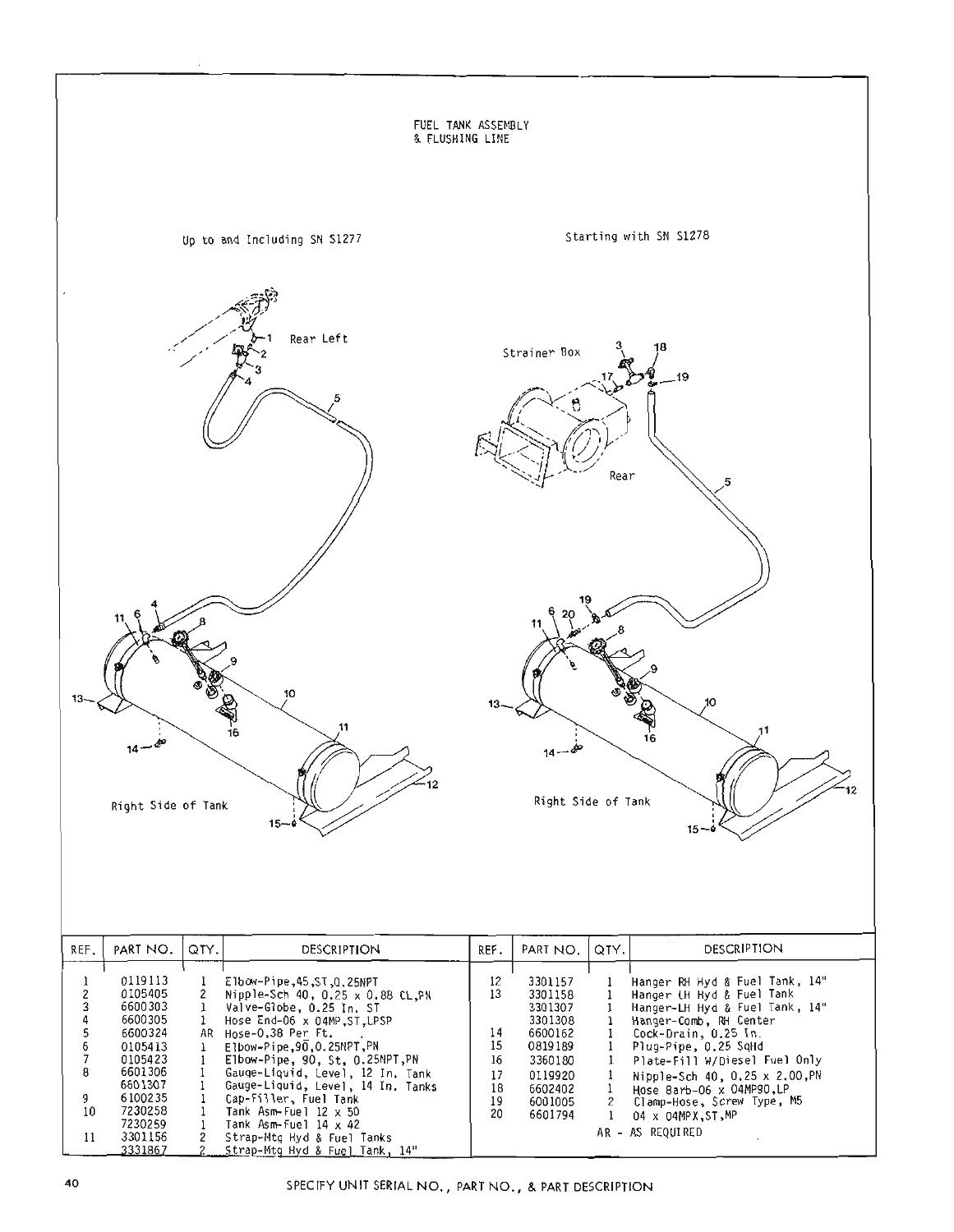![](_page_41_Figure_0.jpeg)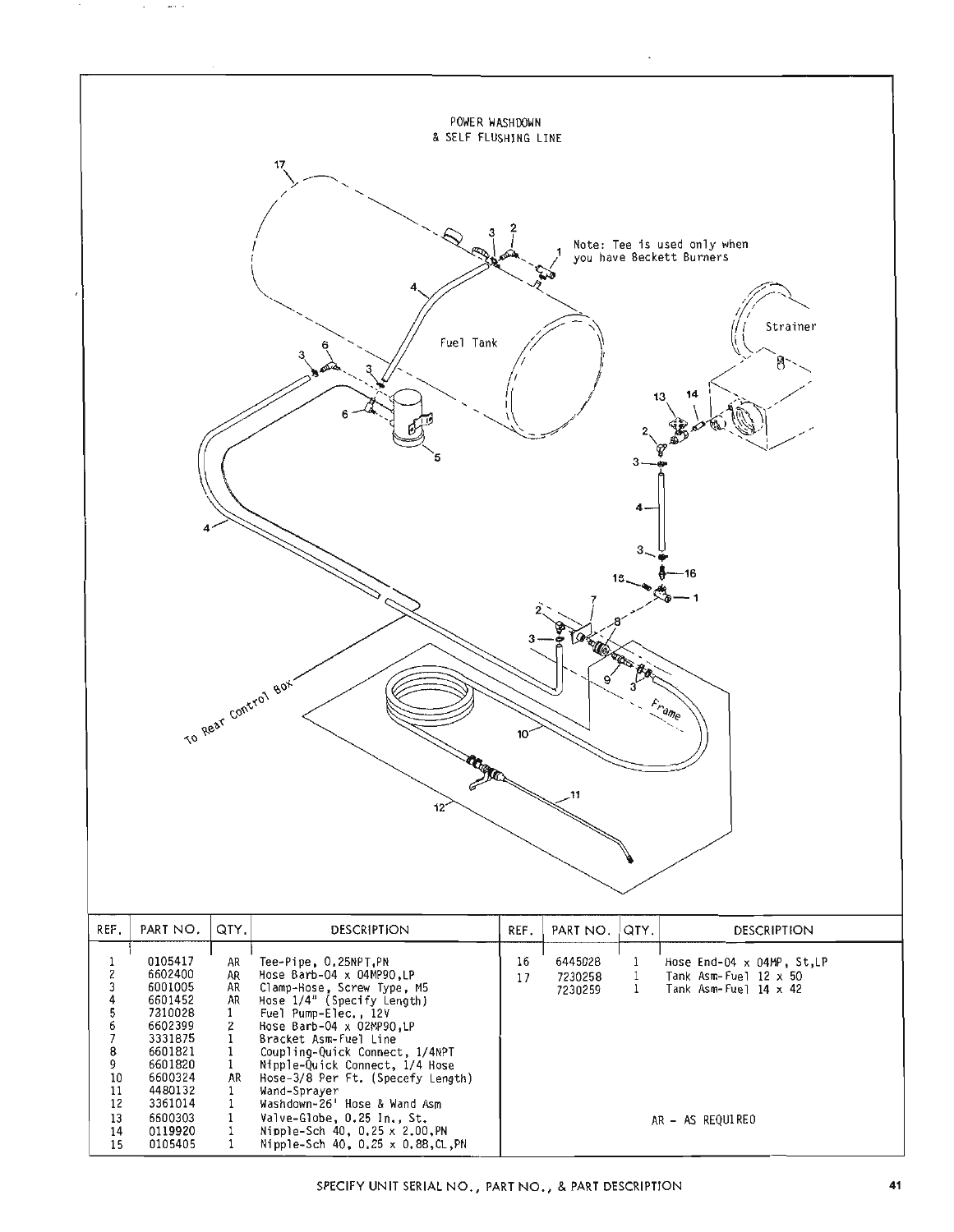| MANHOLE and SPILLBOX ASSEMBLY<br>3301357                                      |                                                                                                                                                                   |                                                                                                           |                                                                                                                                                                                                                                                                                                                                                                                                                                     |                                                          |                                                                                                            |                                                                                                                                                        |                                                                                                                                                                                                                                                                   |  |
|-------------------------------------------------------------------------------|-------------------------------------------------------------------------------------------------------------------------------------------------------------------|-----------------------------------------------------------------------------------------------------------|-------------------------------------------------------------------------------------------------------------------------------------------------------------------------------------------------------------------------------------------------------------------------------------------------------------------------------------------------------------------------------------------------------------------------------------|----------------------------------------------------------|------------------------------------------------------------------------------------------------------------|--------------------------------------------------------------------------------------------------------------------------------------------------------|-------------------------------------------------------------------------------------------------------------------------------------------------------------------------------------------------------------------------------------------------------------------|--|
|                                                                               | É,<br>骤<br>300 100                                                                                                                                                | 23                                                                                                        | 13<br>12<br>16<br>24                                                                                                                                                                                                                                                                                                                                                                                                                |                                                          | نه<br>مهجو ا<br>汤                                                                                          |                                                                                                                                                        | 17,18<br>22<br>21<br>$20\,$                                                                                                                                                                                                                                       |  |
| REF.                                                                          | PART NO.                                                                                                                                                          | QTY.                                                                                                      | <b>DESCRIPTION</b>                                                                                                                                                                                                                                                                                                                                                                                                                  | REF.                                                     | PART NO.                                                                                                   | QTY.                                                                                                                                                   | DESCRIPTION                                                                                                                                                                                                                                                       |  |
| 1<br>2<br>3<br>4<br>5<br>б<br>7<br>8<br>9<br>10<br>11<br>12<br>13<br>14<br>15 | 3390535<br>3561030<br>9411727<br>7230257<br>2700241<br>0444867<br>2700248<br>3301356<br>0137204<br>2700233<br>6100376<br>3301279<br>0122459<br>2700234<br>2700243 | 1<br>1<br>2<br>1<br>1<br>1<br>1<br>1<br>2<br>$\mathbf{1}$<br>AR<br>1<br>$\mathbf{1}$<br>1<br>$\mathbf{1}$ | Plate-Warning, Manhole Safety<br>Plate-Caution, Hot Surface<br>Nut-Hex, Lock, 0.50NC, EA, PD<br>Strongback Asm-20" Manhole, Non-Rel<br>Reinforcer-Cover<br>Plug-Auto, Hex Sock, 0.38NPTF, PD<br>Gasket<br>Cover Asm-20"<br>(Includes Ref# 7)<br>Pin-Cotter, 0.12 x 1.50, PD<br>Shaft-Hinge, MH, Non-Rel<br>Washer-Wave<br>Collar-20" MH, 66 3/4 Rad<br>Screw-Hex, 0.50NC x 2.00, GR2, PD<br>Prop-Cover<br>Hold Down Asm-20" Manhole | 16<br>17<br>18<br>19<br>20<br>21<br>22<br>23<br>24<br>25 | 9301336<br>6309185<br>6600906<br>2700105<br>2700103<br>0120214<br>0120376<br>3390173<br>3390666<br>2700259 | $\mathbf{1}$<br>AR<br>$\mathbf{1}$<br>$\mathbf{1}$<br>$\mathbf{1}$<br>$\overline{c}$<br>$\overline{c}$<br>$\mathbf{1}$<br>$\mathbf{1}$<br>$\mathbf{1}$ | Spill Collar Overflow Instl<br>Tube-2,00ID<br>Clamp-Hose, Worm Dr. 1.81 x 2.75<br>Mt Asm-Orain Tube<br>Bracket-2" Pipe<br>Washer-Lock, 0.31, Spring, PD<br>Nut-Hex, 0.31NC, PD<br>Strainer Asm-6"<br>Manhole Strainer Asm<br>Bushing-Aligment<br>AR - AS REQUIRED |  |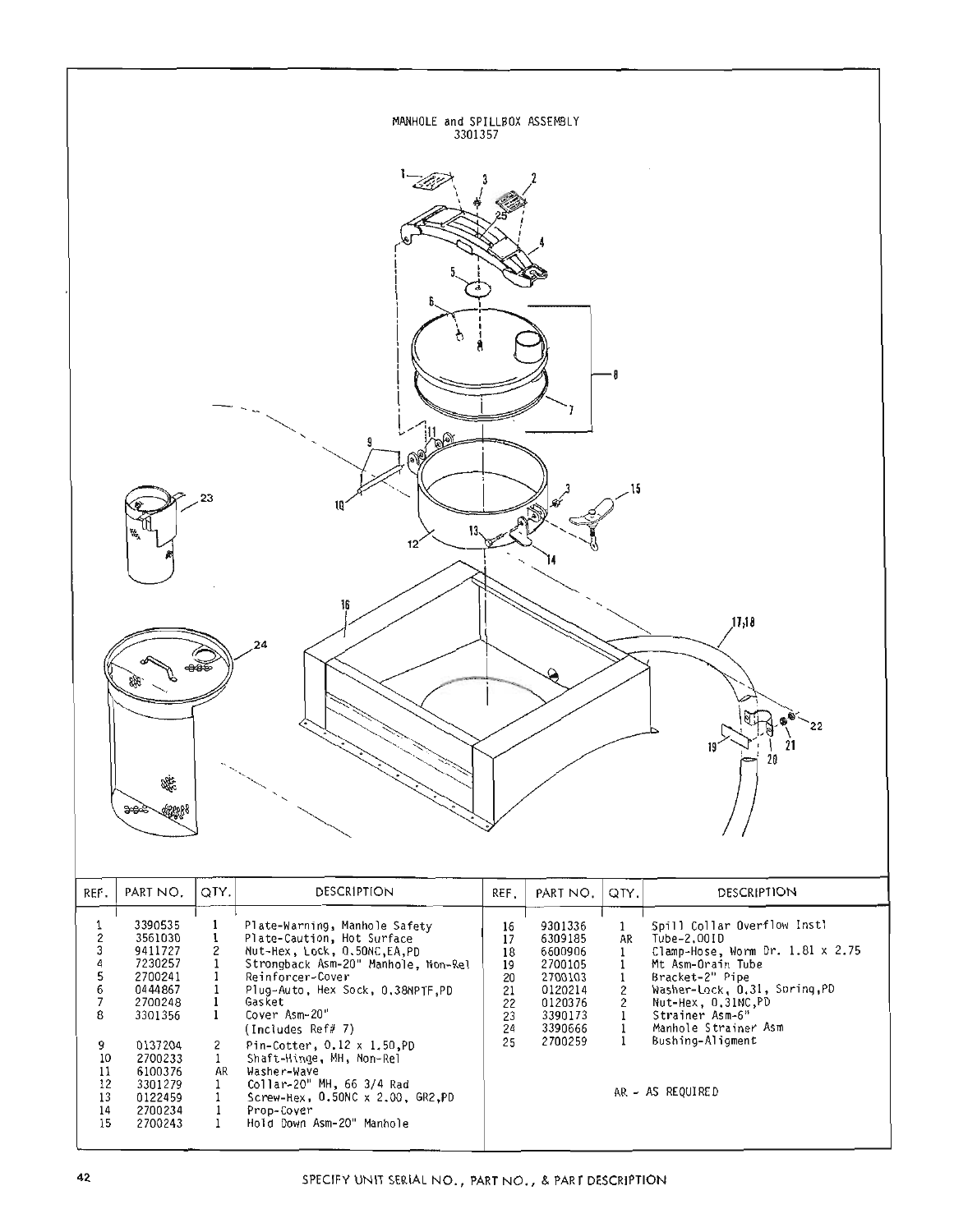![](_page_43_Figure_0.jpeg)